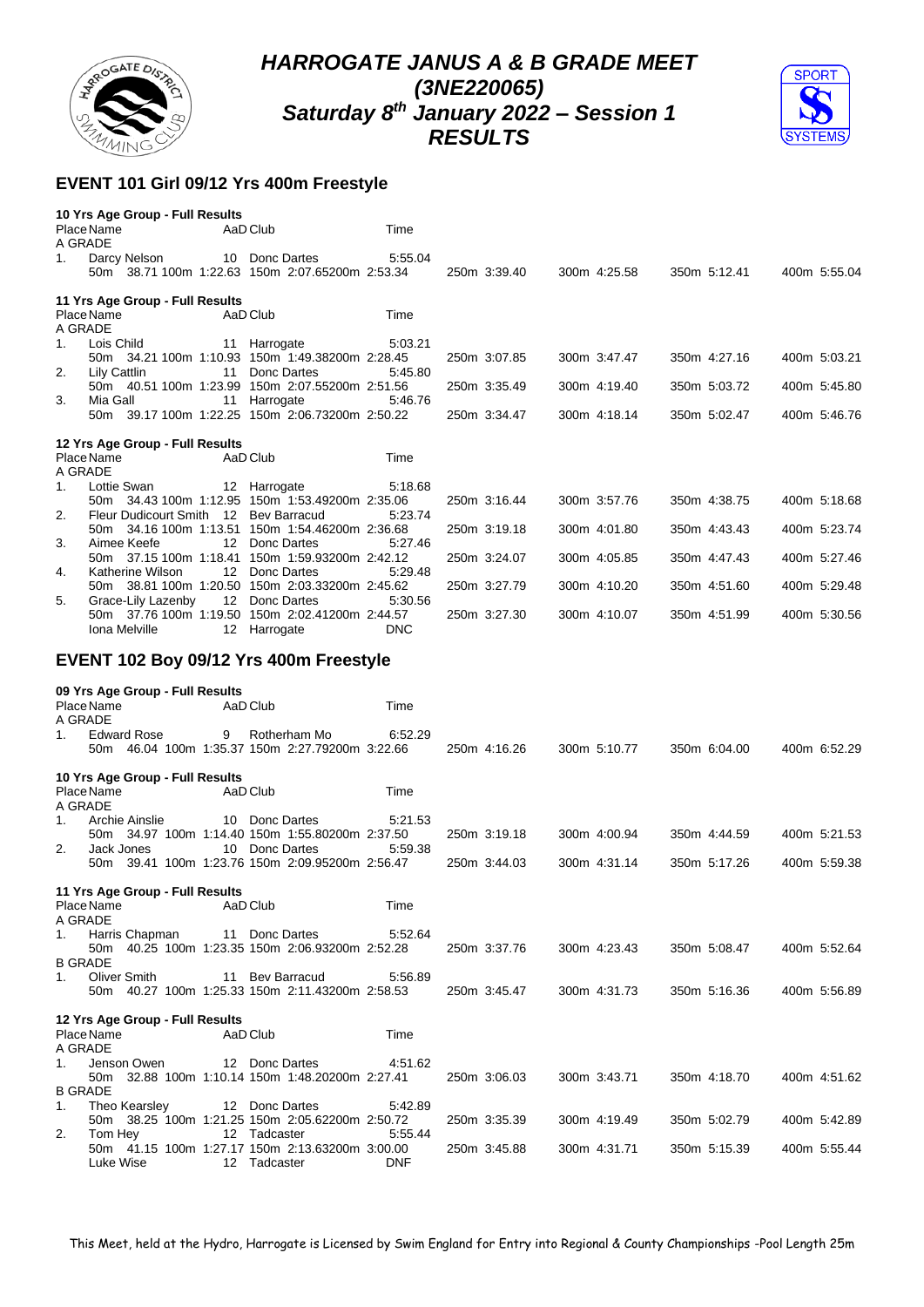



## **EVENT 103 Girl 09/12 Yrs 50m Freestyle**

|                | 09 Yrs Age Group - Full Results               |        |                          |                |
|----------------|-----------------------------------------------|--------|--------------------------|----------------|
|                | Place Name                                    |        | AaD Club                 | Time           |
| A GRADE<br>1.  | <b>Bailey Graham</b>                          | 9      | <b>Settle Srays</b>      | 40.50          |
| <b>B GRADE</b> |                                               |        |                          |                |
| 1.<br>2        | Jessica Wilson<br>Elsa Atwell                 | 9<br>9 | Donc Dartes<br>Harrogate | 42.84<br>45.69 |
| 2.             | Evelyn Sykes                                  | 9      | Team Jorvik              | 45.69          |
| 4.             | Georgina Burns                                | 9      | Tadcaster                | 47.59          |
| 5.             | Kitty Shillito                                | 9      | Skipton                  | 47.84          |
| 6.             | Nancy Lawn                                    | 9      | Skipton                  | 1:22.34        |
|                |                                               |        |                          |                |
|                | 10 Yrs Age Group - Full Results<br>Place Name |        | AaD Club                 | Time           |
| A GRADE        |                                               |        |                          |                |
| 1.             | Samantha Taylor                               | 10     | Team Jorvik              | 34.29          |
| 2.             | <b>Florence Kitney</b>                        | 10     | Bev Barracud             | 34.99          |
| 3.             | Freya Cooper                                  | 10     | Donc Dartes              | 36.03          |
| 4.             | <b>Tabitha Brown</b>                          | 10     | Tadcaster                | 37.02          |
| <b>B GRADE</b> |                                               |        |                          |                |
| 1.             | <b>Alexis Davies</b>                          | 10     | Adwick                   | 40.50          |
| 2.             | Lucia McLennan                                | 10     | Donc Dartes              | 41.04          |
| 3.             | <b>Betsy Rider</b>                            | 10     | Skipton                  | 42.53          |
| 4.             | Phoebe Netherway                              | 10     | Tadcaster                | 48.61          |
|                | 11 Yrs Age Group - Full Results               |        |                          |                |
|                | Place Name                                    |        | AaD Club                 | Time           |
| A GRADE        |                                               |        |                          |                |
| 1.             | Scarlett Dean                                 | 11     | Wetherby                 | 33.06          |
| 2.             | Lexie Goddard                                 | 11     | Donc Dartes              | 33.07          |
| 3.             | Carolina Alvarez Odell                        | 11     | Team Jorvik              | 33.48          |
| 4.             | <b>Brooke Dickinson</b>                       | 11     | Donc Dartes              | 35.43          |
| 5.             | Isla Harrison                                 | 11     | Harrogate                | 35.59          |
| 6.             | Mia Gall                                      | 11     | Harrogate                | 35.82          |
| 7.             | Jaime Berry                                   | 11     | Harrogate                | 36.31          |
| 8.             | <b>Isla Brindley</b>                          | 11     | Harrogate                | 36.37          |
| <b>B GRADE</b> |                                               |        |                          |                |
| 1.             | Lily Oddy                                     | 11     | Skipton                  | 36.90          |
| 2.             | <b>Beatrice Appleby</b>                       | 11     | Skipton                  | 37.02          |
| 3.             | <b>Mabel Whitaker</b>                         | 11     | Settle Srays             | 37.88          |
| 4.             | Alice Mahony                                  | 11     | Wetherby                 | 38.30          |
| 5.             | Adelaide Atwell                               | 11     | Harrogate                | 38.91          |
| 6.             | Eden Kaye                                     | 11     | <b>Brighouse</b>         | 38.91          |
| 7.             | Lucia Dorsey                                  | 11     | <b>Brighouse</b>         | 39.60          |
| 8.             | <b>Emily Smith</b>                            | 11     | Harrogate                | 39.64          |
| 9.             | <b>Olive Tattersall</b>                       | 11     | Skipton                  | 40.51          |
|                | 12 Yrs Age Group - Full Results               |        |                          |                |
|                | Place Name                                    |        | AaD Club                 | Time           |
| A GRADE        |                                               |        |                          |                |
| 1.             | Kiera Binns                                   | 12     | Donc Dartes              | 30.32          |
| 2.             | <b>Nell Carter</b>                            | 12     | Harrogate                | 30.53          |
| 3.             | Millie Darrand                                | 12     | Team Jorvik              | 30.77          |
| 4.             | Fleur Dudicourt Smith                         | 12     | Bev Barracud             | 30.85          |
| 5.             | Ruby Robinson                                 | 12     | Tadcaster                | 31.05          |
| 6.             | Lottie Swan                                   | 12     | Harrogate                | 31.35          |
| 7.             | Isabella Wright                               | 12     | Skipton                  | 32.42          |
| 8.             | Molly Orr                                     | 12     | Harrogate                | 32.44          |
| 9.             | Emily Thompson                                | 12     | Bev Barracud             | 33.45          |
| 10.            | Millie Holmes                                 | 12     | Harrogate                | 34.18          |
| <b>B GRADE</b> |                                               |        |                          |                |
| 1.             | Blossom Oddy                                  | 12     | Skipton                  | 34.75          |
| 2.             | <b>Caitlin Allars</b>                         | 12     | Tadcaster                | 35.09          |
| 3.             | Evie Bryant                                   | 12     | Bev Barracud             | 35.71          |
| 4.             | Olivia Stafford                               | 12     | <b>Brighouse</b>         | 37.11          |
| 5.             | Ruby Wakelin                                  | 12     | Donc Dartes              | 37.36          |
| 6.             | Zuzanna Radomirovic                           | 12     | Skipton                  | 40.32          |
| 7.             | Lottie Oliver                                 | 12     | <b>Settle Srays</b>      | 44.94          |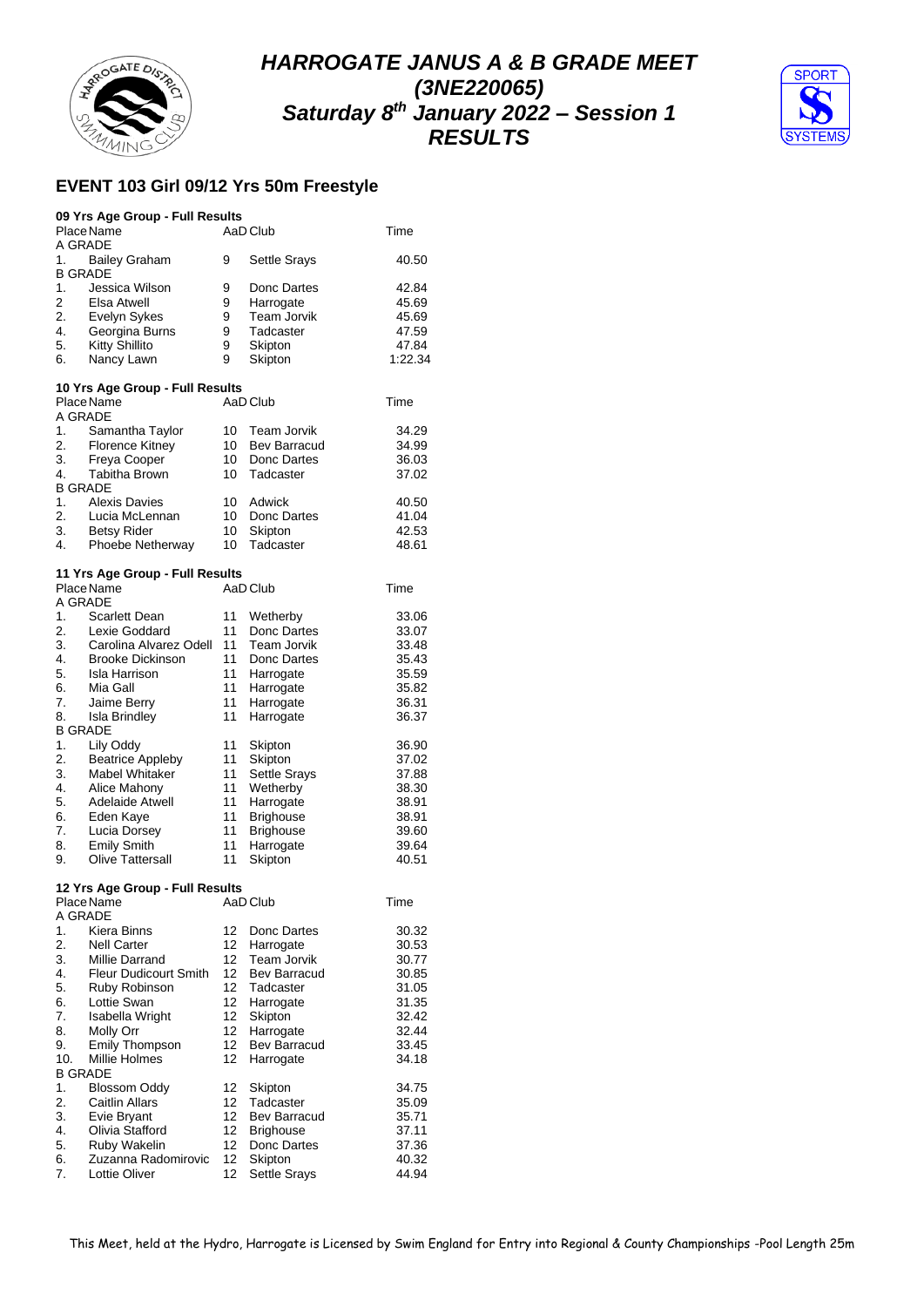



## **EVENT 104 Boy 09/12 Yrs 50m Freestyle**

|                | 09 Yrs Age Group - Full Results       |                 |                  |            |
|----------------|---------------------------------------|-----------------|------------------|------------|
|                | Place Name                            |                 | AaD Club         | Time       |
| A GRADE        |                                       |                 |                  |            |
| 1.             | George Knop                           | 9               | Adwick           | 38.14      |
| 2.             | <b>Reuben Bentley</b>                 | 9               | Bev Barracud     | 38.78      |
| <b>B GRADE</b> |                                       |                 |                  |            |
| 1.             | <b>Edward Rose</b>                    | 9               | Rotherham Mo     | 41.75      |
| 2.             | Henry Konieczko-Hansom 9 Bev Barracud |                 |                  | 42.68      |
|                | 10 Yrs Age Group - Full Results       |                 |                  |            |
|                | Place Name                            |                 | AaD Club         | Time       |
| A GRADE        |                                       |                 |                  |            |
| 1.             | George Harrison                       | 10              | Pocklington      | 37.08      |
| <b>B GRADE</b> |                                       |                 |                  |            |
| 1.             | Samuel Perham                         | 10              | Tadcaster        | 40.45      |
| 2.             | Ewan Allars                           | 10              | Tadcaster        | 40.96      |
| 3.             | Alex Ottewell                         | 10 <sup>1</sup> | Adwick           | 44.25      |
|                | Alexander Eggitt                      | 10              | Donc Dartes      | <b>DNC</b> |
|                | 11 Yrs Age Group - Full Results       |                 |                  |            |
|                | Place Name                            |                 | AaD Club         | Time       |
| A GRADE        |                                       |                 |                  |            |
| 1.             | <b>William Taylor</b>                 | 11              | <b>Thirsk WH</b> | 35.71      |
| <b>B GRADE</b> |                                       |                 |                  |            |
| 1.             | Joe Fenwick                           | 11              | Team Jorvik      | 36.77      |
| 2.             | Jacob Haig                            | 11              | Harrogate        | 39.03      |
| 3.             | <b>Theo Tickhill Smith</b>            | 11              | Adwick           | 40.31      |
| 4.             | Lucus Garcia                          | 11              | Harrogate        | 40.89      |
|                | 12 Yrs Age Group - Full Results       |                 |                  |            |
|                | Place Name                            |                 | AaD Club         | Time       |
| A GRADE        |                                       |                 |                  |            |
| 1.             | Thomas Gibbins                        | 12              | Pocklington      | 31.27      |
| 2.             | Daniel Hawkins                        | 12              | Harrogate        | 31.78      |
| 3.             | <b>Toby Ryder</b>                     | 12 <sup>2</sup> | <b>Thirsk WH</b> | 32.17      |
| 4.             | Ryan Brooksbank                       | 12 <sup>2</sup> | <b>Brighouse</b> | 32.71      |
| 5.             | Adam Robinson                         | 12 <sup>°</sup> | Donc Dartes      | 33.78      |
| <b>B GRADE</b> |                                       |                 |                  |            |
| 1.             | Harry Netherway                       | 12              | Tadcaster        | 34.02      |
| 2.             | Tom Hey                               | 12 <sup>2</sup> | Tadcaster        | 36.40      |
| 3.             | Reuben Ragsdale-Miller12              |                 | Harrogate        | 36.93      |
| 4.             | <b>Toby Newland</b>                   | 12              | <b>Thirsk WH</b> | 41.77      |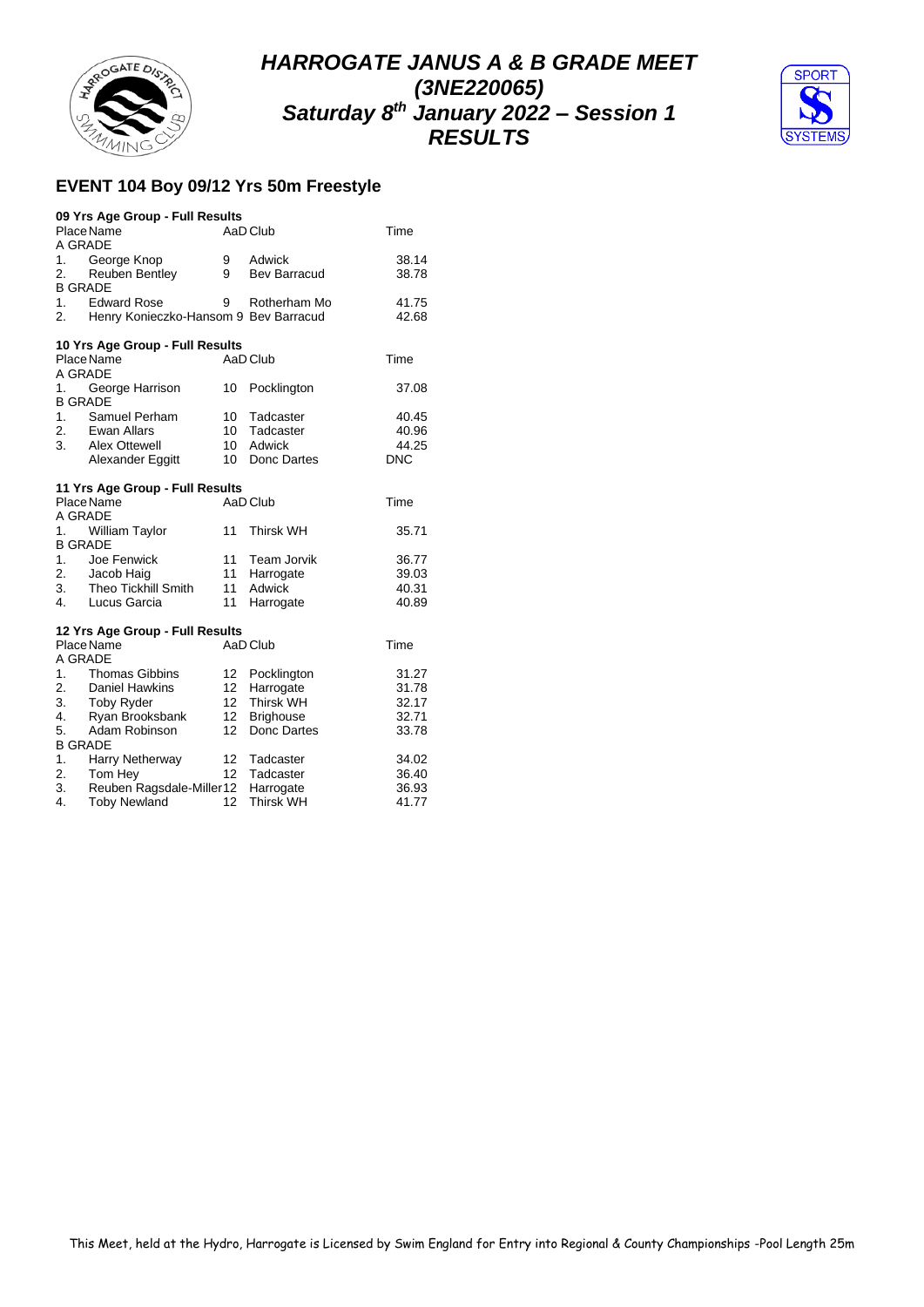



## **EVENT 105 Girl 09/12 Yrs 200m Backstroke**

|    | 10 Yrs Age Group - Full Results         |    |                     |         |       |             |         |
|----|-----------------------------------------|----|---------------------|---------|-------|-------------|---------|
|    | Place Name<br>A GRADE                   |    | AaD Club            | Time    | 50    | 100         | 150     |
| 1. | Samantha Taylor                         | 10 | Team Jorvik         | 3:06.71 | 43.58 | 1:30.84     | 2:19.62 |
| 2. | Freya Cooper                            | 10 | Donc Dartes         | 3:07.15 | 43.71 | 1:32.43     | 2:22.19 |
| 3. | Millie Dey                              | 10 | Donc Dartes         | 3:11.38 | 45.49 | 1:33.75     | 2:23.25 |
| 4. | Darcy Nelson                            |    | 10 Donc Dartes      | 3:14.14 | 45.21 | 1:35.04     | 2:26.25 |
| 5. | <b>Florence Kitney</b>                  | 10 | <b>Bev Barracud</b> | 3:19.15 | 45.27 | 1:36.32     | 2:28.83 |
|    | 11 Yrs Age Group - Full Results         |    |                     |         |       |             |         |
|    | Place Name<br>A GRADE                   |    | AaD Club            | Time    | 50    | 100         | 150     |
| 1. | Amelia Wright                           | 11 | Harrogate           | 2:48.44 | 39.74 | 1:23.03     | 2:06.82 |
| 2. | Matilda Hendon                          | 11 | Tadcaster           | 2:51.32 | 41.28 | 1:25.21     | 2:09.89 |
| 3. | Carolina Alvarez Odell 11               |    | Team Jorvik         | 3:01.19 | 42.52 | $2:17.05 -$ |         |
|    | 12 Yrs Age Group - Full Results         |    |                     |         |       |             |         |
|    | Place Name                              |    | AaD Club            | Time    | 50    | 100         | 150     |
|    | A GRADE                                 |    |                     |         |       |             |         |
| 1. | <b>Nell Carter</b>                      | 12 | Harrogate           | 2:35.36 | 37.40 | 1:17.91     | 1:58.95 |
| 2. | Jessica Eggitt<br><b>B GRADE</b>        |    | 12 Donc Dartes      | 2:49.71 | 40.07 | 1:22.99     | 2:07.15 |
| 1. | Fleur Dudicourt Smith                   |    | 12 Bev Barracud     | 2:58.08 | 39.69 | 1:24.18     | 2:11.52 |
| 2. | Grace-Lily Lazenby                      |    | 12 Donc Dartes      | 2:59.10 | 43.88 | 1:29.50     | 2:14.79 |
| 3. | Molly Orr                               |    | 12 Harrogate        | 3:03.39 | 43.00 | 1:30.39     | 2:18.33 |
| 4. | Katherine Wilson                        |    | 12 Donc Dartes      | 3:07.33 | 45.98 | 1:34.17     | 2:21.88 |
| 5. | Elyza Hylands                           |    | 12 Harrogate        | 3:15.75 | 44.37 | 2:27.45     | 3:15.75 |
|    | EVENT 106 Boy 09/12 Yrs 200m Backstroke |    |                     |         |       |             |         |
|    | 09 Yrs Age Group - Full Results         |    |                     |         |       |             |         |
|    | Place Name                              |    | AaD Club            | Time    | 50    | 100         | 150     |
|    | George Knop                             | 9  | Adwick              | DQ T 3L |       |             |         |
|    | 10 Yrs Age Group - Full Results         |    |                     |         |       |             |         |
|    | Place Name<br>A GRADE                   |    | AaD Club            | Time    | 50    | 100         | 150     |
| 1. | Archie Ainslie                          | 10 | Donc Dartes         | 2:53.59 | 41.05 | 1:24.73     | 2:09.74 |
| 2. | Jack Jones                              | 10 | Donc Dartes         | 3:04.00 | 42.38 | 1:30.47     | 2:19.16 |
|    | <b>B GRADE</b>                          |    |                     |         |       |             |         |
| 1. | Daniel Tew                              | 10 | Team Jorvik         | 3:22.61 | 46.47 | 1:40.32     | 2:32.46 |
|    | 11 Yrs Age Group - Full Results         |    |                     |         |       |             |         |
|    | Place Name<br>A GRADE                   |    | AaD Club            | Time    | 50    | 100         | 150     |
| 1. | <b>Stanley Dunne</b>                    |    | 11 Skipton          | 2:48.44 | 38.66 | 1:22.04     | 2:05.44 |
|    | 12 Yrs Age Group - Full Results         |    |                     |         |       |             |         |
|    | Place Name                              |    | AaD Club            | Time    | 50    | 100         | 150     |
|    | A GRADE                                 |    |                     |         |       |             |         |
| 1. | Jenson Owen                             |    | 12 Donc Dartes      | 2:31.19 | 35.38 | 1:13.35     | 1:52.13 |
|    | <b>B GRADE</b>                          |    |                     |         |       |             |         |
| 1. |                                         |    |                     |         |       |             |         |
|    | Adam Robinson                           |    | 12 Donc Dartes      | 2:56.96 | 42.30 | 1:27.06     | 2:12.96 |
| 2. | <b>Daniel Hawkins</b>                   |    | 12 Harrogate        | 2:58.72 | 41.04 | 1:27.11     | 2:13.33 |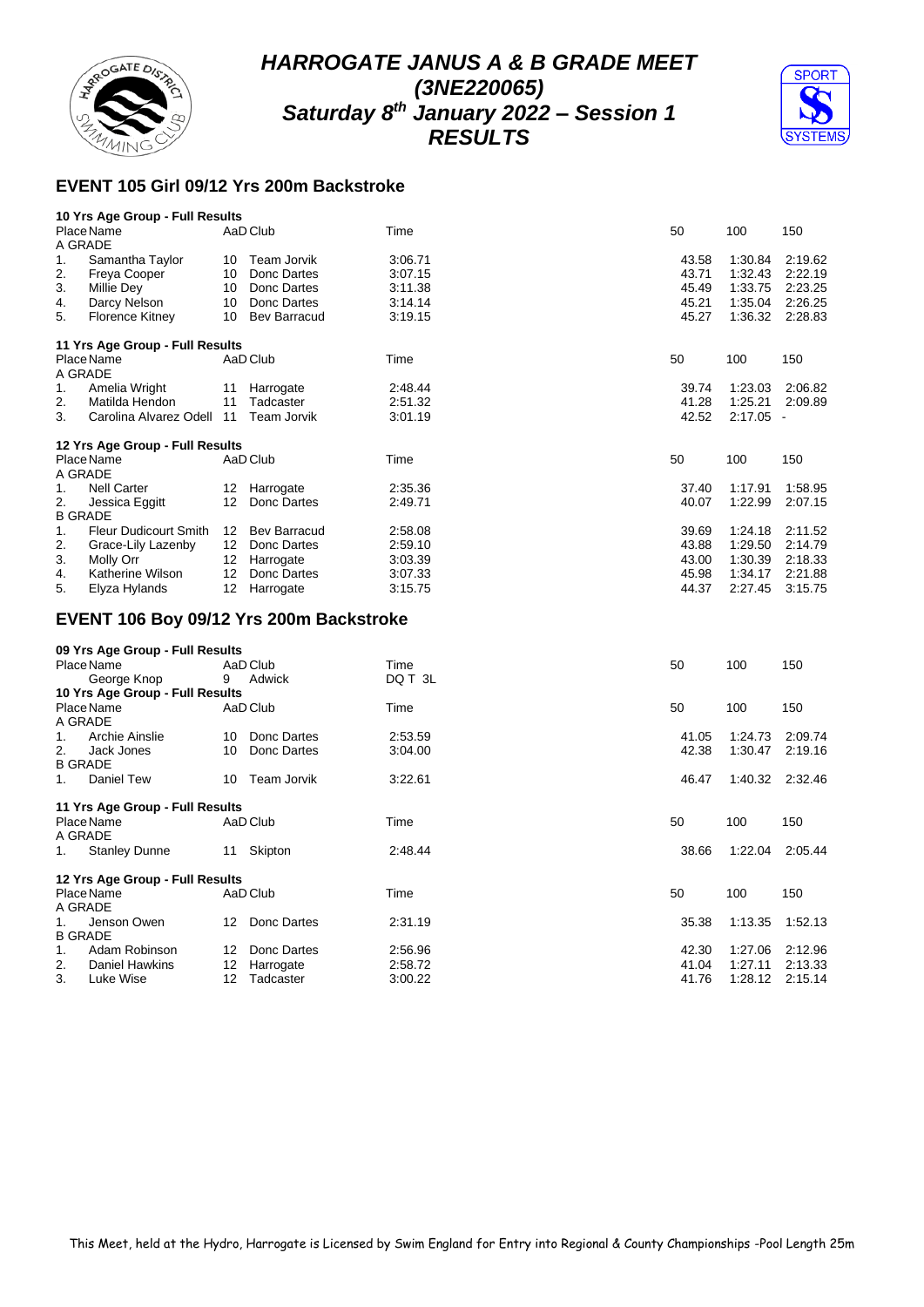



## **EVENT 107 Girl 09/12 Yrs 100m Breaststroke**

|                | 09 Yrs Age Group - Full Results |                 |                  |         |         |
|----------------|---------------------------------|-----------------|------------------|---------|---------|
|                | Place Name                      |                 | AaD Club         | Time    | 50      |
| <b>B GRADE</b> |                                 |                 |                  |         |         |
| 1.             | Georgina Burns                  | 9               | Tadcaster        | 2:01.36 | 57.57   |
| 2.             | Evelyn Sykes                    | 9               | Team Jorvik      | 2:01.73 | 59.02   |
| 3.             | <b>Bailey Graham</b>            | 9               | Settle Srays     | 2:03.35 | 57.91   |
| 4.             | <b>Kitty Shillito</b>           | 9               | Skipton          | 2:23.71 | 1:08.57 |
| 5.             | Jessica Wilson                  | 9               | Donc Dartes      | 2:29.21 | 1:11.03 |
| 6.             | Nancy Lawn                      | 9               | Skipton          | 2:35.19 | 1:15.15 |
|                | 10 Yrs Age Group - Full Results |                 |                  |         |         |
|                | Place Name                      |                 | AaD Club         | Time    | 50      |
| <b>B GRADE</b> |                                 |                 |                  |         |         |
| 1.             | <b>Tallulah Elder</b>           | 10              | Harrogate        | 1:49.15 | 51.12   |
| 2.             | Millie Dey                      | 10              | Donc Dartes      | 1:55.42 | 55.92   |
| 3.             | <b>Alexis Davies</b>            | 10              | Adwick           | 1:57.64 | 54.38   |
| 4.             | Lucia McLennan                  | 10              | Donc Dartes      | 1:58.89 | 55.93   |
| 5.             | Tabitha Brown                   | 10              | Tadcaster        | 2:01.68 | 57.50   |
| 6.             | Phoebe Netherway                | 10              | Tadcaster        | 2:14.29 | 1:03.18 |
|                |                                 |                 |                  |         |         |
|                | 11 Yrs Age Group - Full Results |                 |                  |         |         |
|                | Place Name                      |                 | AaD Club         | Time    | 50      |
| A GRADE        |                                 |                 |                  |         |         |
| 1.             | Lois Child                      | 11              | Harrogate        | 1:26.60 | 41.26   |
| 2.             | Matilda Hendon                  | 11              | Tadcaster        | 1:32.29 | 44.77   |
| 3.             | Charlotte Wilkinson             | 11              | Bev Barracud     | 1:34.39 | 44.93   |
| 4.             | Lexie Goddard                   | 11              | Donc Dartes      | 1:34.50 | 44.82   |
| 5.             | Amelia Wright                   | 11              | Harrogate        | 1:36.95 | 46.06   |
| <b>B GRADE</b> |                                 |                 |                  |         |         |
| 1.             | <b>Brooke Dickinson</b>         | 11              | Donc Dartes      | 1:41.06 | 47.84   |
| 2.             | Lily Oddy                       | 11              | Skipton          | 1:41.69 | 47.35   |
| 3.             | <b>Isla Brindley</b>            | 11              | Harrogate        | 1:42.11 | 47.94   |
| 4.             | Scarlett Dean                   | 11              | Wetherby         | 1:42.42 | 48.20   |
| 5.             | Lucia Dorsey                    | 11              | <b>Brighouse</b> | 1:53.52 | 54.48   |
| 6.             | <b>Beatrice Appleby</b>         | 11              | Skipton          | 1:53.94 | 51.98   |
| 7.             | Mabel Whitaker                  | 11              | Settle Srays     | 1:56.56 | 54.42   |
|                | Adelaide Atwell                 | 11              | Harrogate        | DQ      |         |
|                | 12 Yrs Age Group - Full Results |                 |                  |         |         |
|                | Place Name                      |                 | AaD Club         | Time    | 50      |
| A GRADE        |                                 |                 |                  |         |         |
| 1.             | Kiera Binns                     | 12              | Donc Dartes      | 1:30.65 | 43.08   |
| 2.             | Jessica Eggitt                  | 12              | Donc Dartes      | 1:31.14 | 42.67   |
| 3.             | Isabella Wright                 | 12              | Skipton          | 1:32.25 | 42.52   |
| 4.             | Aimee Keefe                     | 12              | Donc Dartes      | 1:33.49 | 45.81   |
| <b>B GRADE</b> |                                 |                 |                  |         |         |
| 1.             | Millie Holmes                   | 12              | Harrogate        | 1:35.22 | 44.73   |
| 2.             | Ruby Robinson                   | 12              | Tadcaster        | 1:35.50 | 44.85   |
| 3.             | Blossom Oddy                    | 12              | Skipton          | 1:37.01 | 46.16   |
| 4.             | Evie Bryant                     | 12              | Bev Barracud     | 1:38.72 | 45.07   |
| 5.             | Lottie Swan                     | 12              | Harrogate        | 1:39.80 | 47.21   |
| 6.             | <b>Caitlin Allars</b>           | 12              | Tadcaster        | 1:39.86 | 47.66   |
| 7.             | Ruby Wakelin                    | 12              | Donc Dartes      | 1:43.59 | 49.72   |
| 8.             | Elyza Hylands                   | 12              | Harrogate        | 1:49.33 | 51.64   |
| 9.             | Olivia Stafford                 | 12              | <b>Brighouse</b> | 1:51.22 | 49.37   |
| 10.            | Emily Thompson                  | 12              | Bev Barracud     | 1:53.39 | 52.50   |
| 11.            | Lottie Oliver                   | 12 <sup>2</sup> | Settle Srays     | 2:03.05 | 56.79   |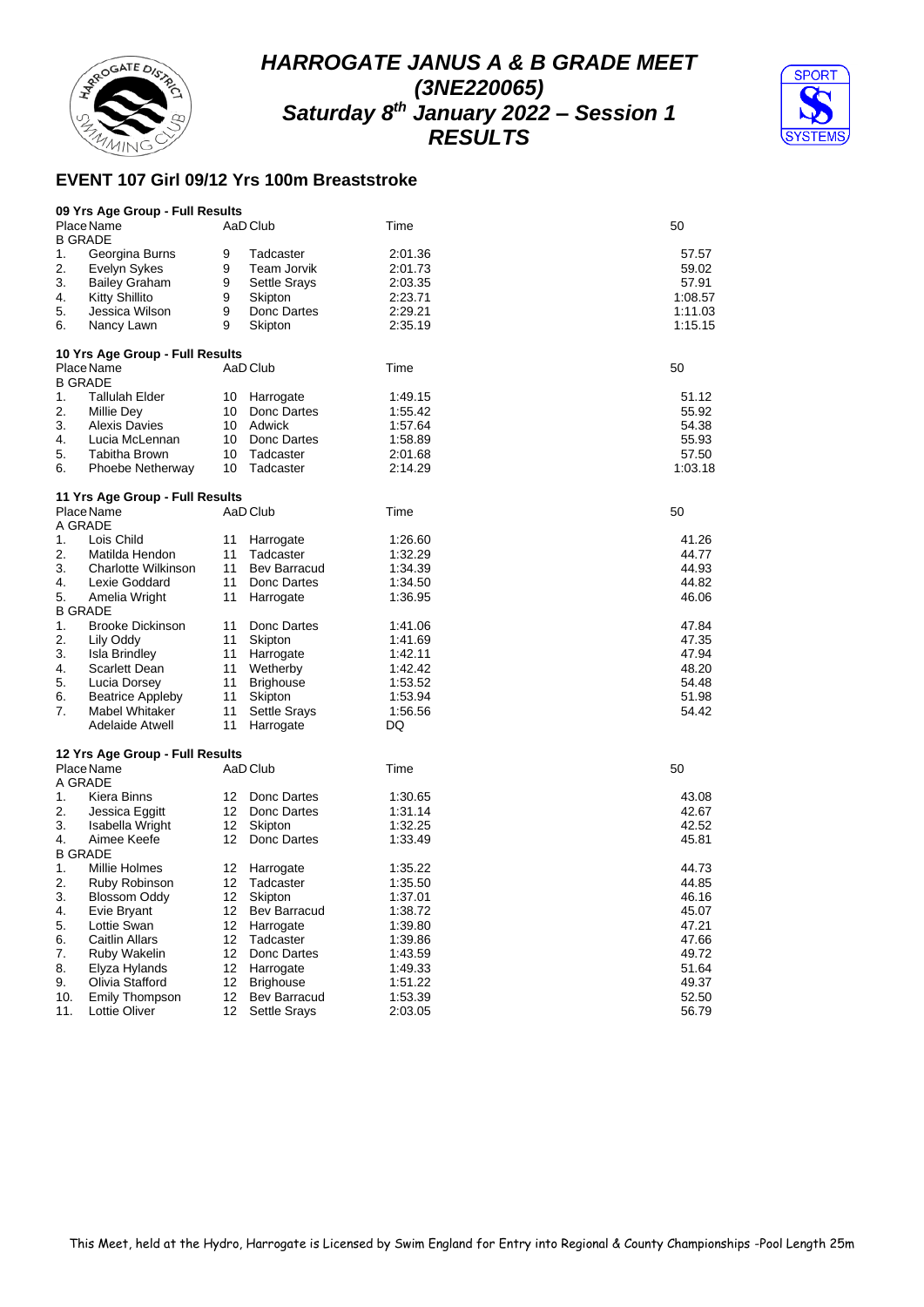



## **EVENT 108 Boy 09/12 Yrs 100m Breaststroke**

|                         | 09 Yrs Age Group - Full Results                |           |                                 |                    |                |
|-------------------------|------------------------------------------------|-----------|---------------------------------|--------------------|----------------|
| Place<br><b>B GRADE</b> | Name                                           | AaD       | Club                            | Time               | 50             |
| 1.<br>2.                | Henry Konieczko-Hansom 9<br><b>Edward Rose</b> | 9         | Bev Barracud<br>Rotherham Mo    | 1:58.84<br>2:04.81 | 56.96<br>58.65 |
|                         | 10 Yrs Age Group - Full Results                |           |                                 |                    |                |
| Place                   | Name                                           | AaD       | Club                            | Time               | 50             |
| A GRADE                 |                                                |           |                                 |                    |                |
| 1.<br><b>B GRADE</b>    | George Harrison                                | 10        | Pocklington                     | 1:46.29            | 49.77          |
| 1.                      | <b>Daniel Tew</b>                              | 10        | <b>Team Jorvik</b>              | 1:50.98            | 53.97          |
| 2.                      | Samuel Perham                                  | 10        | Tadcaster                       | 1:54.34            | 54.14          |
| 3.                      | Alexander Eggitt                               | 10        | Donc Dartes                     | 1:57.74            | 54.47          |
| 4.                      | <b>Ewan Allars</b>                             | 10        | Tadcaster                       | 2:00.95            | 57.20          |
| 5.                      | Alex Ottewell                                  | 10        | Adwick                          | 2:05.96            | 58.75          |
|                         |                                                |           |                                 |                    |                |
|                         | 11 Yrs Age Group - Full Results                |           |                                 |                    |                |
| Place<br><b>B GRADE</b> | Name                                           | AaD       | Club                            | Time               | 50             |
| 1.                      |                                                |           |                                 |                    | 49.10          |
| 2.                      | Jacob Haig<br>Joe Fenwick                      | 11<br>11  | Harrogate<br><b>Team Jorvik</b> | 1:46.42<br>1:52.39 |                |
| 3.                      |                                                |           |                                 |                    | 54.56          |
|                         | Lucus Garcia                                   | 11        | Harrogate                       | 2:07.25            | 1:00.65        |
| 4.                      | Theo Tickhill Smith 11                         |           | Adwick                          | 2:11.75            | 1:01.20        |
|                         | 12 Yrs Age Group - Full Results                |           |                                 |                    |                |
| Place                   | Name                                           | AaD       | Club                            | Time               | 50             |
| A GRADE                 |                                                |           |                                 |                    |                |
| 1.                      | <b>Thomas Gibbins</b>                          | 12        | Pocklington                     | 1:28.38            | 41.45          |
| 2.                      | <b>Toby Ryder</b>                              | 12        | <b>Thirsk WH</b>                | 1:32.74            | 43.82          |
| <b>B GRADE</b>          |                                                |           |                                 |                    |                |
| 1.                      | Luke Wise                                      | 12        | Tadcaster                       | 1:34.49            | 44.61          |
| 2.                      | Ryan Brooksbank                                | 12        | <b>Brighouse</b>                | 1:36.23            | 44.13          |
| 3.                      | Tom Hey 12                                     | Tadcaster |                                 | 1:40.87            | 48.51          |
| 4.                      | Reuben Ragsdale-Miller 12                      |           | Harrogate                       | 1:46.16            | 49.78          |
| 5.                      | Theo Kearsley                                  | 12        | Donc Dartes                     | 1:48.28            | 51.09          |
| 6.                      | <b>Toby Newland</b>                            | 12        | <b>Thirsk WH</b>                | 1:54.33            | 54.54          |
|                         |                                                |           |                                 |                    |                |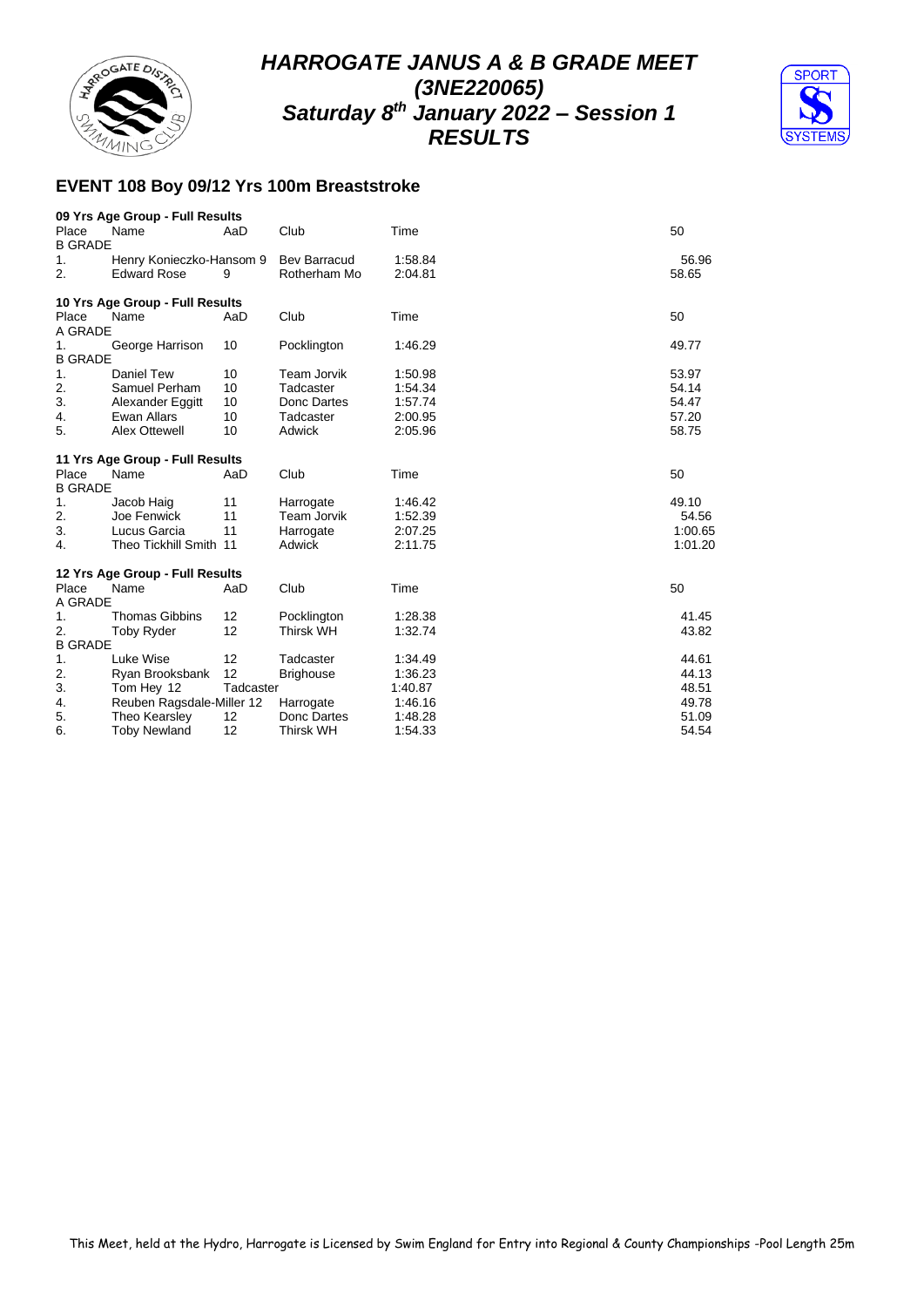



#### **EVENT 109 Girl 13 Yrs/Over 50m Breaststroke**

| 13 Yrs Age Group - Full Results |  |  |  |  |  |  |  |
|---------------------------------|--|--|--|--|--|--|--|
|---------------------------------|--|--|--|--|--|--|--|

|                | Place Name<br>A GRADE                |    | AaD Club            | Time  | <b>FINA Pt</b> |
|----------------|--------------------------------------|----|---------------------|-------|----------------|
| 1 <sub>1</sub> | <b>Connie Crowther</b>               | 13 | Donc Dartes         | 38.49 |                |
| 2.             | Olivia-May Curran                    | 13 | Tadcaster           | 39.43 |                |
| 3.             | Ruby Byrne                           | 13 | Skipton             | 39.67 |                |
| 4.             | Phoebe Oliver                        |    | 13 Settle Srays     | 40.49 |                |
| 5.             | Georgina Kitney                      |    | 13 Bev Barracud     | 40.54 |                |
| 6.             | <b>Milly Timbers</b>                 |    | 13 Skipton          | 40.98 |                |
| 7.             | Elizabeth Lane                       |    | 13 Team Jorvik      | 41.19 |                |
| 8.             | Amelia Redfearn                      |    | 13 Skipton          | 41.24 |                |
| 9.             | Sophie Holmes                        |    | 13 Harrogate        | 41.73 |                |
| 10.            | <b>Isobel Newman</b>                 | 13 | Tadcaster           | 41.96 |                |
|                | <b>B GRADE</b>                       |    |                     |       |                |
| 1.             | Pippa Bennett                        | 13 | <b>Bingley</b>      | 42.25 |                |
| 2.             | Imogen Folan                         |    | 13 Brighouse        | 42.35 |                |
| 3.             | Elora Shaw                           |    | 13 Harrogate        | 43.59 |                |
| 4.             | Jessica Harrison                     |    | 13 Pocklington      | 45.93 |                |
| 5.             | Ashanti Saleh                        |    | 13 Tadcaster        | 46.50 |                |
| 6.             | Jess Oakey                           |    | 13 Settle Srays     | 47.92 |                |
| 7.             | <b>Emily Jones</b>                   | 13 | Settle Srays        | 48.90 |                |
| 8.             | Ava Barker                           |    | 13 Skipton          | 50.49 |                |
| 9.             | <b>Emily Denton</b>                  |    | 13 Wetherby         | 52.24 |                |
| 10.            | Chloe Wright                         | 13 | Settle Srays        | 52.69 |                |
| 11.            | Sama Siraj                           |    | 13 Wetherby         | 55.58 |                |
|                |                                      |    |                     |       |                |
|                | 14 Yrs Age Group - Full Results      |    |                     |       |                |
|                | Place Name                           |    | AaD Club            | Time  | <b>FINA Pt</b> |
|                | A GRADE                              |    |                     |       |                |
| 1 <sub>1</sub> | Florence Ladbury                     | 14 | Harrogate           | 38.62 |                |
| 2.             | Christina Black                      | 14 | Tadcaster           | 39.84 |                |
| 3.             | Grace Blair                          |    | 14 Donc Dartes      | 40.33 |                |
| 4.             | <b>Charlotte Mason</b>               | 14 | Tadcaster           | 40.37 |                |
|                | <b>B GRADE</b>                       |    |                     |       |                |
| 1.             | Maeve Carroll                        | 14 | Tadcaster           | 42.18 |                |
| 2.             | Evie Eccles                          | 14 | Skipton             | 43.06 |                |
| 3.             | Ashleyne Stevens                     |    | 14 Adwick           | 43.34 |                |
| 4.             | <b>Violet Sykes</b>                  |    | 14 Donc Dartes      | 44.29 |                |
| 5.             | Sophie Baker                         |    | 14 Harrogate        | 45.49 |                |
| 6.             | Eleanor Hammond                      | 14 | Wetherby            | 46.09 |                |
| 7.             | Anna Littlejohns                     | 14 | Wetherby            | 48.61 |                |
|                |                                      |    |                     |       |                |
|                | 15 Yrs/Over Age Group - Full Results |    |                     |       |                |
|                | Place Name                           |    | AaD Club            | Time  | <b>FINA Pt</b> |
|                | A GRADE                              |    |                     |       |                |
| 1.             | Agatha Scott                         |    | 16 Harrogate        | 35.21 |                |
| 2.             | Connie Milburn                       |    | 15 Harrogate        | 36.48 |                |
| 3.             | Sophie Murray                        | 15 | Harrogate           | 37.40 |                |
| 4.             | <b>Scarlett Strathie</b>             | 16 | Tadcaster           | 37.79 |                |
| 5.             | Emma Moore                           |    | 19 Harrogate        | 38.23 |                |
| 6.             | Niamh Carroll                        | 16 | Tadcaster           | 39.55 |                |
| 7.             | Lorna Colling                        | 16 | Tadcaster           | 39.75 |                |
|                | <b>B GRADE</b>                       |    |                     |       |                |
| 1.             | Tabitha Browning                     | 16 | Tadcaster           | 40.75 |                |
| 2.             | Abby Netherway                       | 15 | Tadcaster           | 43.75 |                |
| 3.             | Emily Winn                           | 15 | Wetherby            | 45.12 |                |
| 4.             | <b>Madeline Grieg</b>                | 15 | <b>Settle Srays</b> | 49.19 |                |
|                |                                      |    |                     |       |                |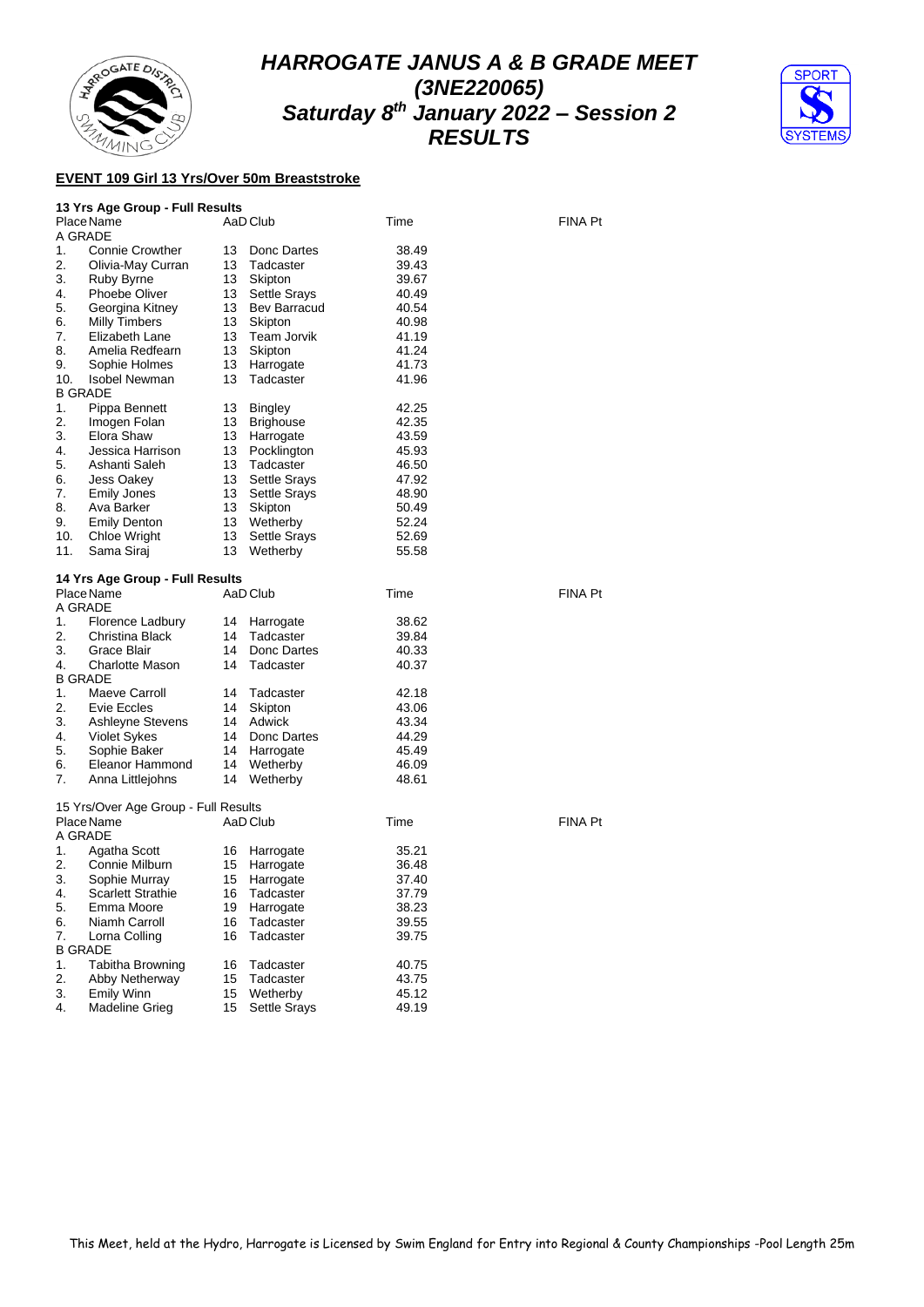



#### **EVENT 110 Boy 13 Yrs/Over 50m Breaststroke**

#### **13 Yrs Age Group - Full Results**

|    | Place Name              |    | AaD Club         | Class | Time  | <b>FINA Pt</b> |
|----|-------------------------|----|------------------|-------|-------|----------------|
|    | A GRADE                 |    |                  |       |       |                |
| 1. | <b>Harrison Maskrey</b> | 13 | Donc Dartes      |       | 36.78 |                |
| 2. | Archie Appleby          | 13 | Skipton          |       | 36.86 |                |
| 3. | Zak Sheriff             | 13 | Skipton          |       | 37.22 |                |
| 4. | Oliver Mayger           | 13 | <b>Thirsk WH</b> |       | 37.59 |                |
| 5. | James Hendon            | 13 | Tadcaster        |       | 38.85 |                |
| 6. | Ethan Barlow            | 13 | Thirsk WH        |       | 39.46 |                |
| 7. | Kyle Wareham            | 13 | Harrogate        |       | 39.80 |                |
| 8. | Sam Wright              | 13 | Tadcaster        |       | 40.21 |                |
|    | <b>B GRADE</b>          |    |                  |       |       |                |
| 1. | <b>Hartley Earl</b>     | 13 | <b>Brighouse</b> |       | 40.92 |                |
| 2. | Micah Warner            | 13 | Skipton          |       | 41.60 |                |
| 3. | Noah Brown              | 13 | Donc Dartes      |       | 41.68 |                |
| 4. | Lawrence Chapman        | 13 | Donc Dartes      |       | 42.54 |                |
| 5. | Luke Perham             | 13 | Tadcaster        |       | 42.96 |                |
| 6. | Cohen Leonard           | 13 | Donc Dartes      |       | 43.92 |                |
| 7. | Alexander Grist         | 13 | Tadcaster        |       | 46.20 |                |
| 8. | Marcu Ghetu             | 13 | Harrogate        |       | 46.20 |                |
|    |                         |    |                  |       |       |                |

#### **14 Yrs Age Group - Full Results**

|    | Place Name              |    | AaD Club        | Class Time |       | <b>FINA Pt</b> |
|----|-------------------------|----|-----------------|------------|-------|----------------|
|    | A GRADE                 |    |                 |            |       |                |
| 1. | <b>Gabriel Shepherd</b> |    | 14 Harrogate    |            | 35.15 |                |
| 2. | Max Walker              | 14 | Thirsk WH       |            | 36.35 |                |
| 3. | Harry Cockburn          | 14 | Skipton         |            | 36.89 |                |
|    | <b>B GRADE</b>          |    |                 |            |       |                |
| 1. | Andrei Hanlon           |    | 14 Harrogate    |            | 41.12 |                |
| 2. | Ned Whitaker            |    | 14 Settle Srays |            | 41.77 |                |
| 3. | Max Shillito            | 14 | Skipton         |            | 42.13 |                |
| 4. | William Lonsdale        | 14 | Tadcaster       |            | 44.36 |                |
| 5. | <b>Blake Herbert</b>    | 14 | Tadcaster       |            | 45.54 |                |
|    |                         |    |                 |            |       |                |

#### **15 Yrs/Over Age Group - Full Results**

| Place Name     |                         |    | AaD Club         |    | Class Time | <b>FINA Pt</b> |
|----------------|-------------------------|----|------------------|----|------------|----------------|
| A GRADE        |                         |    |                  |    |            |                |
| 1.             | Roan Sheriff            | 16 | Skipton          |    | 33.32      |                |
| 2.             | Brook Folan             | 16 | <b>Brighouse</b> |    | 34.41      |                |
| 3.             | Jamie Haines            | 15 | <b>Brighouse</b> |    | 35.67      |                |
| <b>B GRADE</b> |                         |    |                  |    |            |                |
| $\mathbf{1}$ . | Alex Taylor             |    | 15 Team Jorvik   |    | 37.05      |                |
| 2.             | Jacob Eate              |    | 15 Pocklington   |    | 39.35      |                |
|                | Mark Snelling           | 26 | Harrogate        | 14 | <b>DNC</b> |                |
|                | <b>William Browning</b> | 19 | Tadcaster        | 14 | DQ         |                |
|                | Lewis Blythe            |    | 15 Team Jorvik   |    | DQ         |                |

#### **EVENT 111 Girl 13 Yrs/Over 200m Freestyle**

|    | 13 Yrs Age Group - Full Results |    |                     |       |            |                |       |         |         |
|----|---------------------------------|----|---------------------|-------|------------|----------------|-------|---------|---------|
|    | Place Name                      |    | AaD Club            | Class | Time       | <b>FINA Pt</b> | 50    | 100     | 150     |
|    | A GRADE                         |    |                     |       |            |                |       |         |         |
| 1. | Poppy Dunne                     | 13 | Skipton             |       | 2:22.04    |                | 31.87 | 1:07.91 | 1:45.29 |
| 2. | Masha Aleksandrov               | 13 | Harrogate           |       | 2:25.28    |                | 34.04 | 1:11.34 | 1:49.47 |
| 3. | <b>Connie Crowther</b>          | 13 | Donc Dartes         |       | 2:25.81    |                | 33.48 | 1:10.42 | 1:48.46 |
| 4. | Lucy Curran                     | 13 | <b>Bev Barracud</b> |       | 2:25.96    |                | 33.38 | 1:11.02 | 1:50.38 |
| 5. | Amelia Redfearn                 | 13 | Skipton             |       | 2:26.57    |                | 33.21 | 1:10.64 | 1:49.61 |
| 6. | Elora Shaw                      | 13 | Harrogate           |       | 2:26.69    |                | 33.31 | 1:10.00 | 1:48.35 |
|    | <b>B GRADE</b>                  |    |                     |       |            |                |       |         |         |
| 1. | Isobel Newman                   | 13 | Tadcaster           |       | 2:34.15    |                | 33.32 | 1:12.32 | 1:53.91 |
| 2. | Aimee Roskilly                  | 13 | Harrogate           |       | 2:48.07    |                | 37.63 | 1:20.64 | 2:05.45 |
| 3. | Jess Oakey                      | 13 | <b>Settle Srays</b> |       | 3:01.01    |                | 40.67 | 1:26.84 | 2:15.47 |
| 4. | Emily Jones                     | 13 | <b>Settle Srays</b> |       | 3:13.70    |                | 42.13 | 1:33.84 | 2:25.22 |
| 5. | Sama Siraj                      | 13 | Wetherby            |       | 3:20.86    |                | 42.89 | 1:33.63 | 2:27.38 |
| 6. | <b>Chloe Wright</b>             | 13 | <b>Settle Srays</b> |       | 3:44.42    |                | 46.18 | 1:45.08 | 2:47.10 |
|    | <b>Ruby Byrne</b>               | 13 | Skipton             |       | <b>DNC</b> |                |       |         |         |

This Meet, held at the Hydro, Harrogate is Licensed by Swim England for Entry into Regional & County Championships -Pool Length 25m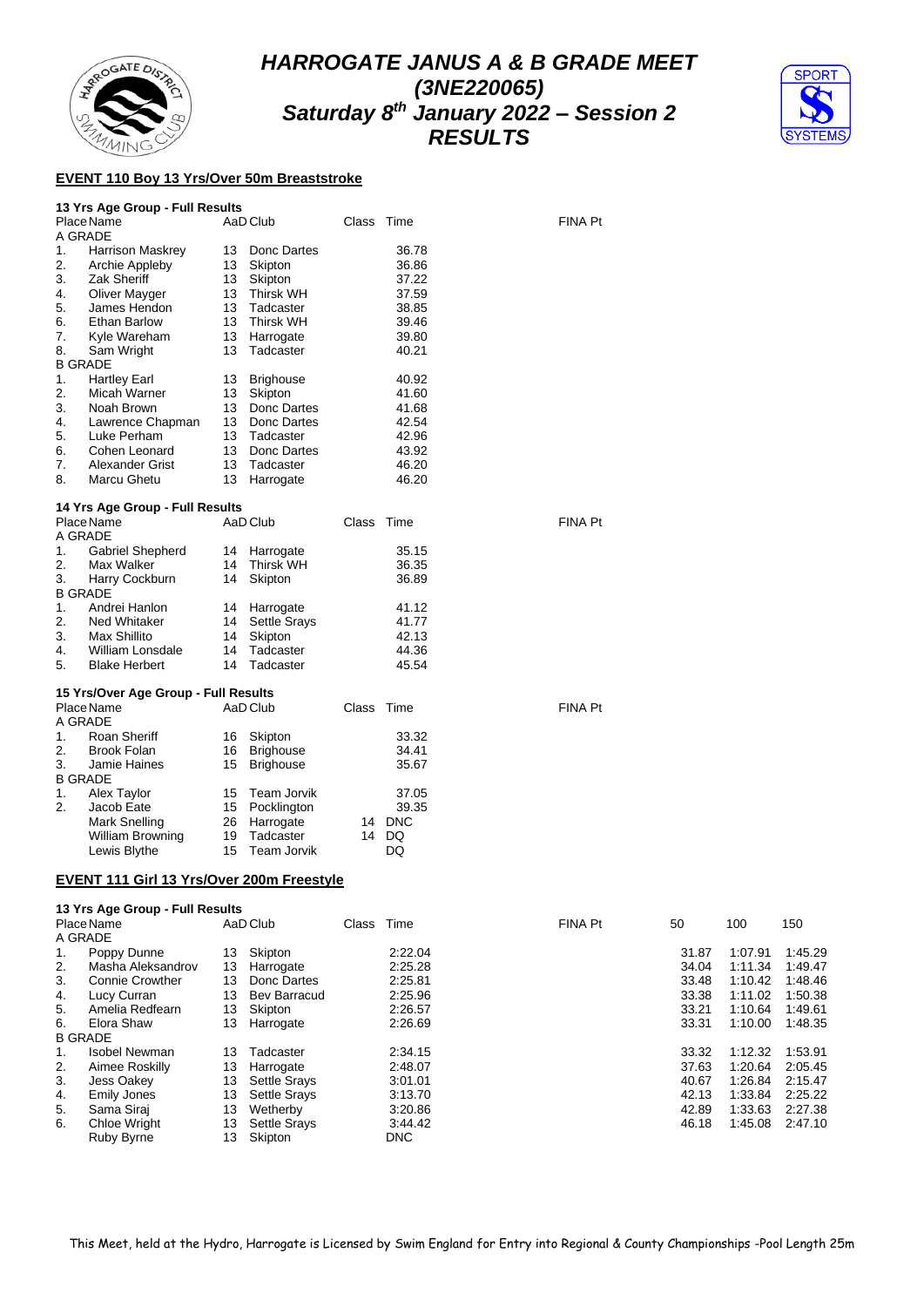



#### **EVENT 111 Girl 13 Yrs/Over 200m Freestyle CONT……………….**

|          | 14 Yrs Age Group - Full Results                 |          |                        |            |                    |                |                |                    |                    |
|----------|-------------------------------------------------|----------|------------------------|------------|--------------------|----------------|----------------|--------------------|--------------------|
|          | Place Name                                      |          | AaD Club               | Class Time |                    | <b>FINA Pt</b> | 50             | 100                | 150                |
|          | A GRADE                                         |          |                        |            |                    |                |                |                    |                    |
| 1.       | <b>Florence Ladbury</b>                         | 14       | Harrogate              |            | 2:19.70            |                | 32.16          | 1:07.48            | 1:44.13            |
| 2.       | Sophie Baker                                    | 14       | Harrogate              |            | 2:24.63            |                | 32.83          | 1:09.24            | 1:47.33            |
| 3.       | Christina Black                                 | 14       | Tadcaster              |            | 2:24.90            |                | 32.26          | 1:08.94            | 1:46.89            |
|          |                                                 |          |                        |            | 2:26.97            |                | 34.87          |                    | 1:50.73            |
| 4.       | <b>Charlotte Mason</b>                          | 14       | Tadcaster              |            |                    |                |                | 1:12.28            |                    |
| 5.       | Grace Blair                                     | 14       | Donc Dartes            |            | 2:28.60            |                | 34.39          | 1:12.54            | 1:51.33            |
|          | <b>B GRADE</b>                                  |          |                        |            |                    |                |                |                    |                    |
| 1.       | Ashleyne Stevens                                | 14       | Adwick                 |            | 2:30.53            |                | 34.81          | 1:13.09            | 1:52.15            |
| 2.       | Maeve Carroll                                   | 14       | Tadcaster              |            | 2:32.52            |                | 33.60          | 1:12.07            | 1:52.13            |
| 3.       | <b>Violet Sykes</b>                             | 14       | Donc Dartes            |            | 2:36.52            |                | 35.59          | 1:15.12            | 1:55.23            |
| 4.       | Eleanor Hammond                                 | 14       | Wetherby               |            | 2:51.59            |                | 37.55          | 1:20.60            | 2:07.31            |
| 5.       | Anna Littlejohns                                | 14       | Wetherby               |            | 3:09.94            |                | 40.42          | 1:29.95            | 2:20.76            |
|          |                                                 |          |                        |            |                    |                |                |                    |                    |
|          | 15 Yrs/Over Age Group - Full Results            |          |                        |            |                    |                |                |                    |                    |
|          |                                                 |          |                        |            |                    |                |                |                    |                    |
|          | Place Name                                      |          | AaD Club               | Class      | Time               | FINA Pt        | 50             | 100                | 150                |
|          | A GRADE                                         |          |                        |            |                    |                |                |                    |                    |
| 1.       | Agatha Scott                                    | 16       | Harrogate              |            | 2:13.65            |                | 29.78          | 1:03.69            | 1:38.83            |
| 2.       | Tabitha Browning                                | 16       | Tadcaster              |            | 2:19.50            |                | 31.92          | 1:07.78            | 1:44.46            |
| 3.       | Lily-Mae Pratt                                  | 15       | Skipton                |            | 2:19.68            |                | 32.26          | 1:08.38            | 1:44.61            |
| 4.       | Millie Mayger                                   | 16       | <b>Thirsk WH</b>       |            | 2:21.94            |                | 32.96          | 1:08.52            | 1:45.72            |
| 5.       | Emma Moore                                      | 19       | Harrogate              |            | 2:23.91            |                | 32.41          | 1:08.73            | 1:46.37            |
|          | <b>B GRADE</b>                                  |          |                        |            |                    |                |                |                    |                    |
|          |                                                 |          |                        |            |                    |                |                |                    |                    |
| 1.       | Abby Netherway                                  | 15       | Tadcaster              |            | 2:32.16            |                | 35.07          | 1:14.36            | 1:54.19            |
| 2.       | Lucy Summers                                    | 16       | <b>Thirsk WH</b>       |            | 2:38.08            |                | 35.47          | 1:15.18            | 1:56.24            |
| 3.       | <b>Emily Winn</b>                               | 15       | Wetherby               |            | 2:48.60            |                | 36.88          | 1:19.40            | 2:03.87            |
| 4.       | Madeline Grieg                                  | 15       | Settle Srays           |            | 2:55.78            |                | 40.19          | 1:24.94            | 2:11.51            |
| 5.       | <b>Tracey Barrett</b>                           | 34       | Harrogate              | 15         | 4:27.26            |                | 1:01.47        | 2:10.79            | 3:20.65            |
|          |                                                 |          |                        |            |                    |                |                |                    |                    |
|          |                                                 |          |                        |            |                    |                |                |                    |                    |
|          |                                                 |          |                        |            |                    |                |                |                    |                    |
|          | <b>EVENT 112 Boy 13 Yrs/Over 200m Freestyle</b> |          |                        |            |                    |                |                |                    |                    |
|          |                                                 |          |                        |            |                    |                |                |                    |                    |
|          | 13 Yrs Age Group - Full Results                 |          |                        |            |                    |                |                |                    |                    |
|          | Place Name                                      |          | AaD Club               | Class      | Time               | FINA Pt        | 50             | 100                | 150                |
|          | A GRADE                                         |          |                        |            |                    |                |                |                    |                    |
| 1.       | Kyle Wareham                                    | 13       | Harrogate              |            | 2:15.35            |                | 30.28          | 1:04.67            | 1:40.37            |
|          |                                                 |          |                        |            |                    |                |                |                    |                    |
| 2.       | Zak Sheriff                                     | 13       | Skipton                |            | 2:16.29            |                | 30.44          | 1:05.34            | 1:41.63            |
| 3.       | <b>Harrison Maskrey</b>                         | 13       | Donc Dartes            |            | 2:20.92            |                | 32.83          | 1:09.32            | 1:46.17            |
| 4.       | Oliver Mayger                                   | 13       | <b>Thirsk WH</b>       |            | 2:27.36            |                | 33.63          | 1:11.20            | 1:48.66            |
| 5.       | Lawrence Chapman                                | 13       | Donc Dartes            |            | 2:28.01            |                | 34.88          | 1:14.47            | 1:53.54            |
| 6.       | Sam Wright                                      | 13       | Tadcaster              |            | 2:28.26            |                | 34.76          | 1:13.79            | 1:52.91            |
|          | <b>B GRADE</b>                                  |          |                        |            |                    |                |                |                    |                    |
| 1.       | Alex McNamara                                   | 13       | <b>Bev Barracud</b>    |            | 2:30.72            |                | 33.83          | 1:12.18            | 1:52.09            |
|          |                                                 |          |                        |            |                    |                |                |                    |                    |
| 2.       | Cohen Leonard                                   | 13       | Donc Dartes            |            | 2:33.25            |                | 35.67          | 1:14.80            | 1:54.91            |
| 3.       | Carlos Alvarez Odell                            | 13       | Team Jorvik            |            | 2:37.64            |                | 35.10          | 1:15.06            | 1:57.11            |
| 4.       | Noah Brown                                      | 13       | Donc Dartes            |            | 2:39.44            |                | 35.23          | 1:15.62            | 1:58.27            |
| 5.       | Marcu Ghetu                                     | 13       | Harrogate              |            | 2:44.42            |                | 36.89          | 1:19.38            | 2:03.91            |
| 6.       | Ethan Barlow                                    | 13       | <b>Thirsk WH</b>       |            | 2:51.09            |                | 37.96          | 1:20.67            | 2:06.72            |
| 7.       | Luke Perham                                     | 13       | Tadcaster              |            | 2:55.47            |                | 39.56          | 1:24.71            | 2:11.54            |
|          |                                                 |          |                        |            |                    |                |                |                    |                    |
|          |                                                 |          |                        |            |                    |                |                |                    |                    |
|          | 14 Yrs Age Group - Full Results                 |          |                        |            |                    |                |                |                    |                    |
|          | Place Name                                      |          | AaD Club               | Class Time |                    | FINA Pt        | 50             | 100                | 150                |
|          | A GRADE                                         |          |                        |            |                    |                |                |                    |                    |
| 1.       | Gabriel Shepherd                                | 14       | Harrogate              |            | 2:02.38            |                | 28.30          | 59.14              | 1:31.08            |
| 2.       | Sean Smith                                      | 14       | Skipton                |            | 2:07.64            |                | 28.71          | 1:01.20            | 1:34.65            |
| 3.       | Joseph Pickering                                | 14       | Pocklington            |            | 2:14.69            |                | 30.54          | 1:04.73            | 1:40.15            |
| 4.       | Joseph Burgess                                  | 14       | Skipton                |            | 2:15.31            |                | 30.75          | 1:05.84            | 1:42.00            |
| 5.       | Max Walker                                      | 14       | <b>Thirsk WH</b>       |            | 2:17.13            |                | 31.51          |                    | 1:43.17            |
|          |                                                 |          |                        |            |                    |                |                | 1:06.88            |                    |
|          | <b>B GRADE</b>                                  |          |                        |            |                    |                |                |                    |                    |
| 1.<br>2. | William Lonsdale<br><b>Blake Herbert</b>        | 14<br>14 | Tadcaster<br>Tadcaster |            | 2:44.34<br>2:58.61 |                | 38.63<br>40.73 | 1:21.77<br>1:27.65 | 2:05.15<br>2:15.68 |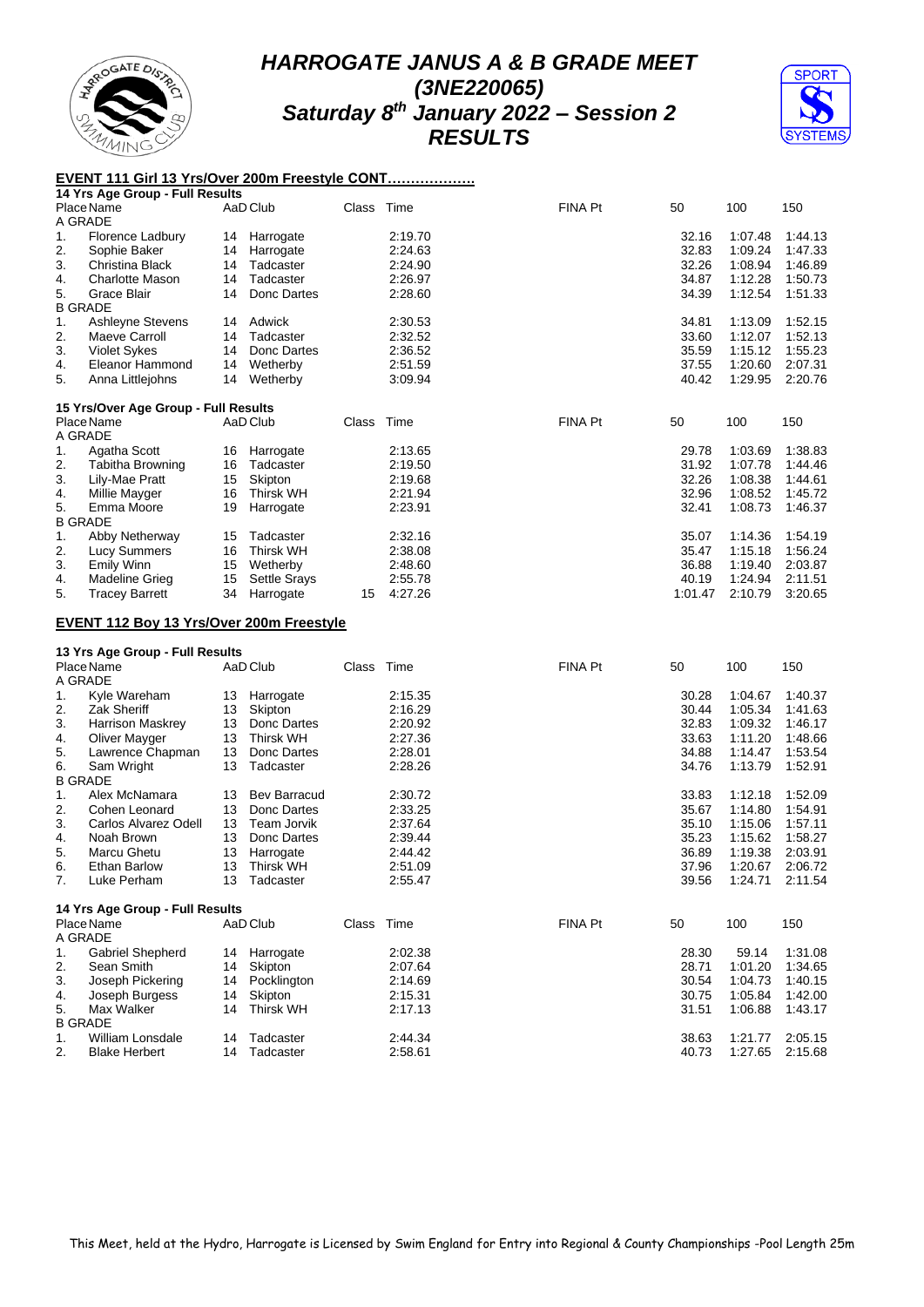



## **EVENT 112 Boy 13 Yrs/Over 200m Freestyle CONT…….**

|         | 15 Yrs/Over Age Group - Full Results |    |                     |            |         |         |       |         |         |
|---------|--------------------------------------|----|---------------------|------------|---------|---------|-------|---------|---------|
|         | Place Name                           |    | AaD Club            | Class Time |         | FINA Pt | 50    | 100     | 150     |
| A GRADE |                                      |    |                     |            |         |         |       |         |         |
| 1.      | Rohan Smith                          | 17 | Skipton             |            | 1:58.86 |         | 27.96 | 59.07   | 1:29.97 |
| 2.      | Roan Sheriff                         | 16 | Skipton             |            | 2:03.32 |         | 28.57 | 1:00.02 | 1:32.14 |
| 3.      | Daniel Curran                        | 15 | Bev Barracud        |            | 2:11.39 |         | 30.63 | 1:04.24 | 1.38.45 |
| 4.      | Keelan Behan                         | 15 | <b>Settle Srays</b> |            | 2:12.43 |         | 30.73 | 1:04.76 | 1:39.99 |
| 5.      | <b>Freddie Fenwick</b>               | 15 | Team Jorvik         |            | 2:16.46 |         | 31.73 | 1:07.27 | 1.43.46 |
|         | <b>B GRADE</b>                       |    |                     |            |         |         |       |         |         |
| 1.      | Jamie Haines                         | 15 | <b>Brighouse</b>    |            | 2:20.36 |         | 32.11 | 1:08.34 | 1:45.15 |
| 2.      | Tom Davey                            | 15 | Wetherby            |            | 2:43.05 |         | 34.84 | 1:16.01 | 1:59.71 |
| 3.      | William Browning                     | 19 | Tadcaster           | 14         | 3:31.87 |         | 40.29 | 1:35.40 | 2:36.17 |
|         |                                      |    |                     |            |         |         |       |         |         |

#### **EVENT 113 Girl 13 Yrs/Over 100m Breaststroke**

#### **13 Yrs Age Group - Full Results**

|    | Place Name<br>A GRADE                |    | AaD Club            | Class | Time    | <b>FINA Pt</b> | 50    |
|----|--------------------------------------|----|---------------------|-------|---------|----------------|-------|
| 1. | Rose Keefe                           | 13 | Donc Dartes         |       | 1:21.47 |                | 38.44 |
| 2. | Connie Crowther                      | 13 | Donc Dartes         |       | 1:24.62 |                | 40.55 |
| 3. | Ruby Byrne                           | 13 | Skipton             |       | 1:26.15 |                | 40.16 |
| 4. | Olivia-May Curran                    | 13 | Tadcaster           |       | 1:27.94 |                | 41.93 |
| 5. | Milly Timbers                        | 13 | Skipton             |       | 1:29.09 |                | 41.13 |
| 6. | <b>Phoebe Oliver</b>                 | 13 | Settle Srays        |       | 1:29.36 |                | 41.67 |
| 7. | Elizabeth Lane                       | 13 | <b>Team Jorvik</b>  |       | 1:29.41 |                | 42.16 |
|    | <b>B GRADE</b>                       |    |                     |       |         |                |       |
| 1. | Sophie Holmes                        | 13 | Harrogate           |       | 1:29.94 |                | 42.61 |
| 2. | Imogen Folan                         | 13 | <b>Brighouse</b>    |       | 1:30.46 |                | 42.58 |
| 3. | Georgina Kitney                      |    | 13 Bev Barracud     |       | 1:33.59 |                | 43.30 |
| 4. | Jessica Harrison                     | 13 | Pocklington         |       | 1:41.69 |                | 48.37 |
| 5. | Aimee Roskilly                       | 13 | Harrogate           |       | 1:45.70 |                | 49.94 |
| 6. | Jess Oakey                           | 13 | <b>Settle Srays</b> |       | 1:50.90 |                | 52.99 |
| 7. | Chloe Wright                         | 13 | <b>Settle Srays</b> |       | 2:02.09 |                | 55.85 |
| 8. | Sama Siraj                           | 13 | Wetherby            |       | 2:04.02 |                | 57.82 |
|    | 14 Yrs Age Group - Full Results      |    |                     |       |         |                |       |
|    | Place Name                           |    | AaD Club            | Class | Time    | FINA Pt        | 50    |
|    | A GRADE                              |    |                     |       |         |                |       |
| 1. | Fennella Turner                      | 14 | Skipton             |       | 1:22.42 |                | 38.50 |
|    | <b>B GRADE</b>                       |    |                     |       |         |                |       |
| 1. | Maeve Carroll                        | 14 | Tadcaster           |       | 1:31.87 |                | 42.97 |
| 2. | Evie Eccles                          | 14 | Skipton             |       | 1:33.30 |                | 43.80 |
| 3. | <b>Eleanor Hammond</b>               | 14 | Wetherby            |       | 1:44.43 |                | 47.58 |
|    | Anna Littlejohns                     | 14 | Wetherby            |       | DQ      |                |       |
|    | 15 Yrs/Over Age Group - Full Results |    |                     |       |         |                |       |
|    | Place Name                           |    | AaD Club            | Class | Time    | FINA Pt        | 50    |
|    | A GRADE                              |    |                     |       |         |                |       |
| 1. | Connie Milburn                       | 15 | Harrogate           |       | 1:21.33 |                | 38.38 |
| 2. | Sophie Murray                        | 15 | Harrogate           |       | 1:21.41 |                | 38.96 |
| 3. | <b>Scarlett Strathie</b>             | 16 | Tadcaster           |       | 1:22.68 |                | 39.18 |
|    | <b>B GRADE</b>                       |    |                     |       |         |                |       |
| 1. | Niamh Carroll                        | 16 | Tadcaster           |       | 1:26.38 |                | 40.56 |
| 2. | Millie Mayger                        | 16 | <b>Thirsk WH</b>    |       | 1:28.86 |                | 41.32 |
| 3. | Charli Vines                         | 23 | Harrogate           | 14    | 1:43.61 |                | 47.87 |
| 4. | <b>Lucy Summers</b>                  | 16 | <b>Thirsk WH</b>    |       | 1:44.64 |                | 51.65 |
| 5. | <b>Emily Winn</b>                    | 15 | Wetherby            |       | 1:44.85 |                | 48.47 |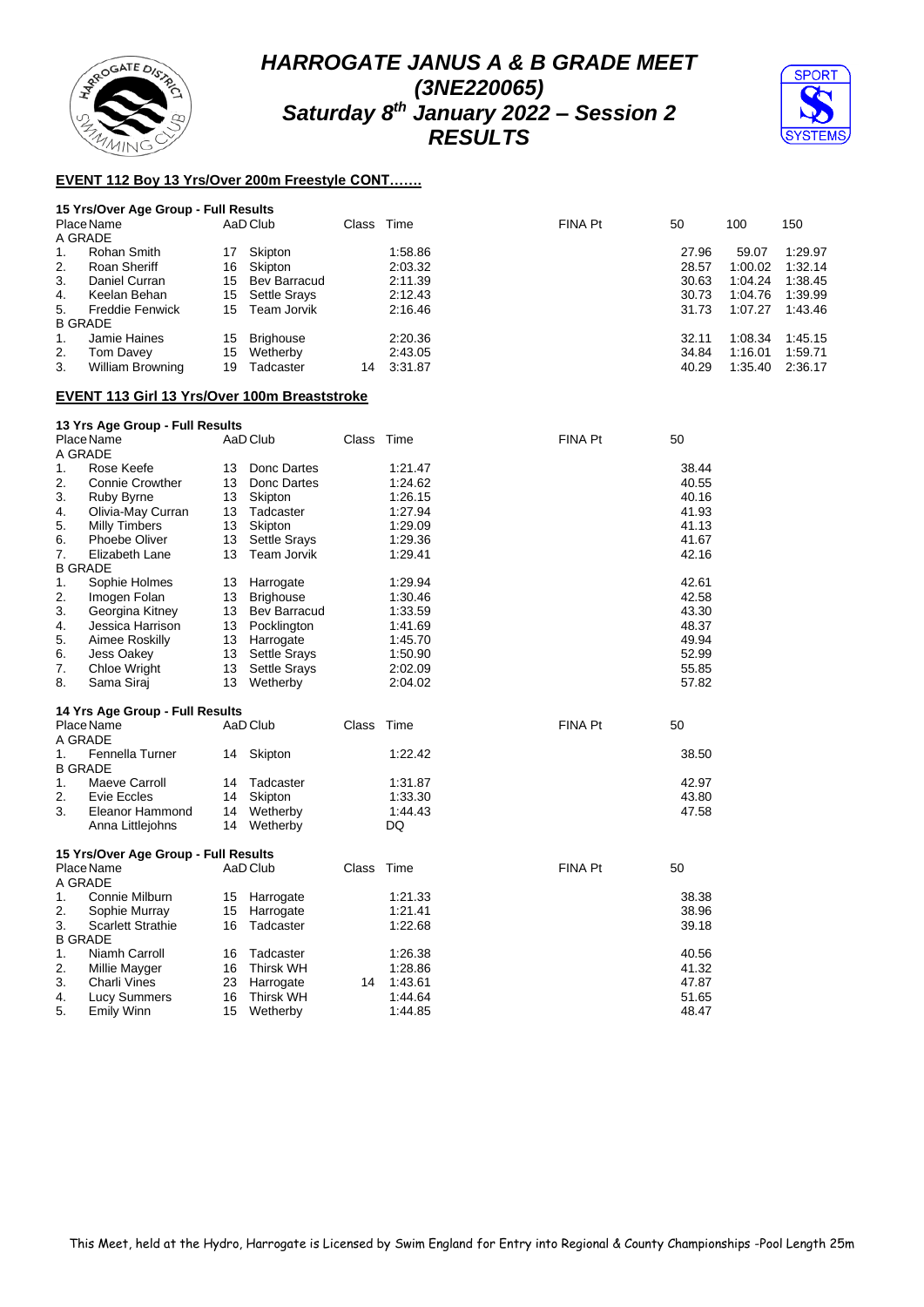



#### **EVENT 114 Boy 13 Yrs/Over 100m Breaststroke**

#### **13 Yrs Age Group - Full Results**

|                | Place Name                           |    | AaD Club            | Class | Time    | <b>FINA Pt</b> | 50    |
|----------------|--------------------------------------|----|---------------------|-------|---------|----------------|-------|
| A GRADE        |                                      |    |                     |       |         |                |       |
| 1.             | <b>Harrison Maskrey</b>              | 13 | Donc Dartes         |       | 1:20.95 |                | 39.12 |
| 2.             | Archie Appleby                       | 13 | Skipton             |       | 1:23.13 |                | 38.51 |
| 3.             | James Hendon                         | 13 | Tadcaster           |       | 1:24.83 |                | 39.80 |
| 4.             | Oliver Mayger                        | 13 | <b>Thirsk WH</b>    |       | 1:27.20 |                | 40.05 |
| <b>B GRADE</b> |                                      |    |                     |       |         |                |       |
| 1.             | Sebastian Gaminde                    | 13 | Harrogate           |       | 1:28.19 |                | 41.43 |
| 2.             | Sam Wright                           | 13 | Tadcaster           |       | 1:30.78 |                | 42.59 |
| 3.             | Cohen Leonard                        | 13 | Donc Dartes         |       | 1:34.73 |                | 44.24 |
| 4.             | Luke Perham                          | 13 | Tadcaster           |       | 1:39.97 |                | 47.19 |
| 5.             | <b>Alexander Grist</b>               | 13 | Tadcaster           |       | 1:44.12 |                | 47.77 |
|                | <b>Hartley Earl</b>                  | 13 | <b>Brighouse</b>    |       | DQ      |                |       |
|                | 14 Yrs Age Group - Full Results      |    |                     |       |         |                |       |
|                | Place Name                           |    | AaD Club            | Class | Time    | <b>FINA Pt</b> | 50    |
| A GRADE        |                                      |    |                     |       |         |                |       |
| 1.             | <b>Gabriel Shepherd</b>              | 14 | Harrogate           |       | 1:20.12 |                | 37.45 |
| 2.             | Harry Cockburn                       | 14 | Skipton             |       | 1:20.39 |                | 38.47 |
| 3.             | Max Walker                           | 14 | <b>Thirsk WH</b>    |       | 1:20.88 |                | 37.96 |
| <b>B GRADE</b> |                                      |    |                     |       |         |                |       |
| 1.             | Joseph Burgess                       | 14 | Skipton             |       | 1:23.81 |                | 39.84 |
| 2              | Andrei Hanlon                        | 14 | Harrogate           |       | 1:29.76 |                | 42.16 |
| 3.             | <b>Ned Whitaker</b>                  | 14 | <b>Settle Srays</b> |       | 1:31.96 |                | 43.20 |
| 4.             | <b>Blake Herbert</b>                 | 14 | Tadcaster           |       | 1:39.52 |                | 47.47 |
|                | 15 Yrs/Over Age Group - Full Results |    |                     |       |         |                |       |
|                | Place Name                           |    | AaD Club            | Class | Time    | FINA Pt        | 50    |
| A GRADE        |                                      |    |                     |       |         |                |       |
| 1.             | Keelan Behan                         | 15 | <b>Settle Srays</b> |       | 1:14.57 |                | 36.03 |
| 2.             | <b>Brook Folan</b>                   | 16 | <b>Brighouse</b>    |       | 1:17.15 |                | 36.28 |
| <b>B GRADE</b> |                                      |    |                     |       |         |                |       |
| 1.             | Alex Taylor                          | 15 | Team Jorvik         |       | 1:20.56 |                | 37.99 |
| 2.             | Jacob Eate                           | 15 | Pocklington         |       | 1:27.53 |                | 41.19 |
| 3.             | Lewis Blythe                         | 15 | Team Jorvik         |       | 1:29.03 |                | 41.53 |
|                |                                      |    |                     |       |         |                |       |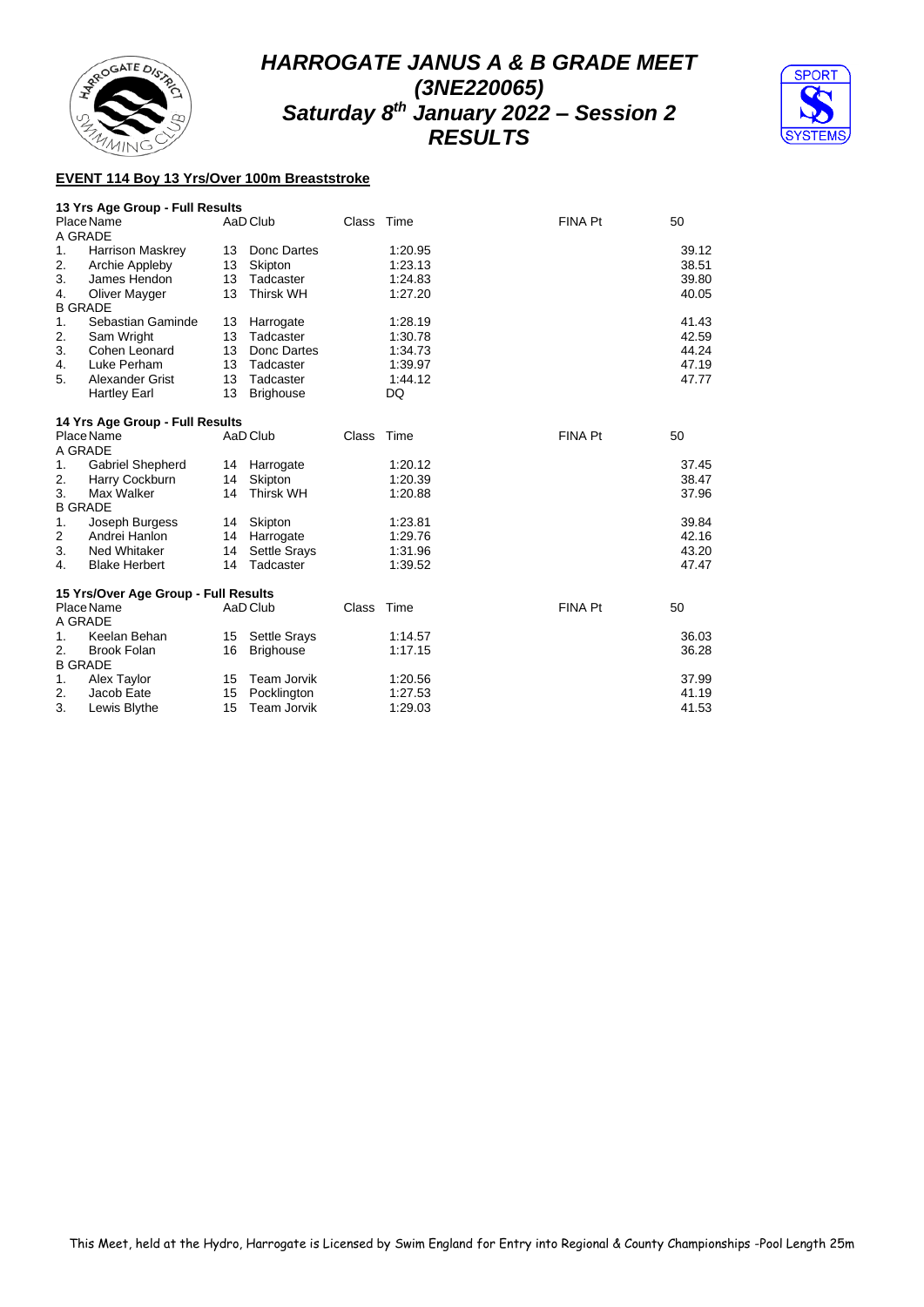



## **EVENT 201 Girl 09/12 Yrs 200m Butterfly**

#### **12 Yrs Age Group - Full Results**

| Place Name<br><b>B GRADE</b> |                       | AaD Club |                 |  | Time       |  | 50    | 100             | 150 |
|------------------------------|-----------------------|----------|-----------------|--|------------|--|-------|-----------------|-----|
|                              |                       |          |                 |  |            |  |       |                 |     |
| 1.                           | Jessica Eggitt        |          | 12 Donc Dartes  |  | 3:07.58    |  | 41.03 | 1:28.90 2:19.31 |     |
| 2.                           | Zoe Baker             | 12       | Tadcaster       |  | 3:42.28    |  | 49.48 | 1.47.03 2.44.36 |     |
|                              | Fleur Dudicourt Smith |          | 12 Bev Barracud |  | <b>DNC</b> |  |       |                 |     |

#### **EVENT 202 Boy 09/12 Yrs 200m Butterfly**

|                | 12 Yrs Age Group - Full Results |     |             |         |       |                 |                 |
|----------------|---------------------------------|-----|-------------|---------|-------|-----------------|-----------------|
|                | Place Name                      |     | AaD Club    | Time    | 50    | 100             | 150             |
|                | ST. Jenson Owen                 | 12  | Donc Dartes | 2:32.36 | 33.95 | 1:13.23         | 1:53.05         |
| A GRADE        |                                 |     |             |         |       |                 |                 |
|                | Luke Wise                       | 12. | Tadcaster   | 3:00.64 | 38.98 |                 | 1:26.50 2:15.72 |
| <b>B GRADE</b> |                                 |     |             |         |       |                 |                 |
|                | Daniel Hawkins                  | 12  | Harrogate   | 3:08.11 | 41.35 | 1:29.82 2:19.85 |                 |
| 2.             | <b>Harry Netherway</b>          | 12  | Tadcaster   | 3:10.79 | 41.07 | 1:30.05         | 2:20.65         |
| 3.             | Theo Kearsley                   | 12  | Donc Dartes | 3:31.97 | 43.98 | 1:37.78         | 2:36.51         |

#### **EVENT 203 Girl 09/12 Yrs 50m Butterfly**

#### **09 Yrs Age Group - Full Results**

|    | Place Name                      |    | AaD Club            | Time    |
|----|---------------------------------|----|---------------------|---------|
|    | <b>B GRADE</b>                  |    |                     |         |
| 1. | Jessica Wilson                  | 9  | Donc Dartes         | 56.59   |
| 2. | Elsa Atwell                     | 9  | Harrogate           | 1:01.77 |
| 3. | Georgina Burns                  | 9  | Tadcaster           | 1:01.99 |
| 4. | Evelyn Sykes                    | 9  | Team Jorvik         | 1:02.08 |
|    | 10 Yrs Age Group - Full Results |    |                     |         |
|    | Place Name                      |    | AaD Club            | Time    |
|    | A GRADE                         |    |                     |         |
| 1. | Darcy Nelson                    | 10 | Donc Dartes         | 39.35   |
| 2. | Samantha Taylor                 |    | 10 Team Jorvik      | 40.53   |
| 3. | <b>Florence Kitney</b>          | 10 | <b>Bev Barracud</b> | 41.68   |
|    | <b>B GRADE</b>                  |    |                     |         |
| 1. | Elyse Hazelden                  | 10 | Scunthorpe A        | 43.39   |
| 2. | Tabitha Brown                   | 10 | Tadcaster           | 45.75   |
| 3. | <b>Tallulah Elder</b>           | 10 | Harrogate           | 46.26   |
| 4. | <b>Alexis Davies</b>            | 10 | Adwick              | 48.37   |
| 5. | <b>Freya Cooper</b>             | 10 | Donc Dartes         | 48.94   |
| 6. | Lucia McLennan                  | 10 | Donc Dartes         | 49.42   |
| 7. | Lara Warren                     | 10 | Wetherby            | 51.07   |

#### **11 Yrs Age Group - Full Results**

|    | Place Name              |    | AaD Club            | Time  |
|----|-------------------------|----|---------------------|-------|
|    | A GRADE                 |    |                     |       |
| 1. | Amelia Wright           | 11 | Harrogate           | 34.75 |
| 2. | Lexie Goddard           | 11 | Donc Dartes         | 36.96 |
| 3. | Zara Holt               | 11 | Tadcaster           | 37.26 |
| 4. | Charlotte Wilkinson     | 11 | <b>Bev Barracud</b> | 37.40 |
| 5. | Scarlett Dean           | 11 | Wetherby            | 39.49 |
|    | <b>B GRADE</b>          |    |                     |       |
| 1. | <b>Brooke Dickinson</b> | 11 | Donc Dartes         | 41.54 |
| 2. | Jaime Berry             | 11 | Harrogate           | 43.00 |
| 3. | Isla Harrison           | 11 | Harrogate           | 43.19 |
| 4. | Mia Gall                | 11 | Harrogate           | 43.44 |
| 5. | <b>Beatrice Appleby</b> | 11 | Skipton             | 47.36 |
| 6. | Eden Kaye               | 11 | <b>Brighouse</b>    | 48.62 |
| 7. | Adelaide Atwell         | 11 | Harrogate           | 52.79 |
|    |                         |    |                     |       |

8. Joni Rooke 10 Team Jorvik 55.24 9. Phoebe Netherway 10 Tadcaster 58.15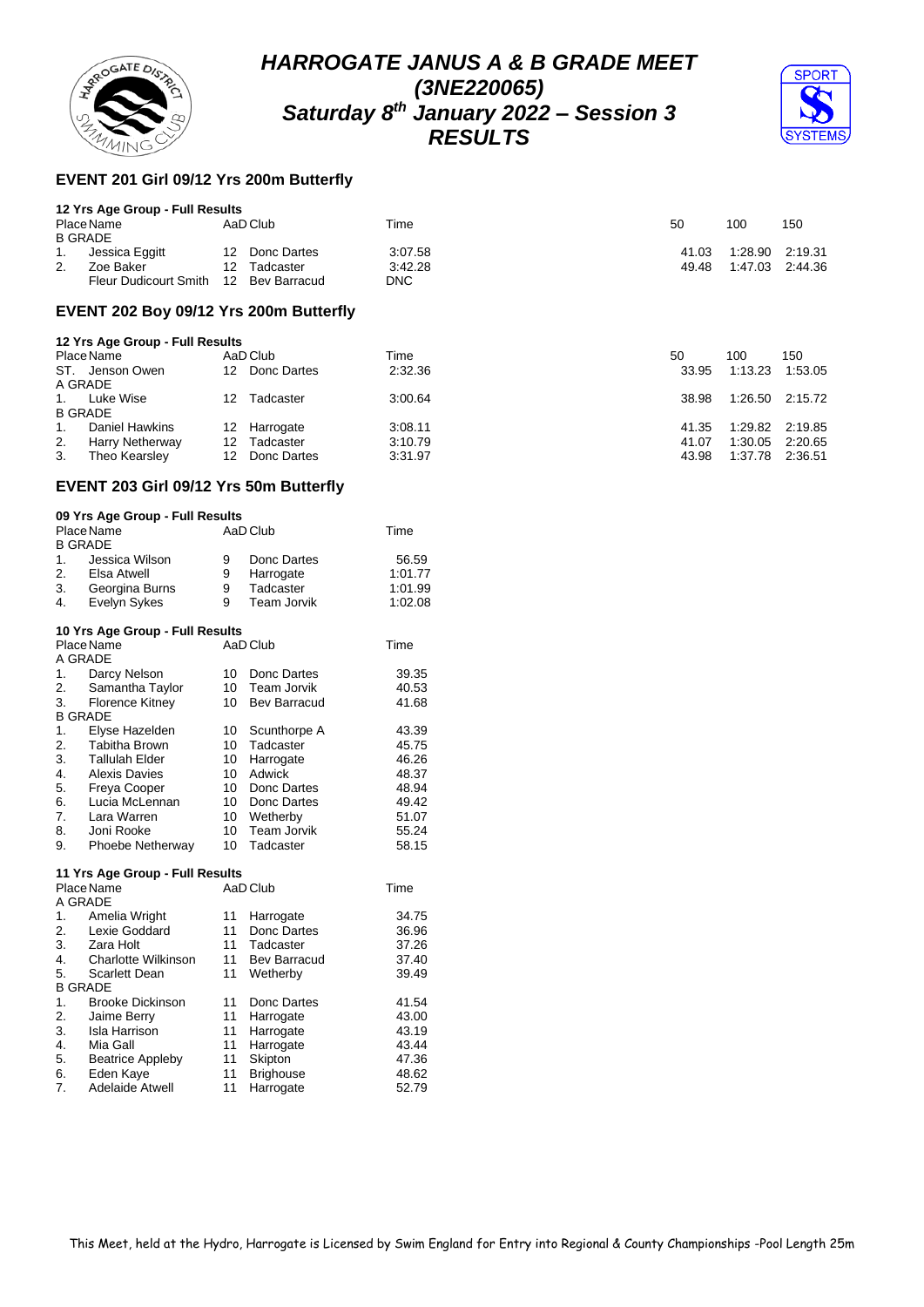



#### **EVENT 203 Girl 09/12 Yrs 50m Butterfly CONT…….**

#### **12 Yrs Age Group - Full Results**

|                | Place Name                   |    | AaD Club            | Time  |
|----------------|------------------------------|----|---------------------|-------|
| ST.            | <b>Nell Carter</b>           |    | 12 Harrogate        | 31.78 |
| A GRADE        |                              |    |                     |       |
| 1.             | <b>Fleur Dudicourt Smith</b> |    | 12 Bev Barracud     | 33.93 |
| 2.             | Kiera Binns                  | 12 | Donc Dartes         | 34.29 |
| 3.             | Millie Darrand               | 12 | Team Jorvik         | 34.97 |
| 4.             | Ruby Robinson                | 12 | Tadcaster           | 35.59 |
| 5.             | Isabella Wright              | 12 | Skipton             | 36.36 |
| 6.             | Jessica Eggitt               | 12 | Donc Dartes         | 37.53 |
| 7.             | Molly Orr                    | 12 | Harrogate           | 37.78 |
| <b>B GRADE</b> |                              |    |                     |       |
| 1.             | <b>Blossom Oddy</b>          | 12 | Skipton             | 38.33 |
| 2.             | <b>Emily Thompson</b>        | 12 | <b>Bev Barracud</b> | 39.07 |
| 3.             | Katherine Wilson             | 12 | Donc Dartes         | 41.22 |
| 4.             | <b>Caitlin Allars</b>        | 12 | Tadcaster           | 41.50 |
| 5.             | Olivia Grover                | 12 | Wetherby            | 44.33 |
| 6.             | Lottie Oliver                | 12 | <b>Settle Srays</b> | 58.13 |

#### **EVENT 204 Boy 09/12 Yrs 50m Butterfly**

#### **09 Yrs Age Group - Full Results** Place Name AaD Club Time A GRADE 1. Reuben Bentley 9 Bev Barracud 44.91 B GRADE 1. George Knop 9 Adwick 52.68 **10 Yrs Age Group - Full Results** Place Name AaD Club Time A GRADE<br>1. Archie Ainslie 10 Donc Dartes 37.83<br>10 Pocklington 39.72 2. George Harrison B GRADE<br>1. Alex 1. Alexander Eggitt 10 Donc Dartes 44.98<br>10 Tadcaster 48.88 2. Ewan Allars 3. Daniel Tew 10 Team Jorvik 49.18<br>4. Samuel Perham 10 Tadcaster 51.90 4. Samuel Perham 10 Tadcaster 51.90<br>5. Alex Ottewell 10 Adwick 10 1:01.98 Alex Ottewell 10 Adwick 1:01.98<br>
Samuel Hoggard 10 Harrogate 1:06.49 6. Samuel Hoggard **11 Yrs Age Group - Full Results** Place Name AaD Club Time B GRADE 1. William Taylor 11 Thirsk WH 43.75<br>2. Phoenix Graham 11 Settle Srays 45.31 Phoenix Graham 11 Settle Srays 45.31<br>
Jacob Haig 11 Harrogate 46.03 3. Jacob Haig 11 Harrogate 4. Lucus Garcia 11 Harrogate 46.79<br>5. Harris Chapman 11 Donc Dartes 49.19 5. Harris Chapman 11 Donc Dartes 49.19<br>6. Theo Tickhill Smith 11 Adwick 54.34 Fheo Tickhill Smith 11 Adwick 54.<br>
Joe Fenwick 11 Team Jorvik DQ Joe Fenwick 11 Team Jorvik **12 Yrs Age Group - Full Results** Place Name  $A$ aD Club Time B GRADE<br>1. Tom Hey 1. Tom Hey 12 Tadcaster 40.66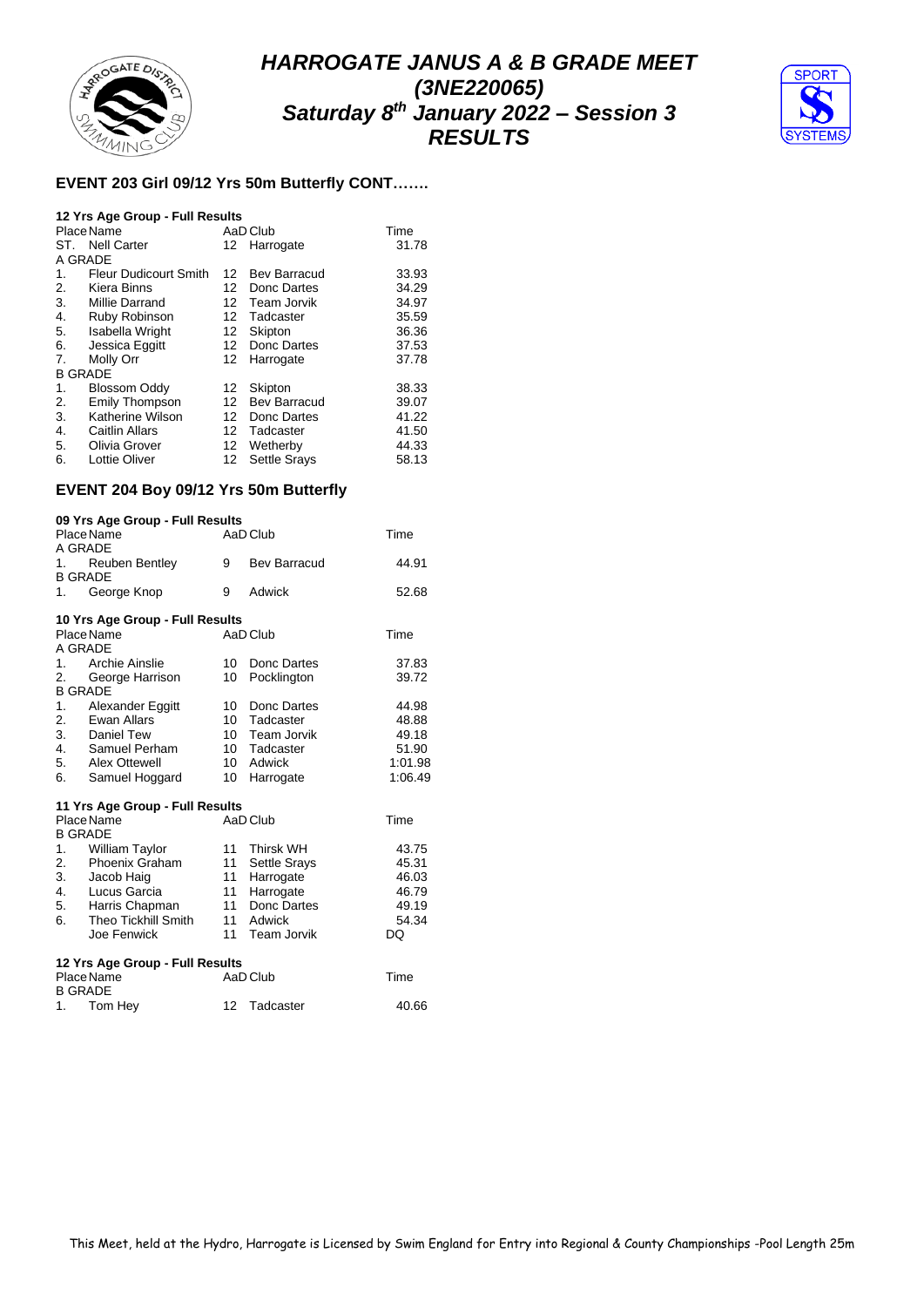



## **EVENT 205 Girl 09/12 Yrs 100m Freestyle**

|     | 09 Yrs Age Group - Full Results |    |                     |         |         |
|-----|---------------------------------|----|---------------------|---------|---------|
|     | Place Name                      |    | AaD Club            | Time    | 50      |
|     | <b>B GRADE</b>                  |    |                     |         |         |
| 1.  | Jessica Wilson                  | 9  | Donc Dartes         | 1:44.26 | 50.80   |
| 2.  | Kitty Shillito                  | 9  | Skipton             | 1:50.40 | 50.89   |
|     | 10 Yrs Age Group - Full Results |    |                     |         |         |
|     | Place Name                      |    | AaD Club            | Time    | 50      |
|     | A GRADE                         |    |                     |         |         |
| 1.  | Elyse Hazelden                  | 10 | Scunthorpe A        | 1:15.81 | 35.93   |
| 2.  | Darcy Nelson                    | 10 | Donc Dartes         | 1:19.24 | 37.29   |
| 3.  | Samantha Taylor                 | 10 | Team Jorvik         | 1:19.28 | 38.28   |
| 4.  | <b>Florence Kitney</b>          | 10 | <b>Bev Barracud</b> | 1:20.16 | 37.80   |
|     | <b>B GRADE</b>                  |    |                     |         |         |
| 1.  | Freya Cooper                    | 10 | Donc Dartes         | 1:27.10 | 41.81   |
| 2.  | Millie Dey                      | 10 | Donc Dartes         | 1:30.26 | 41.08   |
| 3.  | Tabitha Brown                   | 10 | Tadcaster           | 1:36.94 | 45.42   |
| 4.  | Lucia McLennan                  | 10 | Donc Dartes         | 1:37.21 | 46.78   |
| 5.  | Joni Rooke                      | 10 | Team Jorvik         | 1:37.44 | 46.31   |
| 6.  | Phoebe Netherway                | 10 | Tadcaster           | 1:51.07 | 53.57   |
| 7.  | Lara Warren                     | 10 | Wetherby            | 2:01.30 | 54.34   |
|     |                                 |    |                     |         |         |
|     | 11 Yrs Age Group - Full Results |    |                     |         |         |
|     | Place Name                      |    | AaD Club            | Time    | 50      |
|     | A GRADE                         |    |                     |         |         |
| 1.  | Amelia Wright                   | 11 | Harrogate           | 1:08.45 | 1:08.45 |
| 2.  | Lexie Goddard                   | 11 | Donc Dartes         | 1:11.97 | 35.40   |
| 3.  | Zara Holt                       | 11 | Tadcaster           | 1:13.52 | 35.06   |
| 4.  | Charlotte Wilkinson             | 11 | <b>Bev Barracud</b> | 1:15.54 | 36.66   |
| 5.  | Scarlett Dean                   | 11 | Wetherby            | 1:16.56 | 35.94   |
| 6.  | Lily Cattlin                    | 11 | Donc Dartes         | 1:18.27 | 38.84   |
|     | <b>B GRADE</b>                  |    |                     |         |         |
| 1.  | Carolina Alvarez Odell          | 11 | Team Jorvik         | 1:18.84 | 38.09   |
| 2.  | Isla Harrison                   | 11 | Harrogate           | 1:20.54 | 37.79   |
| 3.  | Brooke Dickinson                | 11 | Donc Dartes         | 1:21.56 | 38.87   |
| 4.  | Isla Brindley                   | 11 | Harrogate           | 1:22.69 | 38.68   |
| 5.  | Lily Oddy                       | 11 | Skipton             | 1:24.08 | 39.43   |
| 6.  | <b>Beatrice Appleby</b>         | 11 | Skipton             | 1:24.57 | 39.59   |
| 7.  | Jaime Berry                     | 11 | Harrogate           | 1:24.64 | 40.97   |
| 8.  | Eden Kaye                       | 11 | <b>Brighouse</b>    | 1:31.77 | 45.02   |
|     | 12 Yrs Age Group - Full Results |    |                     |         |         |
|     | Place Name                      |    | AaD Club            | Time    | 50      |
|     | A GRADE                         |    |                     |         |         |
| 1.  | Nell Carter                     | 12 | Harrogate           | 1:06.48 | 32.28   |
| 2.  | Lottie Swan                     | 12 | Harrogate           | 1:08.39 | 33.00   |
| 3.  | Evie Clark                      | 12 | Scunthorpe A        | 1:08.47 | 34.05   |
| 4.  | Millie Darrand                  | 12 | Team Jorvik         | 1:08.76 | 33.38   |
| 5.  | Ruby Robinson                   | 12 | Tadcaster           | 1:09.87 | 33.56   |
| 6.  | <b>Fleur Dudicourt Smith</b>    | 12 | <b>Bev Barracud</b> | 1:10.15 | 33.85   |
| 7.  | Grace-Lily Lazenby              | 12 | Donc Dartes         | 1:11.00 | 34.70   |
| 8.  | Molly Orr                       | 12 | Harrogate           | 1:13.46 | 35.20   |
| 9.  | Aimee Keefe                     | 12 | Donc Dartes         | 1:14.18 | 35.90   |
|     | <b>B GRADE</b>                  |    |                     |         |         |
| 1.  | Millie Holmes                   | 12 | Harrogate           | 1:15.20 | 35.87   |
| 2.  | Emily Thompson                  | 12 | <b>Bev Barracud</b> | 1:17.11 | 36.38   |
| 3.  | Isabella Wright                 | 12 | Skipton             | 1:17.39 | 36.73   |
| 4.  | <b>Caitlin Allars</b>           | 12 | Tadcaster           | 1:17.77 | 38.24   |
| 5.  | Blossom Oddy                    | 12 | Skipton             | 1:21.60 | 38.94   |
| 6.  | Elyza Hylands                   | 12 | Harrogate           | 1:21.67 | 37.46   |
| 7.  | Evie Bryant                     | 12 | Bev Barracud        | 1:22.71 | 39.10   |
| 8.  | Olivia Grover                   | 12 | Wetherby            | 1:28.01 | 43.25   |
| 9.  | Olivia Stafford                 | 12 | <b>Brighouse</b>    | 1:28.45 | 41.31   |
| 10. | Zuzanna Radomirovic             | 12 | Skipton             | 1:37.07 | 44.00   |
| 11. | Lottie Oliver                   | 12 | Settle Srays        | 1:47.47 | 51.06   |
|     |                                 |    |                     |         |         |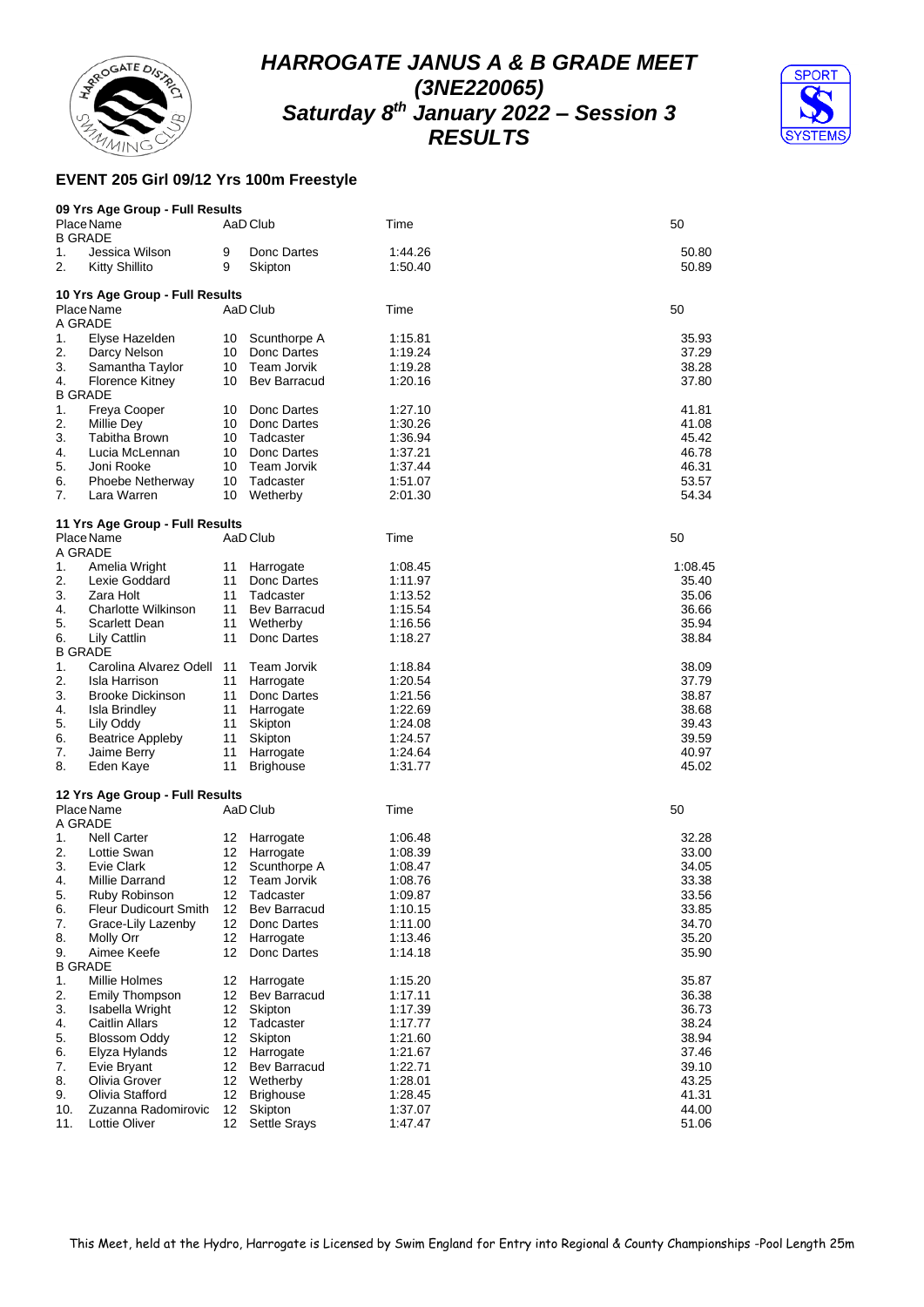



## **EVENT 206 Boy 09/12 Yrs 100m Freestyle**

|                      | 09 Yrs Age Group - Full Results |    |                     |         |       |
|----------------------|---------------------------------|----|---------------------|---------|-------|
| A GRADE              | Place Name                      |    | AaD Club            | Time    | 50    |
| 1.                   | George Knop                     | 9  | Adwick              | 1:26.48 | 40.88 |
|                      | 10 Yrs Age Group - Full Results |    |                     |         |       |
| A GRADE              | Place Name                      |    | AaD Club            | Time    | 50    |
| 1.                   | Archie Ainslie                  | 10 | Donc Dartes         | 1:11.44 | 34.46 |
| 2.<br><b>B GRADE</b> | <b>Daniel Tew</b>               | 10 | Team Jorvik         | 1:21.44 | 39.20 |
| 1.                   | Alexander Eggitt                | 10 | Donc Dartes         | 1:27.08 | 41.61 |
| 2.                   | Samuel Perham                   | 10 | Tadcaster           | 1:35.92 | 45.88 |
| 3.                   | Ewan Allars                     | 10 | Tadcaster           | 1:39.60 | 50.13 |
| 4.                   | Samuel Hoggard                  | 10 | Harrogate           | 1:51.85 | 50.38 |
|                      | 11 Yrs Age Group - Full Results |    |                     |         |       |
| A GRADE              | Place Name                      |    | AaD Club            | Time    | 50    |
| 1.                   | Oliver Smith                    | 11 | <b>Bev Barracud</b> | 1:15.82 | 37.85 |
| <b>B GRADE</b>       |                                 |    |                     |         |       |
| 1.                   | Harris Chapman                  | 11 | Donc Dartes         | 1:20.30 | 39.31 |
| 2.                   | <b>Phoenix Graham</b>           | 11 | <b>Settle Srays</b> | 1:26.19 | 41.21 |
| 3.                   | <b>William Taylor</b>           | 11 | <b>Thirsk WH</b>    | 1:26.92 | 41.88 |
| 4.                   | Joe Fenwick                     | 11 | Team Jorvik         | 1:30.10 | 43.11 |
| 5.                   | Lucus Garcia                    | 11 | Harrogate           | 1:31.84 | 44.02 |
| 6.                   | <b>Theo Tickhill Smith</b>      | 11 | Adwick              | 1:33.16 | 44.46 |
|                      | 12 Yrs Age Group - Full Results |    |                     |         |       |
|                      | Place Name                      |    | AaD Club            | Time    | 50    |
| A GRADE              |                                 |    |                     |         |       |
| 1.                   | <b>Daniel Hawkins</b>           | 12 | Harrogate           | 1:10.87 | 34.15 |
| 2.                   | Luke Wise                       | 12 | Tadcaster           | 1:11.77 | 34.47 |
| <b>B GRADE</b>       |                                 |    |                     |         |       |
| 1.                   | Adam Robinson                   | 12 | Donc Dartes         | 1:15.76 | 35.72 |
| 2.                   | Tom Hey                         | 12 | Tadcaster           | 1:19.56 | 37.92 |
| 3.                   | Harry Netherway                 | 12 | Tadcaster           | 1:19.72 | 37.26 |
| 4.                   | Theo Kearsley                   | 12 | Donc Dartes         | 1:20.22 | 38.70 |
| 5.                   | Reuben Ragsdale-Miller12        |    | Harrogate           | 1:26.47 | 39.90 |

#### **EVENT 207 Girl 09/12 Yrs 400m IM**

|             | 10 Yrs Age Group - Full Results |                   |                                                                   |         |  |              |  |              |              |  |  |              |  |
|-------------|---------------------------------|-------------------|-------------------------------------------------------------------|---------|--|--------------|--|--------------|--------------|--|--|--------------|--|
|             | Place Name                      |                   | AaD Club                                                          | Time    |  |              |  |              |              |  |  |              |  |
| A GRADE     |                                 |                   |                                                                   | 7:05.76 |  |              |  |              |              |  |  |              |  |
| 1.          | Millie Dey                      |                   | 10 Donc Dartes<br>50m 47.92 100m 1:45.45 150m 2:38.09200m 3:28.28 |         |  | 250m 4:29.27 |  | 300m 5:30.12 | 350m 6:19.68 |  |  | 400m 7:05.76 |  |
|             |                                 |                   |                                                                   |         |  |              |  |              |              |  |  |              |  |
|             | 11 Yrs Age Group - Full Results |                   |                                                                   |         |  |              |  |              |              |  |  |              |  |
|             | Place Name                      |                   | AaD Club                                                          | Time    |  |              |  |              |              |  |  |              |  |
|             | ST. Lois Child                  |                   | 11 Harrogate                                                      | 5:38.40 |  |              |  |              |              |  |  |              |  |
|             |                                 |                   | 50m 35.85 100m 1:17.36 150m 2:02.54200m 2:46.43                   |         |  | 250m 3:33.75 |  | 300m 4:23.37 | 350m 5:02.80 |  |  | 400m 5:38.40 |  |
|             | 12 Yrs Age Group - Full Results |                   |                                                                   |         |  |              |  |              |              |  |  |              |  |
|             | Place Name                      |                   | AaD Club                                                          | Time    |  |              |  |              |              |  |  |              |  |
| A GRADE     |                                 |                   |                                                                   |         |  |              |  |              |              |  |  |              |  |
| $1_{\cdot}$ | Kiera Binns                     |                   | 12 Donc Dartes                                                    | 5:42.64 |  |              |  |              |              |  |  |              |  |
|             |                                 |                   | 50m 38.17 100m 1:23.35 150m 2:07.71200m 2:49.92                   |         |  | 250m 3:38.53 |  | 300m 4:28.40 | 350m 5:07.53 |  |  | 400m 5:42.64 |  |
| 2.          | Jessica Eggitt                  |                   | 12 Donc Dartes                                                    | 6:04.30 |  |              |  |              |              |  |  |              |  |
|             |                                 |                   | 50m 41.50 100m 1:30.71 150m 2:17.21200m 3:01.35                   |         |  | 250m 3:53.64 |  | 300m 4:45.51 | 350m 5:25.46 |  |  | 400m 6:04.30 |  |
| 3.          | Aimee Keefe                     | $12 \overline{ }$ | Donc Dartes                                                       | 6:07.62 |  |              |  |              |              |  |  |              |  |
|             |                                 |                   | 50m 41.57 100m 1:30.90 150m 2:17.85200m 3:05.09                   |         |  | 250m 3:54.34 |  | 300m 4:46.09 | 350m 5:28.06 |  |  | 400m 6:07.62 |  |
| 4.          | Lottie Swan                     |                   | 12 Harrogate                                                      | 6:07.85 |  |              |  |              |              |  |  |              |  |
|             |                                 |                   | 50m 37.58 100m 1:23.62 150m 2:12.17200m 3:00.30                   |         |  | 250m 3:55.22 |  | 300m 4:51.25 | 350m 5:30.29 |  |  | 400m 6:07.85 |  |
| 5.          | Grace-Lily Lazenby              |                   | 12 Donc Dartes                                                    | 6:17.87 |  |              |  |              |              |  |  |              |  |
|             |                                 |                   | 50m 42.55 100m 1:32.80 150m 2:21.01200m 3:08.13                   |         |  | 250m 4:03.06 |  | 300m 4:58.33 | 350m 5:39.30 |  |  | 400m 6:17.87 |  |
| 6.          | Katherine Wilson                | 12 <sup>°</sup>   | Donc Dartes                                                       | 6:18.17 |  |              |  |              |              |  |  |              |  |
|             |                                 |                   | 50m 45.24 100m 1:37.76 150m 2:26.49200m 3:14.26                   |         |  | 250m 4:07.51 |  | 300m 5:00.00 | 350m 5:40.55 |  |  | 400m 6:18.17 |  |
|             | Zoe Baker                       |                   | 12 Tadcaster                                                      | DQ      |  |              |  |              |              |  |  |              |  |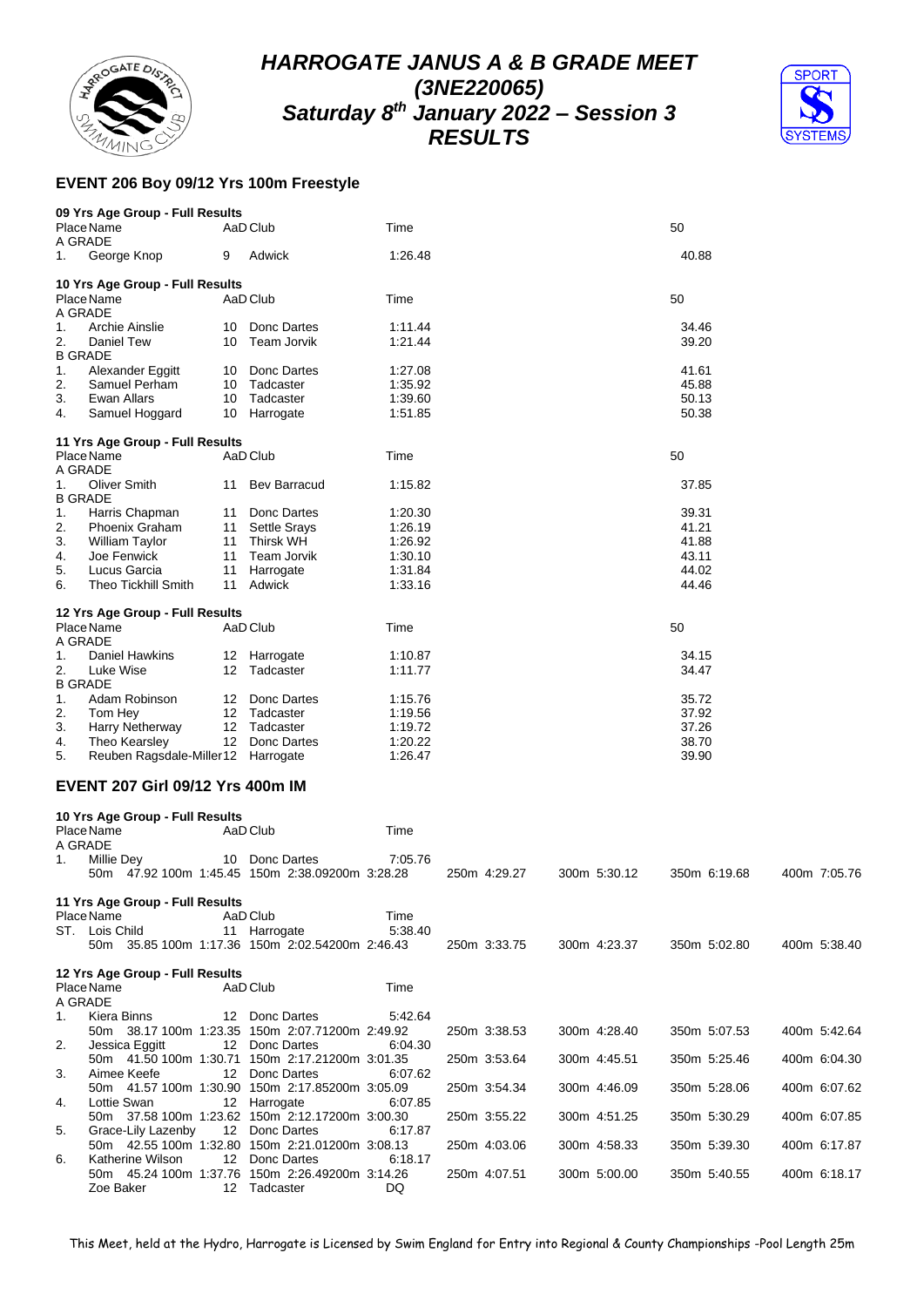



#### **EVENT 208 Boy 09/12 Yrs 400m IM**

|                | 10 Yrs Age Group - Full Results |    |                                                 |         |              |              |              |              |
|----------------|---------------------------------|----|-------------------------------------------------|---------|--------------|--------------|--------------|--------------|
| A GRADE        |                                 |    |                                                 |         |              |              |              |              |
|                | Place Name                      |    | AaD Club                                        | Time    |              |              |              |              |
| 1.             | George Harrison                 |    | 10 Pocklington                                  | 7:09.61 |              |              |              |              |
|                |                                 |    | 50m 46.26 100m 1:46.87 150m 2:42.07200m 3:35.20 |         | 250m 4:34.68 | 300m 5:36.32 | 350m 6:24.02 | 400m 7:09.61 |
| <b>B GRADE</b> |                                 |    |                                                 |         |              |              |              |              |
| 1.             | Alexander Eggitt                |    | 10 Donc Dartes                                  | 7:29.27 |              |              |              |              |
|                |                                 |    | 50m 47.94 100m 1:48.96 150m 2:45.16200m 3:37.86 |         | 250m 4:43.03 | 300m 5:49.28 | 350m 6:40.25 | 400m 7:29.27 |
|                | Jack Jones                      |    | 10 Donc Dartes                                  | DQ      |              |              |              |              |
|                | 11 Yrs Age Group - Full Results |    |                                                 |         |              |              |              |              |
|                | Place Name                      |    | AaD Club                                        | Time    |              |              |              |              |
| A GRADE        |                                 |    |                                                 |         |              |              |              |              |
| 1.             | <b>Stanley Dunne</b>            | 11 | Skipton                                         | 6:00.60 |              |              |              |              |
|                |                                 |    | 50m 38.04 100m 1:22.52 150m 2:08.41200m 2:53.60 |         | 250m 3:45.51 | 300m 4:38.07 | 350m 5:21.36 | 400m 6:00.60 |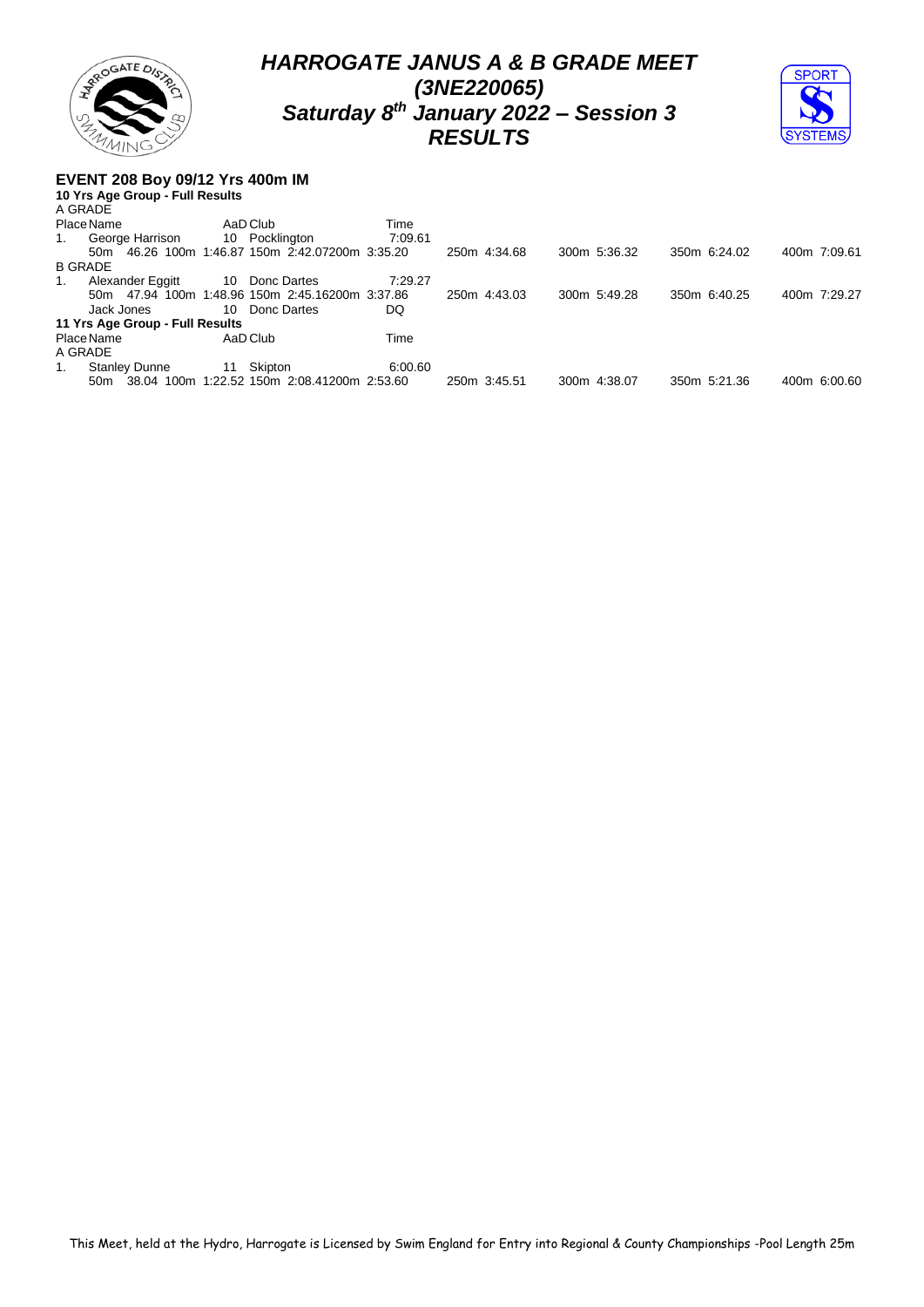



## **EVENT 209 Girl 13 Yrs/Over 200m IM**

| 13 Yrs Age Group - Full Results |  |
|---------------------------------|--|
|---------------------------------|--|

|    | Place Name<br>A GRADE                                                  |    | AaD Club            | Class | Time    |                 | 50    | 100     | 150     |
|----|------------------------------------------------------------------------|----|---------------------|-------|---------|-----------------|-------|---------|---------|
| 1. | Amelia Redfearn                                                        | 13 | Skipton             |       | 2:40.35 |                 | 34.57 | 1:14.18 | 2:03.46 |
| 2. | Lucy Curran                                                            | 13 | <b>Bev Barracud</b> |       | 2:45.62 |                 | 34.60 | 1:19.46 | 2:08.35 |
| 3. | Ruby Byrne                                                             | 13 | Skipton             |       | 2:46.95 |                 | 36.24 | 1:19.61 | 2:08.71 |
|    | <b>B GRADE</b>                                                         |    |                     |       |         |                 |       |         |         |
| 1. | <b>Isobel Newman</b>                                                   | 13 | Tadcaster           |       | 2:56.38 |                 | 36.80 | 1:20.09 | 2:16.00 |
| 2. | Imogen Folan                                                           | 13 | <b>Brighouse</b>    |       | 2:57.93 |                 | 41.40 | 1:27.60 | 2:17.14 |
| 3. | Jessica Harrison                                                       | 13 | Pocklington         |       | 3:11.08 |                 | 43.60 | 1:33.76 | 2:28.45 |
| 4. | Aimee Roskilly                                                         | 13 | Harrogate           |       | 3:13.25 |                 | 42.53 | 1:32.00 | 2:31.74 |
| 5. | Jess Oakey                                                             | 13 | <b>Settle Srays</b> |       | 3:19.95 |                 | 44.44 | 1:35.29 | 2:35.44 |
| 6. | Ashanti Saleh                                                          | 13 | Tadcaster           |       | 3:32.35 |                 | 46.59 | 1:41.14 | 2:43.64 |
| 7. | <b>Emily Jones</b>                                                     | 13 | <b>Settle Srays</b> |       | 3:32.94 |                 | 46.32 | 1:41.81 | 2:42.22 |
| 8. | Sama Siraj                                                             | 13 | Wetherby            |       | 3:44.36 |                 | 47.67 | 1:44.75 | 2:51.99 |
| 9. | Chloe Wright                                                           | 13 | <b>Settle Srays</b> |       | 4:11.79 |                 | 53.97 | 1:55.86 | 3:08.25 |
|    | 14 Yrs Age Group - Full Results                                        |    |                     |       |         |                 |       |         |         |
|    | Place Name                                                             |    | AaD Club            | Class | Time    |                 | 50    | 100     | 150     |
|    | A GRADE                                                                |    |                     |       |         |                 |       |         |         |
| 1. | Fennella Turner                                                        | 14 | Skipton             |       | 2:39.23 |                 | 32.75 | 1:13.82 | 2:02.55 |
| 2. | Christina Black                                                        | 14 | Tadcaster           |       | 2:41.95 |                 | 35.65 | 1:17.32 | 2:05.08 |
| 3. | Florence Ladbury                                                       | 14 | Harrogate           |       | 2:43.70 |                 | 36.27 | 1:19.76 | 2:06.50 |
| 4. | Grace Blair                                                            | 14 | Donc Dartes         |       | 2:47.02 |                 | 36.71 | 1:19.77 | 2:08.41 |
| 5. | Maeve Carroll                                                          | 14 | Tadcaster           |       | 2:47.66 |                 | 35.90 | 1:17.17 | 2:07.58 |
| 6. | Charlotte Mason                                                        | 14 | Tadcaster           |       | 2:48.57 |                 | 36.62 | 1:20.39 | 2:09.44 |
|    | <b>B GRADE</b>                                                         |    |                     |       |         |                 |       |         |         |
| 1. | Ashleyne Stevens                                                       | 14 | Adwick              |       | 2:49.91 |                 | 35.41 | 1:19.50 | 2:10.99 |
| 2. | Evie Eccles                                                            | 14 | Skipton             |       | 2:59.11 |                 | 38.48 | 1:24.62 | 2:17.65 |
| 3. | Grace Hoggard                                                          | 14 | Harrogate           |       | 3:07.67 |                 | 38.69 | 1:28.30 | 2:25.74 |
| 4. | Eleanor Hammond                                                        | 14 | Wetherby            |       | 3:13.99 |                 | 42.19 | 1:30.18 | 2:27.62 |
| 5. | Anna Littlejohns                                                       | 14 | Wetherby            |       | 3:25.15 |                 | 44.93 | 1:39.73 | 2:37.74 |
|    | 15 Yrs/Over Age Group - Full Results                                   |    |                     |       |         |                 |       |         |         |
|    | Place Name                                                             |    | AaD Club            | Class | Time    |                 | 50    | 100     | 150     |
|    | A GRADE                                                                |    |                     |       |         |                 |       |         |         |
| 1. | Niamh Carroll                                                          | 16 | Tadcaster           |       | 2:31.13 |                 | 32.95 | 1:10.55 | 1:55.62 |
| 2. | <b>Tabitha Browning</b>                                                | 16 | Tadcaster           |       | 2:39.45 |                 | 34.55 | 1:13.90 | 2:03.02 |
| 3. | <b>Scarlett Strathie</b><br><b>B GRADE</b>                             | 16 | Tadcaster           |       | 2:39.96 |                 | 33.94 | 1:16.54 | 2:02.80 |
| 1. | Millie Mayger                                                          | 16 | <b>Thirsk WH</b>    |       | 2:45.97 |                 | 35.93 | 1:19.53 | 2:09.15 |
| 2. | Abby Netherway                                                         | 15 | Tadcaster           |       | 2:46.66 |                 | 35.11 | 1:17.39 | 2:09.99 |
| 3. | Lilli-Ella Curran                                                      | 15 | Tadcaster           |       | 2:46.67 |                 | 34.83 | 1:17.27 | 2:07.08 |
| 4. | <b>Harriet Pask</b>                                                    | 15 | Wetherby            |       | 2:52.70 |                 | 36.88 | 1:20.26 | 2:14.40 |
| 5. | Sylvie Hollinghurst                                                    | 16 | Tadcaster           |       | 2:55.20 |                 | 35.36 | 1:21.75 | 2:15.31 |
| 6. | <b>Lucy Summers</b>                                                    | 16 | <b>Thirsk WH</b>    |       | 2:58.11 |                 | 40.33 | 1:25.83 | 2:18.40 |
| 7. | <b>Esther Raw</b>                                                      | 16 | <b>Brighouse</b>    |       | 3:10.89 |                 | 38.53 | 1:25.08 | 2:24.07 |
| 8. | Charli Vines                                                           | 23 | Harrogate           | 14    | 3:16.02 |                 | 41.67 | 1:34.22 | 2:31.62 |
| 9. | Madeline Grieg                                                         |    | 15 Settle Srays     |       | 3:18.92 |                 | 43.88 | 1:34.76 | 2:34.65 |
|    | Combined Result - Multi-Classification by British Para-Swimming Points |    |                     |       |         |                 |       |         |         |
|    | Place Name                                                             |    | AaD Club            | Class | Time    | <b>BDPoints</b> | 50    | 100     | 150     |
| 1. | Charli Vines                                                           | 23 | Harrogate           | 14    | 3:16.02 | 388             | 41.67 | 1:34.22 | 2:31.62 |
|    |                                                                        |    |                     |       |         |                 |       |         |         |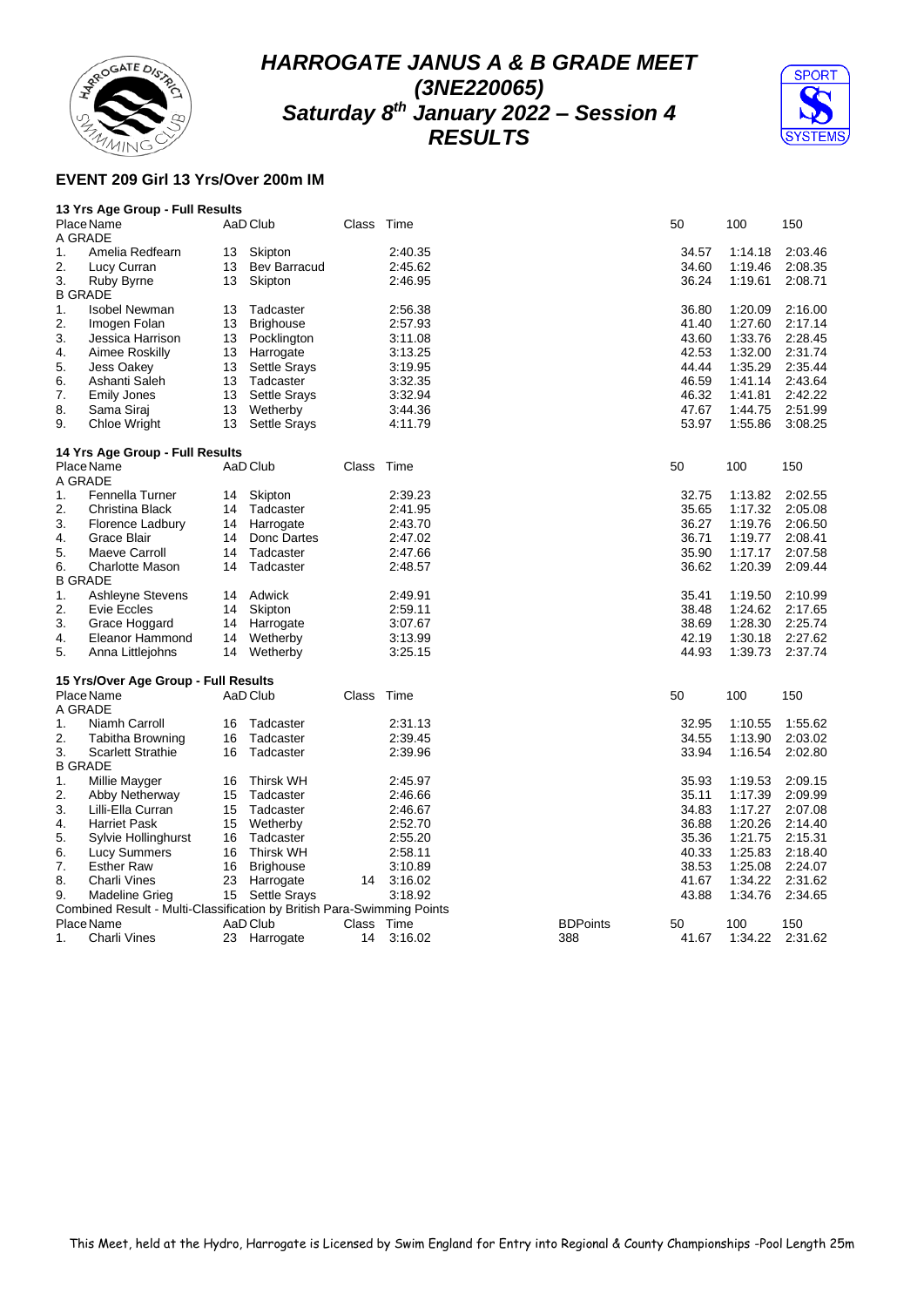



#### **EVENT 210 Boy 13 Yrs/Over 200m IM**

#### **13 Yrs Age Group - Full Results**

|                | Place Name                           |    | AaD Club            | Class      | Time    | 50 |       | 100     | 150     |
|----------------|--------------------------------------|----|---------------------|------------|---------|----|-------|---------|---------|
| A GRADE        |                                      |    |                     |            |         |    |       |         |         |
| 1.             | <b>Harrison Maskrey</b>              | 13 | Donc Dartes         |            | 2:34.86 |    | 35.34 | 1:16.28 | 2:00.56 |
| 2.             | <b>Zak Sheriff</b>                   | 13 | Skipton             |            | 2:34.97 |    | 32.78 | 1:12.49 | 2:00.37 |
| 3.             | Kyle Wareham                         | 13 | Harrogate           |            | 2:35.20 |    | 33.11 | 1:13.06 | 2:01.44 |
| 4.             | Maciej Banas                         | 13 | Donc Dartes         |            | 2:38.58 |    | 34.84 | 1:15.34 | 2:01.95 |
| 5.             | Alfie Charlton                       | 13 | Harrogate           |            | 2:44.17 |    | 35.30 | 1:21.55 | 2:06.08 |
| 6.             | Sam Wright                           | 13 | Tadcaster           |            | 2:46.90 |    | 37.96 | 1:21.03 | 2:12.82 |
| 7.             | James Hendon                         | 13 | Tadcaster           |            | 2:47.73 |    | 36.48 | 1:20.01 | 2:07.66 |
| <b>B GRADE</b> |                                      |    |                     |            |         |    |       |         |         |
| 1.             | Oliver Mayger                        | 13 | <b>Thirsk WH</b>    |            | 2:51.02 |    | 37.28 | 1.23.21 | 2:12.51 |
| 2.             | Cohen Leonard                        | 13 | Donc Dartes         |            | 2:54.13 |    | 40.32 | 1:25.69 | 2:16.06 |
| 3.             | <b>Charlie Pearce</b>                | 13 | Tadcaster           |            | 3:04.14 |    | 39.13 | 1:26.17 | 2:22.26 |
| 4.             | <b>Hartley Earl</b>                  | 13 | <b>Brighouse</b>    |            | 3:07.16 |    | 40.32 | 1:29.46 | 2:22.24 |
| 5.             | Carlos Alvarez Odell                 | 13 | Team Jorvik         |            | 3:07.49 |    | 41.93 | 1:29.67 | 2:26.01 |
| 6.             | Luke Perham                          | 13 | Tadcaster           |            | 3:12.62 |    | 47.32 | 1:38.51 | 2:31.64 |
|                | Lawrence Chapman                     | 13 | Donc Dartes         |            | DQ      |    |       |         |         |
|                | 14 Yrs Age Group - Full Results      |    |                     |            |         |    |       |         |         |
|                | Place Name                           |    | AaD Club            | Class Time |         | 50 |       | 100     | 150     |
| A GRADE        |                                      |    |                     |            |         |    |       |         |         |
| 1.             | Sean Smith                           |    | 14 Skipton          |            | 2:21.46 |    | 29.28 | 1:05.85 | 1:48.47 |
| 2.             | Joseph Pickering                     |    | 14 Pocklington      |            | 2:37.03 |    | 31.97 | 1:12.08 | 1:59.91 |
| 3.             | Max Walker                           | 14 | <b>Thirsk WH</b>    |            | 2:40.37 |    | 36.19 | 1:16.79 | 2:03.45 |
| <b>B GRADE</b> |                                      |    |                     |            |         |    |       |         |         |
| 1.             | <b>Oliver Warren</b>                 |    | 14 Wetherby         |            | 2:55.53 |    | 38.04 | 1:23.79 | 2:16.48 |
| 2.             | <b>Blake Herbert</b>                 | 14 | Tadcaster           |            | 3:10.86 |    | 43.73 | 1:31.76 | 2:27.02 |
|                | 15 Yrs/Over Age Group - Full Results |    |                     |            |         |    |       |         |         |
|                | Place Name                           |    | AaD Club            | Class Time |         | 50 |       | 100     | 150     |
| A GRADE        |                                      |    |                     |            |         |    |       |         |         |
| 1.             | Rohan Smith                          | 17 | Skipton             |            | 2:12.38 |    | 27.17 | 1:03.37 | 1:41.05 |
| 2.             | Joseph Moore                         | 20 | Harrogate           |            | 2:29.85 |    | 31.41 | 1:12.45 | 1:53.06 |
| 3.             | <b>Brook Folan</b>                   | 16 | <b>Brighouse</b>    |            | 2:30.03 |    | 30.61 | 1:09.68 | 1:53.82 |
| 4.             | Keelan Behan                         | 15 | <b>Settle Srays</b> |            | 2:33.96 |    | 31.25 | 1:12.64 | 1:56.18 |
| <b>B GRADE</b> |                                      |    |                     |            |         |    |       |         |         |
| 1.             | <b>Freddie Fenwick</b>               | 15 | <b>Team Jorvik</b>  |            | 2:41.41 |    | 33.91 | 1:15.23 | 2:05.95 |
| 2.             | Lewis Blythe                         | 15 | Team Jorvik         |            | 2:45.97 |    | 36.17 | 1:17.92 | 2:07.62 |
| 3.             | Tom Davey                            | 15 | Wetherby            |            | 3:06.17 |    | 38.84 | 1:26.99 | 2:23.12 |
|                | Lewis Hawden                         | 15 | Pocklington         |            | DQ      |    |       |         |         |

#### **EVENT 211 Girl 13 Yrs/Over 50m Butterfly**

|         | 13 Yrs Age Group - Full Results |    |                     |       |            |
|---------|---------------------------------|----|---------------------|-------|------------|
|         | Place Name                      |    | AaD Club            | Class | Time       |
| A GRADE |                                 |    |                     |       |            |
| 1.      | Lucy Curran                     | 13 | <b>Bev Barracud</b> |       | 32.71      |
| 2.      | Masha Aleksandrov               | 13 | Harrogate           |       | 32.87      |
| 3.      | <b>Isobel Newman</b>            | 13 | Tadcaster           |       | 33.92      |
| 4.      | Ruby Byrne                      | 13 | Skipton             |       | 33.99      |
| 5.      | Elora Shaw                      | 13 | Harrogate           |       | 34.27      |
| 6.      | Amelia Redfearn                 | 13 | Skipton             |       | 34.74      |
| 7.      | Sophie Holmes                   | 13 | Harrogate           |       | 36.18      |
|         | <b>B GRADE</b>                  |    |                     |       |            |
| 1.      | Olivia-May Curran               | 13 | Tadcaster           |       | 36.59      |
| 2.      | <b>Phoebe Oliver</b>            | 13 | <b>Settle Srays</b> |       | 37.05      |
| 3.      | <b>Jess Oakey</b>               | 13 | <b>Settle Srays</b> |       | 39.98      |
| 4.      | Jessica Harrison                | 13 | Pocklington         |       | 42.47      |
| 5.      | Ashanti Saleh                   | 13 | Tadcaster           |       | 44.36      |
| 6.      | Ava Barker                      | 13 | Skipton             |       | 45.15      |
| 7.      | <b>Emily Jones</b>              | 13 | <b>Settle Srays</b> |       | 45.43      |
| 8.      | Sama Siraj                      | 13 | Wetherby            |       | 45.66      |
|         | Georgina Kitney                 | 13 | Bev Barracud        |       | <b>DNC</b> |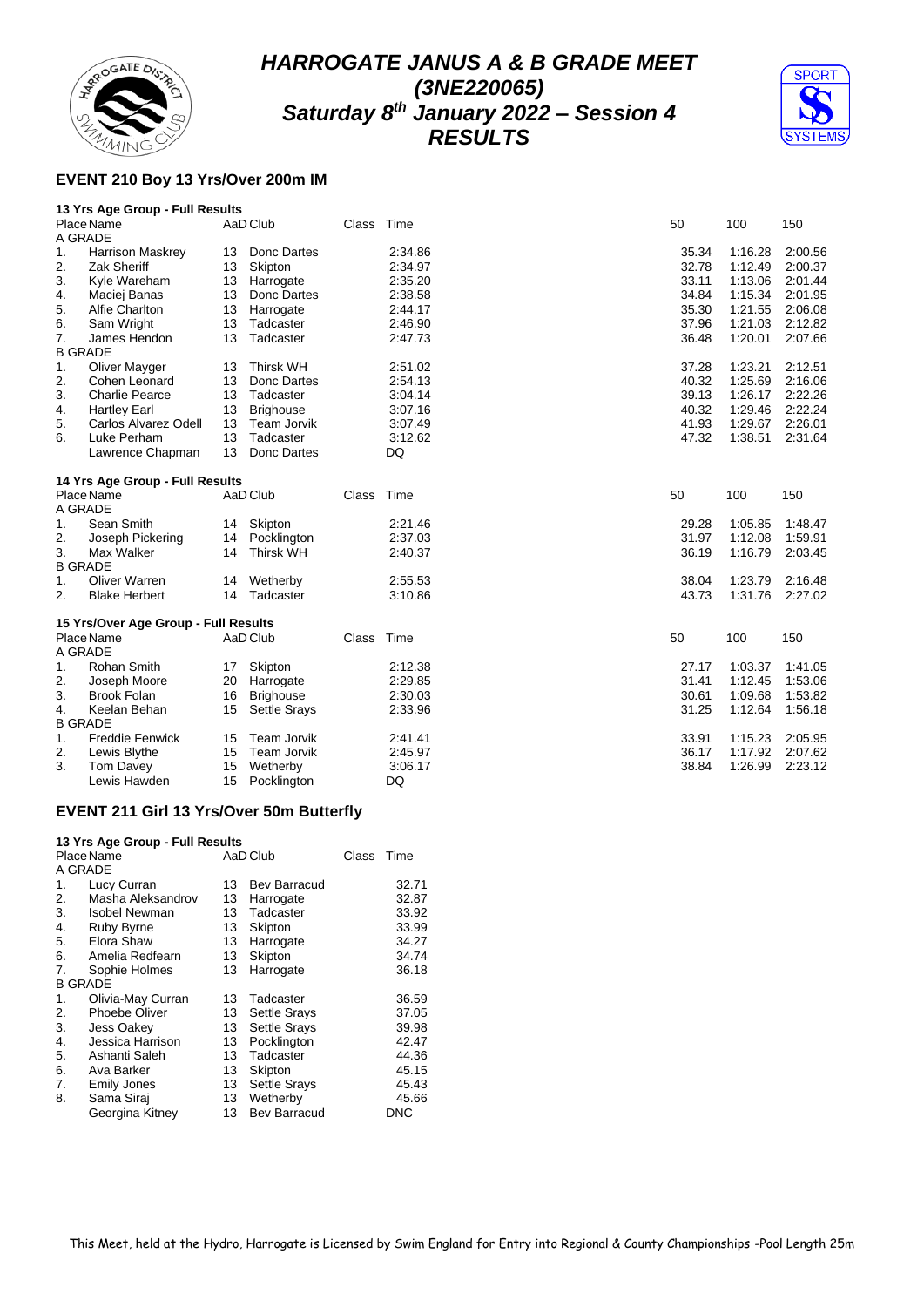



## **EVENT 211 Girl 13 Yrs/Over 50m Butterfly CONT…..**

#### **14 Yrs Age Group - Full Results**

|                | Place Name             |    | AaD Club            | Class | Time  |
|----------------|------------------------|----|---------------------|-------|-------|
| A GRADE        |                        |    |                     |       |       |
| 1.             | Fennella Turner        | 14 | Skipton             |       | 31.30 |
| 2.             | Alex Dunn              | 14 | Aireborough         |       | 31.62 |
| 3.             | Christina Black        | 14 | Tadcaster           |       | 34.40 |
| 4.             | <b>Charlotte Mason</b> | 14 | Tadcaster           |       | 34.71 |
| 5.             | Sophie Baker           | 14 | Harrogate           |       | 34.80 |
| 6.             | Grace Blair            | 14 | Donc Dartes         |       | 34.93 |
| 7.             | <b>Flora Myers</b>     | 14 | <b>Bev Barracud</b> |       | 35.04 |
| <b>B GRADE</b> |                        |    |                     |       |       |
| 1.             | <b>Violet Sykes</b>    | 14 | Donc Dartes         |       | 35.67 |
| 2.             | Florence Ladbury       | 14 | Harrogate           |       | 35.81 |
| 3.             | Grace Hoggard          | 14 | Harrogate           |       | 37.51 |
| 4.             | Evie Eccles            | 14 | Skipton             |       | 37.53 |
| 5.             | Eleanor Hammond        | 14 | Wetherby            |       | 42.20 |
| 6.             | Anna Littlejohns       | 14 | Wetherby            |       | 44.59 |

#### **15 Yrs/Over Age Group - Full Results**

|                | Place Name                                                             |    | AaD Club            | Class | Time       |                 |
|----------------|------------------------------------------------------------------------|----|---------------------|-------|------------|-----------------|
| A GRADE        |                                                                        |    |                     |       |            |                 |
| 1.             | Sophie Murray                                                          | 15 | Harrogate           |       | 30.54      |                 |
| 2.             | Agatha Scott                                                           | 16 | Harrogate           |       | 30.81      |                 |
| 3.             | Louisa Ibberson                                                        | 16 | Harrogate           |       | 31.38      |                 |
| 4.             | <b>Scarlett Strathie</b>                                               | 16 | Tadcaster           |       | 33.14      |                 |
| 5.             | Abby Netherway                                                         | 15 | Tadcaster           |       | 33.62      |                 |
| 6.             | Sylvie Hollinghurst                                                    | 16 | Tadcaster           |       | 34.09      |                 |
| <b>B GRADE</b> |                                                                        |    |                     |       |            |                 |
| 1.             | Millie Mayger                                                          | 16 | <b>Thirsk WH</b>    |       | 34.71      |                 |
| 2.             | Laura Whittington                                                      | 16 | <b>Brighouse</b>    |       | 35.84      |                 |
| 3.             | Lilli-Ella Curran                                                      | 15 | Tadcaster           |       | 36.21      |                 |
| 4.             | <b>Harriet Pask</b>                                                    | 15 | Wetherby            |       | 36.41      |                 |
| 5.             | <b>Esther Raw</b>                                                      | 16 | <b>Brighouse</b>    |       | 37.55      |                 |
| 6.             | Madeline Grieg                                                         | 15 | <b>Settle Srays</b> |       | 40.36      |                 |
| 7.             | <b>Tracey Barrett</b>                                                  | 34 | Harrogate           | 15    | 53.56      |                 |
|                | Cerys Watkins                                                          | 18 | Adwick              |       | <b>DNC</b> |                 |
|                | Combined Result - Multi-Classification by British Para-Swimming Points |    |                     |       |            |                 |
|                | Place Name                                                             |    | AaD Club            | Class | Time       | <b>BDPoints</b> |
| 1.             | <b>Tracey Barrett</b>                                                  |    | 34 Harrogate        | 15    | 53.56      |                 |

#### **EVENT 212 Boy 13 Yrs/Over 50m Butterfly**

| 13 Yrs Age Group - Full Results |                         |    |                  |       |       |  |  |  |  |  |  |
|---------------------------------|-------------------------|----|------------------|-------|-------|--|--|--|--|--|--|
|                                 | Place Name              |    | AaD Club         | Class | Time  |  |  |  |  |  |  |
| A GRADE                         |                         |    |                  |       |       |  |  |  |  |  |  |
| 1.                              | Kyle Wareham            | 13 | Harrogate        |       | 32.52 |  |  |  |  |  |  |
| 2.                              | Oliver Mayger           | 13 | <b>Thirsk WH</b> |       | 34.05 |  |  |  |  |  |  |
| 3.                              | <b>Harrison Maskrey</b> | 13 | Donc Dartes      |       | 34.35 |  |  |  |  |  |  |
| 4.                              | Alfie Charlton          | 13 | Harrogate        |       | 34.56 |  |  |  |  |  |  |
| 5.                              | Maciej Banas            | 13 | Donc Dartes      |       | 34.73 |  |  |  |  |  |  |
| 6.                              | Alex McNamara           | 13 | Bev Barracud     |       | 34.96 |  |  |  |  |  |  |
| 7.                              | James Hendon            | 13 | Tadcaster        |       | 35.28 |  |  |  |  |  |  |
| <b>B GRADE</b>                  |                         |    |                  |       |       |  |  |  |  |  |  |
| 1.                              | Marcu Ghetu             | 13 | Harrogate        |       | 36.40 |  |  |  |  |  |  |
| 2.                              | <b>Hartley Earl</b>     | 13 | <b>Brighouse</b> |       | 36.82 |  |  |  |  |  |  |
| 3.                              | Sam Wright              | 13 | Tadcaster        |       | 36.85 |  |  |  |  |  |  |
| 4.                              | <b>Charlie Pearce</b>   | 13 | Tadcaster        |       | 38.12 |  |  |  |  |  |  |
| 5.                              | Noah Brown              | 13 | Donc Dartes      |       | 39.82 |  |  |  |  |  |  |
| 6.                              | Carlos Alvarez Odell    | 13 | Team Jorvik      |       | 39.89 |  |  |  |  |  |  |
| 7.                              | Zak Reisman             | 13 | Wetherby         |       | 39.95 |  |  |  |  |  |  |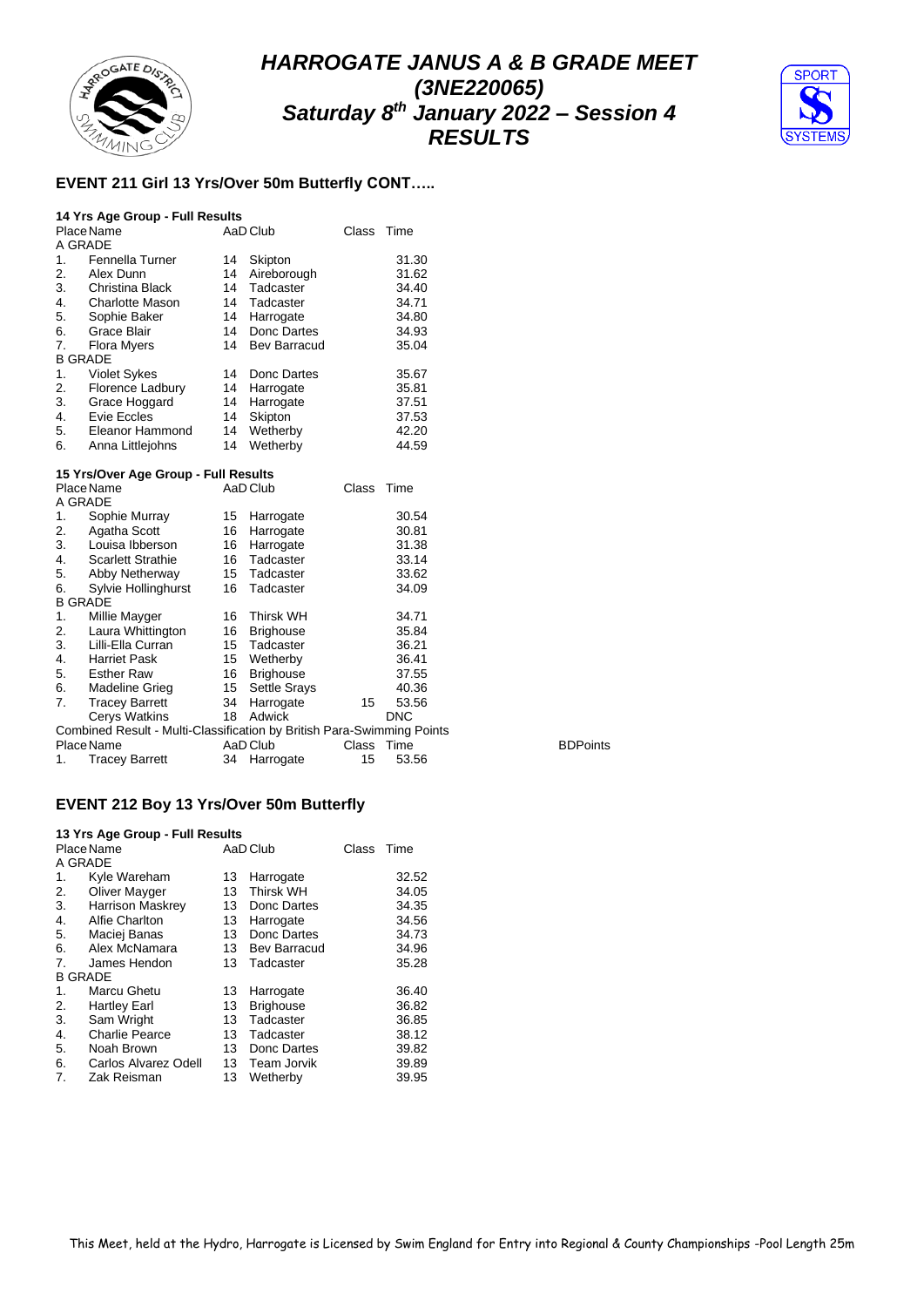



#### **EVENT 212 Boy 13 Yrs/Over 50m Butterfly CONT…..**

|                | 14 Yrs Age Group - Full Results      |    |                  |       |       |
|----------------|--------------------------------------|----|------------------|-------|-------|
|                | Place Name                           |    | AaD Club         | Class | Time  |
| A GRADE        |                                      |    |                  |       |       |
| 1.             | Joseph Burgess                       | 14 | Skipton          |       | 30.04 |
|                | 2. Harry Rook                        |    | 14 Bev Barracud  |       | 30.14 |
| 3.             | Joseph Pickering                     | 14 | Pocklington      |       | 31.55 |
| <b>B GRADE</b> |                                      |    |                  |       |       |
| 1.             | Max Walker                           | 14 | <b>Thirsk WH</b> |       | 34.19 |
| 2.             | Jasper Gibson-Cass                   | 14 | Bev Barracud     |       | 34.34 |
| 3.             | Max Shillito                         | 14 | Skipton          |       | 34.99 |
| 4.             | <b>Oliver Warren</b>                 |    | 14 Wetherby      |       | 37.84 |
| 5.             | <b>Blake Herbert</b>                 | 14 | Tadcaster        |       | 41.20 |
|                | 15 Yrs/Over Age Group - Full Results |    |                  |       |       |
|                | Place Name                           |    | AaD Club         | Class | Time  |

| A GRADE        |                                                                        |    |                 |            |       |                 |
|----------------|------------------------------------------------------------------------|----|-----------------|------------|-------|-----------------|
| 1.             | Lewis Hawden                                                           |    | 15 Pocklington  |            | 27.99 |                 |
| 2.             | Brook Folan                                                            | 16 | Brighouse       |            | 29.41 |                 |
| 3.             | Daniel Curran                                                          |    | 15 Bev Barracud |            | 29.90 |                 |
| 4.             | Adam Hawkins                                                           |    | 15 Harrogate    |            | 30.49 |                 |
| <b>B GRADE</b> |                                                                        |    |                 |            |       |                 |
| 1.             | <b>Freddie Fenwick</b>                                                 |    | 15 Team Jorvik  |            | 31.94 |                 |
|                | 2. Alex Taylor                                                         |    | 15 Team Jorvik  |            | 34.04 |                 |
| 3.             | Tom Davey                                                              |    | 15 Wetherby     |            | 37.79 |                 |
| 4.             | William Browning                                                       |    | 19 Tadcaster    | 14         | 43.15 |                 |
|                | Combined Result - Multi-Classification by British Para-Swimming Points |    |                 |            |       |                 |
|                | Place Name                                                             |    | AaD Club        | Class Time |       | <b>BDPoints</b> |
| $1_{\cdot}$    | William Browning                                                       |    | 19 Tadcaster    | 14         | 43.15 | 237             |
|                |                                                                        |    |                 |            |       |                 |

#### **EVENT 213 Girl 13 Yrs/Over 100m Freestyle**

#### **13 Yrs Age Group - Full Results**

| Place Name |                      |    | AaD Club            | Class | Time       | 50    |
|------------|----------------------|----|---------------------|-------|------------|-------|
|            | A GRADE              |    |                     |       |            |       |
| 1.         | Masha Aleksandrov    | 13 | Harrogate           |       | 1:04.98    | 31.69 |
| 2.         | Elora Shaw           | 13 | Harrogate           |       | 1:06.45    | 31.53 |
| 3.         | Ruby Byrne           | 13 | Skipton             |       | 1:08.42    | 32.82 |
| 4.         | <b>Isobel Newman</b> | 13 | Tadcaster           |       | 1:09.76    | 33.19 |
| 5.         | Sophie Holmes        | 13 | Harrogate           |       | 1:10.21    | 33.69 |
|            | <b>B GRADE</b>       |    |                     |       |            |       |
|            | Ashanti Saleh        | 13 | Tadcaster           |       | 1:27.66    | 40.77 |
| 2.         | Sama Siraj           | 13 | Wetherby            |       | 1:33.04    | 43.75 |
| 3.         | Chloe Wright         | 13 | <b>Settle Srays</b> |       | 1:43.42    | 46.26 |
|            | Georgina Kitney      | 13 | Bev Barracud        |       | <b>DNC</b> |       |

|                     |                                         |             |                                                                                            |         | 50         |
|---------------------|-----------------------------------------|-------------|--------------------------------------------------------------------------------------------|---------|------------|
|                     |                                         |             |                                                                                            |         |            |
| Alex Dunn           | 14                                      | Aireborough |                                                                                            | 1:03.68 | 30.68      |
| Fennella Turner     | 14                                      | Skipton     |                                                                                            | 1:05.45 | 31.57      |
| Sophie Baker        | 14                                      |             |                                                                                            | 1:07.23 | 32.37      |
| Flora Myers         |                                         |             |                                                                                            | 1:08.30 | 32.58      |
|                     |                                         |             |                                                                                            |         |            |
| Maeve Carroll       | 14                                      | Tadcaster   |                                                                                            | 1:10.88 | 33.68      |
| Ashleyne Stevens    | 14                                      | Adwick      |                                                                                            | 1:11.00 | 34.07      |
| <b>Violet Sykes</b> | 14                                      |             |                                                                                            | 1:13.95 | 34.82      |
| Evie Eccles         | 14                                      | Skipton     |                                                                                            | 1:15.78 | 36.40      |
| Eleanor Hammond     | 14                                      | Wetherby    |                                                                                            | 1:21.86 | 38.37      |
| Anna Littlejohns    | 14                                      | Wetherby    |                                                                                            | 1:24.89 | 39.66      |
|                     | Place Name<br>A GRADE<br><b>B GRADE</b> |             | 14 Yrs Age Group - Full Results<br>AaD Club<br>Harrogate<br>14 Bev Barracud<br>Donc Dartes |         | Class Time |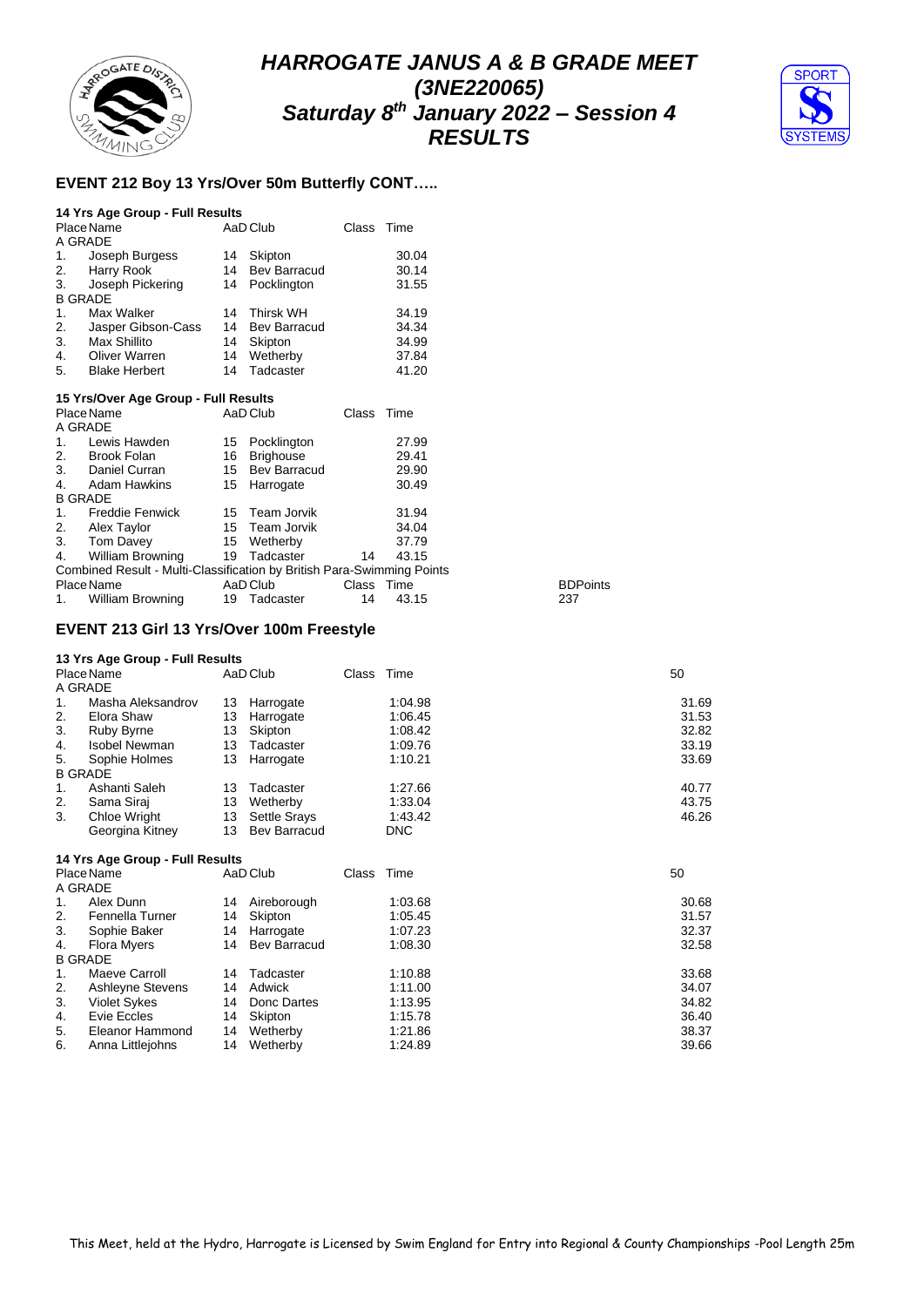



## **EVENT 213 Girl 13 Yrs/Over 100m Freestyle CONT…..**

| 15 Yrs/Over Age Group - Full Results |  |  |  |  |  |  |
|--------------------------------------|--|--|--|--|--|--|
|--------------------------------------|--|--|--|--|--|--|

|                | Place Name<br>A GRADE                                                  |    | AaD Club         | Class Time |            |                 | 50    |
|----------------|------------------------------------------------------------------------|----|------------------|------------|------------|-----------------|-------|
| 1.             | Agatha Scott                                                           | 16 | Harrogate        |            | 1:00.86    |                 | 29.08 |
| 2.             | Louisa Ibberson                                                        | 16 | Harrogate        |            | 1:01.36    |                 | 29.12 |
| 3.             | Niamh Carroll                                                          | 16 | Tadcaster        |            | 1:05.53    |                 | 31.14 |
| 4.             | Abby Netherway                                                         | 15 | Tadcaster        |            | 1:08.19    |                 | 33.27 |
| <b>B GRADE</b> |                                                                        |    |                  |            |            |                 |       |
| 1.             | Sylvie Hollinghurst                                                    | 16 | Tadcaster        |            | 1:10.61    |                 | 34.14 |
| 2.             | <b>Harriet Pask</b>                                                    | 15 | Wetherby         |            | 1:10.96    |                 | 33.77 |
| 3.             | Laura Whittington                                                      | 16 | <b>Brighouse</b> |            | 1:11.29    |                 | 35.02 |
| 4.             | Lucy Summers                                                           | 16 | Thirsk WH        |            | 1:12.61    |                 | 35.06 |
| 5.             | Charli Vines                                                           | 23 | Harrogate        | 14         | 1:17.05    |                 | 37.56 |
| 6.             | <b>Tracey Barrett</b>                                                  | 34 | Harrogate        | 15         | 1:59.74    |                 | 58.05 |
|                | Cerys Watkins                                                          | 18 | Adwick           |            | <b>DNC</b> |                 |       |
|                | Combined Result - Multi-Classification by British Para-Swimming Points |    |                  |            |            |                 |       |
|                | Place Name                                                             |    | AaD Club         | Class Time |            | <b>BDPoints</b> | 50    |
| 1.             | Charli Vines                                                           | 23 | Harrogate        | 14         | 1:17.05    | 444             | 37.56 |
| 2.             | <b>Tracey Barrett</b>                                                  | 34 | Harrogate        | 15         | 1:59.74    |                 | 58.05 |

#### **EVENT 214 Boy 13 Yrs/Over 100m Freestyle**

|    | 13 Yrs Age Group - Full Results                                        |    |                     |       |         |                 |       |
|----|------------------------------------------------------------------------|----|---------------------|-------|---------|-----------------|-------|
|    | Place Name                                                             |    | AaD Club            | Class | Time    |                 | 50    |
|    | A GRADE                                                                |    |                     |       |         |                 |       |
| 1. | Kyle Wareham                                                           | 13 | Harrogate           |       | 1:02.77 |                 | 31.26 |
| 2. | Zak Sheriff                                                            | 13 | Skipton             |       | 1:02.93 |                 | 30.74 |
| 3. | Maciej Banas                                                           | 13 | Donc Dartes         |       | 1:05.09 |                 | 32.46 |
| 4. | Oliver Mayger                                                          | 13 | <b>Thirsk WH</b>    |       | 1:05.25 |                 | 31.80 |
| 5. | Harrison Maskrey                                                       | 13 | Donc Dartes         |       | 1:06.53 |                 | 33.24 |
| 6. | Lawrence Chapman                                                       | 13 | Donc Dartes         |       | 1:07.34 |                 | 32.04 |
| 7. | Sebastian Gaminde                                                      | 13 | Harrogate           |       | 1:08.33 |                 | 33.01 |
|    | <b>B GRADE</b>                                                         |    |                     |       |         |                 |       |
| 1. | Archie Appleby                                                         | 13 | Skipton             |       | 1:09.46 |                 | 32.64 |
| 2. | Alex McNamara                                                          | 13 | <b>Bev Barracud</b> |       | 1:09.71 |                 | 33.52 |
| 3. | Carlos Alvarez Odell                                                   | 13 | Team Jorvik         |       | 1:11.62 |                 | 33.93 |
| 4. | Cohen Leonard                                                          | 13 | Donc Dartes         |       | 1:11.70 |                 | 35.14 |
| 5. | Marcu Ghetu                                                            | 13 | Harrogate           |       | 1:12.20 |                 | 35.31 |
| 6. | <b>Charlie Pearce</b>                                                  | 13 | Tadcaster           |       | 1:12.59 |                 | 35.40 |
| 7. | Luke Perham                                                            | 13 | Tadcaster           |       | 1:14.82 |                 | 35.81 |
| 8. | Zak Reisman                                                            | 13 | Wetherby            |       | 1:17.69 |                 | 36.08 |
|    | 14 Yrs Age Group - Full Results                                        |    |                     |       |         |                 |       |
|    | Place Name                                                             |    | AaD Club            | Class | Time    |                 | 50    |
|    | A GRADE                                                                |    |                     |       |         |                 |       |
| 1. | Sean Smith                                                             | 14 | Skipton             |       | 57.18   |                 | 27.41 |
| 2. | Max Walker                                                             | 14 | <b>Thirsk WH</b>    |       | 1:01.18 |                 | 29.36 |
| 3. | Harry Rook                                                             | 14 | <b>Bev Barracud</b> |       | 1:03.19 |                 | 30.63 |
| 4. | Joseph Pickering                                                       | 14 | Pocklington         |       | 1:03.25 |                 | 30.83 |
| 5. | Jasper Gibson-Cass                                                     | 14 | <b>Bev Barracud</b> |       | 1:03.88 |                 | 30.81 |
|    | <b>B GRADE</b>                                                         |    |                     |       |         |                 |       |
| 1. | Max Shillito                                                           | 14 | Skipton             |       | 1:09.21 |                 | 33.75 |
| 2. | <b>Blake Herbert</b>                                                   | 14 | Tadcaster           |       | 1:22.84 |                 | 39.50 |
|    | 15 Yrs/Over Age Group - Full Results                                   |    |                     |       |         |                 |       |
|    | Place Name                                                             |    | AaD Club            | Class | Time    |                 | 50    |
|    | A GRADE                                                                |    |                     |       |         |                 |       |
| 1. | Daniel Curran                                                          | 15 | <b>Bev Barracud</b> |       | 58.71   |                 | 27.99 |
| 2. | Harry Gibbins                                                          | 16 | Pocklington         |       | 59.89   |                 | 28.24 |
| 2. | Joseph Moore                                                           | 20 | Harrogate           |       | 59.89   |                 | 28.97 |
| 4. | Adam Hawkins                                                           | 15 | Harrogate           |       | 1:00.61 |                 | 29.07 |
| 5. | Keelan Behan                                                           | 15 | <b>Settle Srays</b> |       | 1:00.68 |                 | 29.14 |
| 6. | Lewis Hawden                                                           | 15 | Pocklington         |       | 1:00.76 |                 | 29.78 |
|    | <b>B GRADE</b>                                                         |    |                     |       |         |                 |       |
| 1. | Lewis Blythe                                                           | 15 | Team Jorvik         |       | 1:06.86 |                 | 32.75 |
| 2. | William Browning                                                       | 19 | Tadcaster           | 14    | 1:32.10 |                 | 41.74 |
|    | Combined Result - Multi-Classification by British Para-Swimming Points |    |                     |       |         |                 |       |
|    | Place Name                                                             |    | AaD Club            | Class | Time    | <b>BDPoints</b> | 50    |
| 1. | William Browning                                                       | 19 | Tadcaster           | 14    | 1:32.10 | 192             | 41.74 |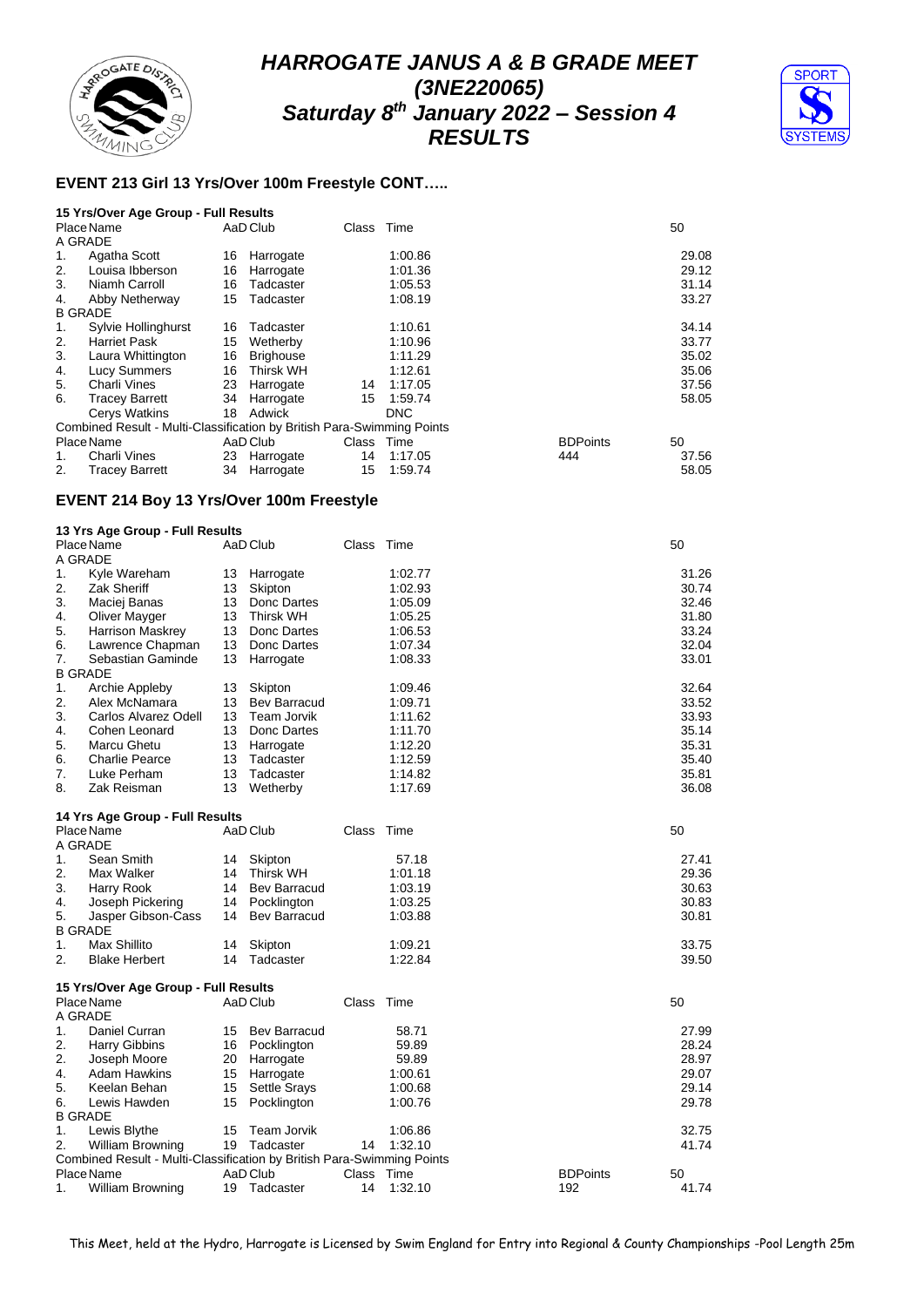



## **EVENT 215 Girl 13 Yrs/Over 200m Butterfly**

| 13 Yrs Age Group - Full Results          |                                                                 |            |              |              |              |         |                 |
|------------------------------------------|-----------------------------------------------------------------|------------|--------------|--------------|--------------|---------|-----------------|
| Place Name<br>A GRADE                    | AaD Club                                                        | Time       |              |              | 50           | 100     | 150             |
| Amelia Redfearn<br>1.                    | 13 Skipton                                                      | 2:50.69    |              |              | 36.44        | 1:18.50 | 2:04.67         |
| 14 Yrs Age Group - Full Results          |                                                                 |            |              |              |              |         |                 |
| Place Name<br><b>B GRADE</b>             | AaD Club                                                        | Time       |              |              | 50           | 100     | 150             |
| 1.<br><b>Violet Sykes</b>                | 14 Donc Dartes                                                  | 3:01.60    |              |              | 38.71        | 1:25.63 | 2:14.18         |
| 2.<br>Charlotte Mason                    | 14 Tadcaster                                                    | 3:08.97    |              |              | 38.66        |         | 1:25.66 2:17.56 |
| Maeve Carroll                            | 14 Tadcaster                                                    | <b>DNC</b> |              |              |              |         |                 |
| 15 Yrs/Over Age Group - Full Results     |                                                                 |            |              |              |              |         |                 |
| Place Name                               | AaD Club                                                        | Time       |              |              | 50           | 100     | 150             |
| A GRADE                                  |                                                                 |            |              |              |              |         |                 |
| 1.<br>Sophie Murray                      | 15 Harrogate                                                    | 2:31.69    |              |              | 33.29        | 1:12.19 | 1:52.16         |
| EVENT 216 Boy 13 Yrs/Over 200m Butterfly |                                                                 |            |              |              |              |         |                 |
| 14 Yrs Age Group - Full Results          |                                                                 |            |              |              |              |         |                 |
| Place Name<br>A GRADE                    | AaD Club                                                        | Time       |              |              | 50           | 100     | 150             |
| Gabriel Shepherd<br>1.                   | 14 Harrogate                                                    | 2:23.54    |              |              | 31.37        | 1:07.69 | 1:45.38         |
| 2.<br>Joseph Burgess                     | 14 Skipton                                                      | 2:28.47    |              |              | 32.84        | 1:11.31 | 1:50.40         |
| <b>Blake Herbert</b>                     | 14 Tadcaster                                                    | DQ         |              |              |              |         |                 |
| 15 Yrs/Over Age Group - Full Results     |                                                                 |            |              |              |              |         |                 |
| Place Name<br>A GRADE                    | AaD Club                                                        | Time       |              |              | 50           | 100     | 150             |
| 1.<br>Kieran Grant<br><b>B GRADE</b>     | 16 Bev Barracud                                                 | 2:23.15    |              |              | 30.85        | 1:08.20 | 1:44.68         |
| 1.<br>Lewis Hawden                       | 15 Pocklington                                                  | 2:41.69    |              |              | 34.15        | 1:14.39 | 1:57.80         |
| 2.<br><b>Freddie Fenwick</b>             | 15 Team Jorvik                                                  | 2:45.08    |              |              | 36.07        | 1:18.92 | 2:04.44         |
| 3.<br>Alex Taylor                        | 15 Team Jorvik                                                  | 2:57.68    |              |              | 35.18        | 1:18.23 | 2:08.01         |
| EVENT 217 Girl 13 Yrs/Over 400m IM       |                                                                 |            |              |              |              |         |                 |
| 13 Yrs Age Group - Full Results          |                                                                 |            |              |              |              |         |                 |
| Place Name<br>A GRADE                    | AaD Club                                                        | Time       |              |              |              |         |                 |
| Rose Keefe<br>1.                         | 13 Donc Dartes                                                  | 5:38.20    |              |              |              |         |                 |
|                                          | 50m 35.97 100m 1:17.85 150m 2:01.88200m 2:44.20                 |            | 250m 3:30.79 | 300m 4:19.68 | 350m 4:59.78 |         | 400m 5:38.20    |
| 2.<br>Poppy Dunne                        | 13 Skipton                                                      | 5:43.60    |              |              |              |         |                 |
|                                          | 50m 35.42 100m 1:19.71 150m 2:04.29200m 2:48.20                 |            | 250m 3:36.14 | 300m 4:25.91 | 350m 5:07.20 |         | 400m 5:43.60    |
| <b>B GRADE</b>                           |                                                                 |            |              |              |              |         |                 |
| 1.<br><b>Phoebe Oliver</b>               | 13 Settle Srays                                                 | 6:22.56    |              |              |              |         |                 |
|                                          | 50m 39.60 100m 1:30.50 150m 2:19.80200m 3:09.66                 |            | 250m 4:01.44 | 300m 4:54.18 | 350m 5:40.23 |         | 400m 6:22.56    |
| 2.<br>Aimee Roskilly                     | 13 Harrogate<br>50m 42.97 100m 1:36.88 150m 2:29.90200m 3:23.07 | 6:51.32    | 250m 4:22.21 | 300m 5:21.81 | 350m 6:07.93 |         | 400m 6:51.32    |
|                                          |                                                                 |            |              |              |              |         |                 |
| 15 Yrs/Over Age Group - Full Results     |                                                                 |            |              |              |              |         |                 |
| Place Name                               | AaD Club                                                        | Time       |              |              |              |         |                 |
| A GRADE                                  |                                                                 |            |              |              |              |         |                 |
| 1.<br>Tabitha Browning                   | 16 Tadcaster                                                    | 5:33.20    |              |              |              |         |                 |
|                                          | 50m 34.63 100m 1:16.22 150m 1:58.02200m 2:38.83                 |            | 250m 3:28.40 | 300m 4:19.71 | 350m 4:58.11 |         | 400m 5:33.20    |
| <b>B GRADE</b>                           |                                                                 |            |              |              |              |         |                 |
| 1.<br>Millie Mayger                      | 16 Thirsk WH                                                    | 5:57.41    |              |              |              |         |                 |
| 50m                                      | 36.58 100m 1:22.58 150m 2:09.38200m 2:54.88                     |            | 250m 3:46.65 | 300m 4:38.54 | 350m 5:18.50 |         | 400m 5:57.41    |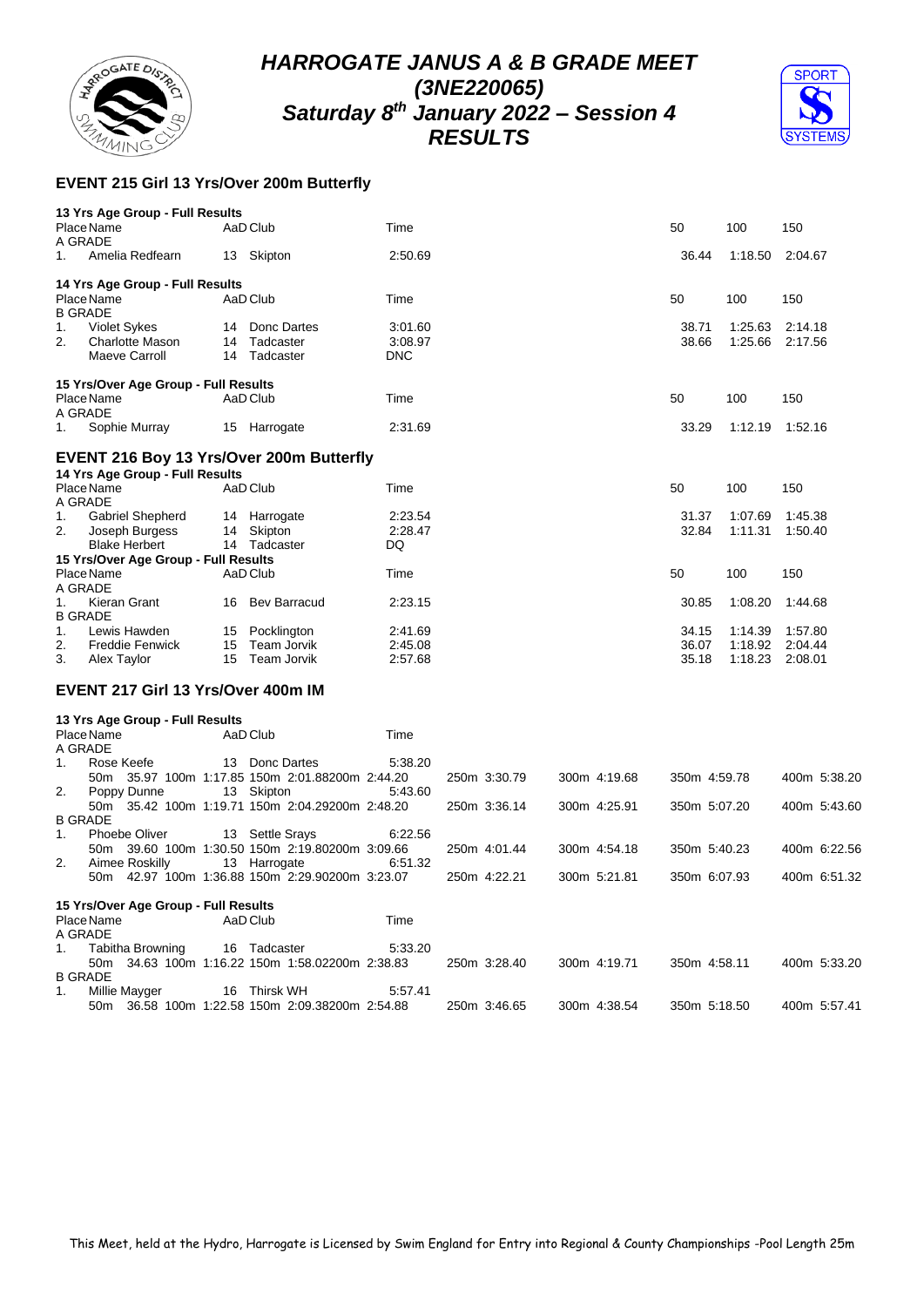



#### **EVENT 218 Boy 13 Yrs/Over 400m IM**

|    | 13 Yrs Age Group - Full Results      |                                                 |         |              |              |              |              |
|----|--------------------------------------|-------------------------------------------------|---------|--------------|--------------|--------------|--------------|
|    | Place Name                           | AaD Club                                        | Time    |              |              |              |              |
|    | A GRADE                              |                                                 |         |              |              |              |              |
| 1. | Kyle Wareham                         | 13 Harrogate                                    | 5:33.89 |              |              |              |              |
|    |                                      | 50m 35.16 100m 1:17.54 150m 1:59.93200m 2:42.76 |         | 250m 3:31.26 | 300m 4:21.41 | 350m 4:58.91 | 400m 5:33.89 |
| 2. | Sam Wright                           | 13 Tadcaster                                    | 5.54.42 |              |              |              |              |
|    | 50m 40.00 100m                       | 1:27.21 150m 2:11.28200m 2:55.05                |         | 250m 3:47.43 | 300m 4:38.41 | 350m 5:17.41 | 400m 5:54.42 |
| 3. | Noah Brown                           | Donc Dartes<br>13                               | 5.59.16 |              |              |              |              |
|    |                                      | 50m 39.32 100m 1:28.03 150m 2:13.30200m 2:57.00 |         | 250m 3:46.74 | 300m 4:37.16 | 350m 5:19.08 | 400m 5:59.16 |
|    |                                      |                                                 |         |              |              |              |              |
|    | 14 Yrs Age Group - Full Results      |                                                 |         |              |              |              |              |
|    | Place Name                           | AaD Club                                        | Time    |              |              |              |              |
|    | <b>B GRADE</b>                       |                                                 |         |              |              |              |              |
| 1. | Joseph Pickering                     | 14 Pocklington                                  | 5:50.58 |              |              |              |              |
|    |                                      | 50m 33.84 100m 1:14.29 150m 2:00.89200m 2:45.53 |         | 250m 3:38.24 | 300m 4:32.31 | 350m 5:12.54 | 400m 5:50.58 |
|    |                                      |                                                 |         |              |              |              |              |
|    | 15 Yrs/Over Age Group - Full Results |                                                 |         |              |              |              |              |
|    | Place Name                           | AaD Club                                        | Time    |              |              |              |              |
|    | <b>B GRADE</b>                       |                                                 |         |              |              |              |              |
| 1. | <b>Adam Hawkins</b>                  | 15 Harrogate                                    | 5.32.08 |              |              |              |              |
|    | 50m 32.83 100m                       | 1:12.02 150m 1:55.41200m 2:37.80                |         | 250m 3:25.73 | 300m 4:13.97 | 350m 4:53.48 | 400m 5:32.08 |
| 2. | Lewis Hawden                         | 15 Pocklington                                  | 5.36.68 |              |              |              |              |
|    |                                      | 50m 34.42 100m 1:16.62 150m 2:02.84200m 2:48.00 |         | 250m 3:34.24 | 300m 4:20.07 | 350m 4:59.23 | 400m 5:36.68 |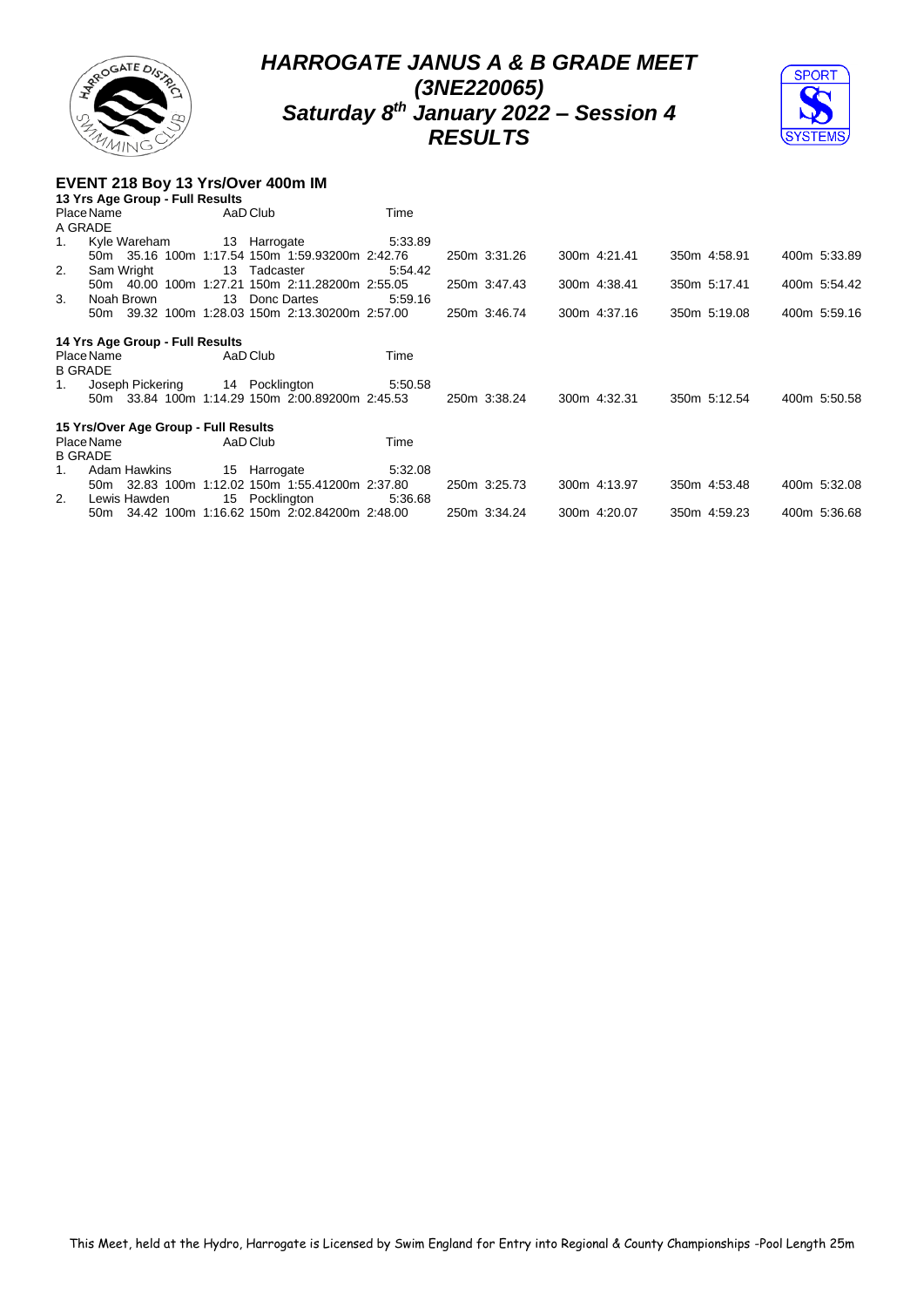



#### **EVENT 301 Girl 13 Yrs/Over 400m Freestyle**

|                | 13 Yrs Age Group - Full Results      |                                                 |            |              |              |              |              |
|----------------|--------------------------------------|-------------------------------------------------|------------|--------------|--------------|--------------|--------------|
|                | Place Name                           | AaD Club                                        | Time       |              | FINA Pt      |              |              |
|                | A GRADE                              |                                                 |            |              |              |              |              |
| 1.             | Connie Crowther                      | 13 Donc Dartes                                  | 5:05.28    |              | 449          |              |              |
|                |                                      | 50m 33.35 100m 1:10.87 150m 1:49.99200m 2:29.19 |            | 250m 3:08.89 | 300m 3:48.99 | 350m 4:27.70 | 400m 5:05.28 |
| 2.             | Poppy Dunne                          | 13 Skipton                                      | 5:07.59    |              | 439          |              |              |
|                |                                      | 50m 33.03 100m 1:10.87 150m 1:49.22200m 2:29.38 |            | 250m 3:09.40 | 300m 3:49.36 | 350m 4:29.13 | 400m 5:07.59 |
| 3.             | Lucy Curran                          | 13 Bev Barracud                                 | 5:12.47    |              | 419          |              |              |
|                |                                      | 50m 35.00 100m 1:14.09 150m 1:54.71200m 2:35.13 |            | 250m 3:14.61 | 300m 3:55.50 | 350m 4:36.03 | 400m 5:12.47 |
| 4.             | Amelia Redfearn                      | 13 Skipton                                      | 5:12.96    |              | 417          |              |              |
|                |                                      | 50m 34.48 100m 1:12.28 150m 1:52.71200m 2:33.25 |            | 250m 3:13.37 | 300m 3:54.98 | 350m 4:35.15 | 400m 5:12.96 |
|                | <b>B GRADE</b>                       |                                                 |            |              |              |              |              |
| 1 <sub>1</sub> | Jessica Harrison                     | 13 Pocklington                                  | 5:39.30    |              | 327          |              |              |
|                |                                      | 50m 37.15 100m 1:18.49 150m 2:01.19200m 2:44.55 |            | 250m 3:27.68 | 300m 4:12.07 | 350m 4:56.17 | 400m 5:39.30 |
|                |                                      |                                                 |            |              |              |              |              |
|                | 14 Yrs Age Group - Full Results      |                                                 |            |              |              |              |              |
|                | Place Name                           | AaD Club                                        | Time       |              | FINA Pt      |              |              |
|                | A GRADE                              |                                                 |            |              |              |              |              |
| 1.             | Florence Ladbury                     | 14 Harrogate                                    | 4:48.71    |              | 531          |              |              |
|                |                                      | 50m 32.46 100m 1:07.56 150m 1:43.87200m 2:20.87 |            | 250m 2:57.95 | 300m 3:35.27 | 350m 4:12.39 | 400m 4:48.71 |
| 2.             | Christina Black                      | 14 Tadcaster                                    | 4:59.15    |              | 478          |              |              |
|                |                                      | 50m 33.24 100m 1:09.49 150m 1:47.43200m 2:25.75 |            | 250m 3:04.16 | 300m 3:42.60 | 350m 4:21.56 | 400m 4:59.15 |
|                | <b>B GRADE</b>                       |                                                 |            |              |              |              |              |
| 1.             | Ashleyne Stevens                     | 14 Adwick                                       | 5:18.31    |              | 396          |              |              |
|                |                                      | 50m 34.84 100m 1:13.67 150m 1:53.77200m 2:34.79 |            | 250m 3:15.84 | 300m 3:56.32 | 350m 4:37.89 | 400m 5:18.31 |
| 2.             | Grace Hoggard                        | 14 Harrogate                                    | 5:46.18    |              | 308          |              |              |
|                |                                      | 50m 39.12 100m 1:21.80 150m 2:05.26200m 2:50.69 |            | 250m 3:35.38 | 300m 4:21.28 | 350m 5:05.99 | 400m 5:46.18 |
| 3.             | Erin Barron                          | 14 Thirsk WH                                    | 6:08.65    |              | 255          |              |              |
|                |                                      | 50m 39.26 100m 1:23.70 150m 2:09.74200m 2:56.84 |            | 250m 3:45.09 | 300m 4:33.11 | 350m 5:20.85 | 400m 6:08.65 |
|                |                                      |                                                 |            |              |              |              |              |
|                | 15 Yrs/Over Age Group - Full Results |                                                 |            |              |              |              |              |
|                | Place Name                           | AaD Club                                        | Time       |              | FINA Pt      |              |              |
|                | A GRADE                              |                                                 |            |              |              |              |              |
| 1.             | Louisa Ibberson                      | 16 Harrogate                                    | 4:46.81    |              | 542          |              |              |
|                |                                      | 50m 31.24 100m 1:05.97 150m 1:42.30200m 2:19.64 |            | 250m 2:57.15 | 300m 3:34.80 | 350m 4:10.98 | 400m 4:46.81 |
| 2.             | <b>Tabitha Browning</b>              | 16 Tadcaster                                    | 4:54.31    |              | 502          |              |              |
|                |                                      | 50m 32.14 100m 1:08.65 150m 1:45.85200m 2:23.60 |            | 250m 3:02.08 | 300m 3:40.62 | 350m 4:18.39 | 400m 4:54.31 |
| 3.             | Millie Mayger                        | 16 Thirsk WH                                    | 5:01.47    |              | 467          |              |              |
|                |                                      | 50m 33.56 100m 1:10.59 150m 1:49.71200m 2:29.32 |            | 250m 3:08.90 | 300m 3:47.88 | 350m 4:25.93 | 400m 5:01.47 |
|                | <b>B GRADE</b>                       |                                                 |            |              |              |              |              |
| 1.             | <b>Lucy Summers</b>                  | 16 Thirsk WH                                    | 5:33.91    |              | 343          |              |              |
|                |                                      | 50m 36.74 100m 1:17.79 150m 2:00.49200m 2:43.79 |            | 250m 3:26.81 | 300m 4:09.60 | 350m 4:52.38 | 400m 5:33.91 |
|                | <b>Rachel Whitwell</b>               | 41 Pocklington                                  | <b>DNC</b> |              |              |              |              |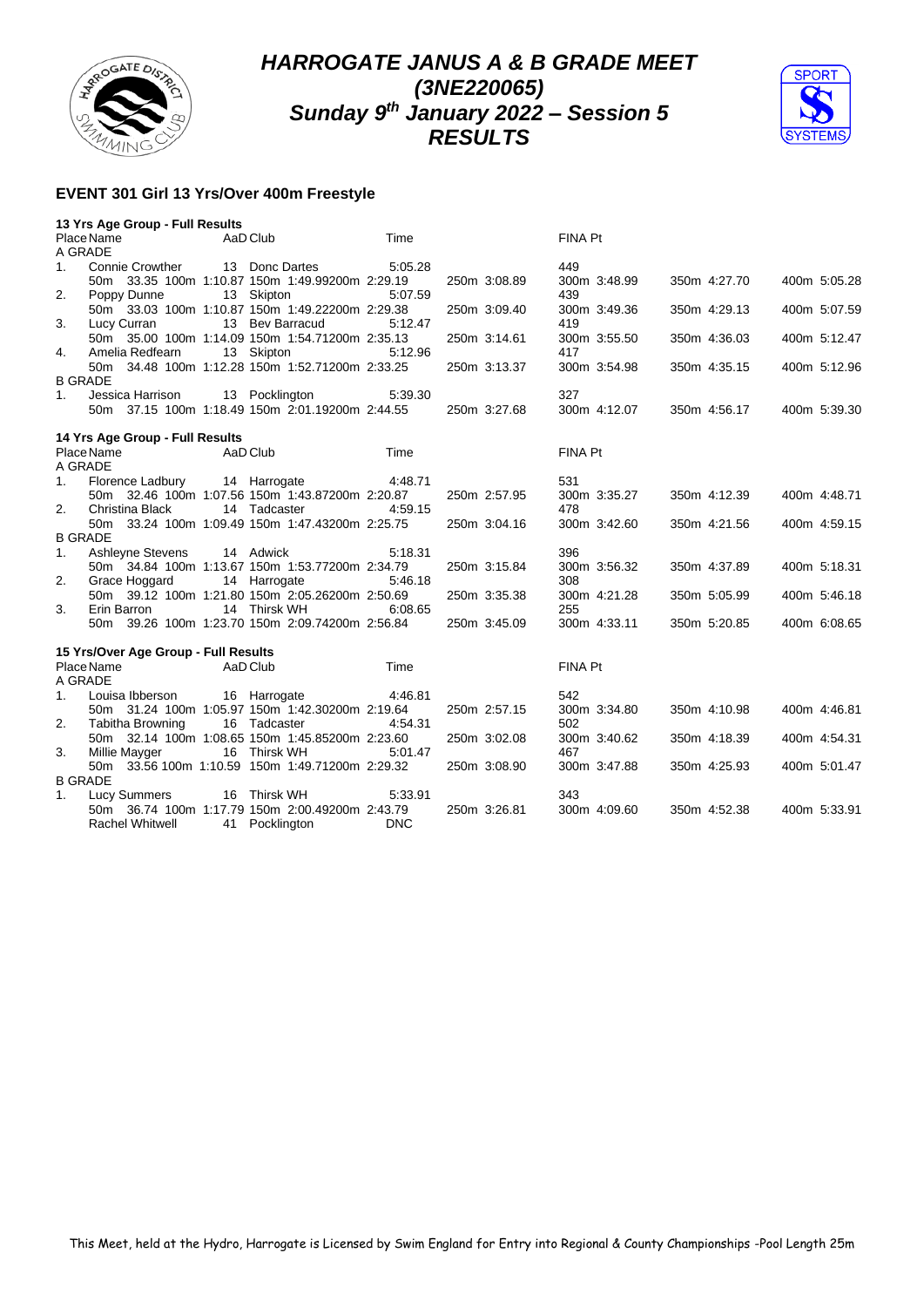



#### **EVENT 302 Boy 13 Yrs/Over 400m Freestyle**

|                       | 13 Yrs Age Group - Full Results                                            |                                       |            |            |              |                 |              |              |              |              |              |
|-----------------------|----------------------------------------------------------------------------|---------------------------------------|------------|------------|--------------|-----------------|--------------|--------------|--------------|--------------|--------------|
| Place Name<br>A GRADE |                                                                            | AaD Club                              |            | Class Time |              | <b>FINA Pt</b>  |              |              |              |              |              |
| 1.                    | Kyle Wareham<br>50m 31.20 100m 1:05.86 150m 1:41.93200m 2:18.24            | 13 Harrogate                          |            | 4.45.43    | 250m 2:55.65 | 411             | 300m 3:33.45 |              | 350m 4:10.37 |              | 400m 4:45.43 |
| 2.                    | Sebastian Gaminde<br>50m 33.03 100m 1:09.61 150m 1:46.82200m 2:24.85       | 13 Harrogate                          |            | 4:56.52    | 250m 3:02.77 | 366             | 300m 3:41.12 |              | 350m 4:19.46 |              | 400m 4:56.52 |
| 3.                    | Oliver Mayger                                                              | 13 Thirsk WH                          |            | 4:56.84    |              | 365             |              |              |              |              |              |
| 4.                    | 50m 32.73 100m 1:09.10 150m 1:46.82200m 2:24.91<br>Alfie Charlton          | 13 Harrogate                          |            | 4:57.06    | 250m 3:03.32 | 364             | 300m 3:42.48 |              | 350m 4:21.26 |              | 400m 4:56.84 |
| 5.                    | 50m 33.39 100m 1:10.25 150m 1:48.41200m 2:26.57<br>Lawrence Chapman        | 13 Donc Dartes                        |            | 5:10.98    | 250m 3:04.82 | 317             | 300m 3:43.20 |              | 350m 4:21.20 |              | 400m 4:57.06 |
|                       | 50m 35.40 100m 1:15.17 150m 1:55.75200m 2:36.30                            |                                       |            |            | 250m 3:15.99 |                 | 300m 3:55.36 |              | 350m 4:34.19 |              | 400m 5:10.98 |
| 6.                    | Sam Wright<br>50m 35.35 100m 1:15.19 150m 1:55.53200m 2:36.05              | 13 Tadcaster                          |            | 5:11.23    | 250m 3:15.69 | 317             | 300m 3:55.74 |              | 350m 4:35.75 |              | 400m 5:11.23 |
| 7.                    | Cohen Leonard<br>50m 36.03 100m 1:15.19 150m 1:55.37200m 2:35.36           | 13 Donc Dartes                        |            | 5:13.13    | 250m 3:15.60 | 311             |              |              | 350m 4:34.77 |              |              |
| <b>B GRADE</b>        |                                                                            |                                       |            |            |              |                 | 300m 3:55.59 |              |              |              | 400m 5:13.13 |
| 1.                    | Alex McNamara<br>50m 34.02 100m 1:12.72 150m 1:53.27200m 2:33.94           | 13 Bev Barracud                       |            | 5:16.74    | 250m 3:14.98 | 300             | 300m 3:55.57 |              | 350m 4:36.86 |              | 400m 5:16.74 |
| 2.                    | Noah Brown                                                                 | 13 Donc Dartes                        |            | 5:25.58    |              | 277             |              |              |              |              |              |
|                       | 50m 35.29 100m 1:15.85 150m 1:57.56200m 2:39.69                            |                                       |            |            | 250m 3:21.70 |                 | 300m 4:04.42 |              | 350m 4:45.49 |              | 400m 5:25.58 |
| 3.                    | Carlos Alvarez Odell                                                       | 13 Team Jorvik                        |            | 5:33.62    |              | 257             |              |              |              |              |              |
| 4.                    | 50m 36.20 100m 1:17.17 150m 1:58.96200m 2:41.22<br>William Harper          | 13 Wetherby                           |            | 6:06.60    | 250m 3:24.78 | 194             | 300m 4:08.45 |              | 350m 4:52.49 |              | 400m 5:33.62 |
|                       | 50m 39.44 100m 1:22.55 150m 2:07.81200m 2:54.97                            |                                       |            |            | 250m 3:42.49 |                 | 300m 4:30.56 |              | 350m 5:19.84 |              | 400m 6:06.60 |
|                       | 14 Yrs Age Group - Full Results                                            |                                       |            |            |              |                 |              |              |              |              |              |
| Place Name<br>A GRADE |                                                                            | AaD Club                              | Class Time |            |              | <b>FINA Pt</b>  |              |              |              |              |              |
| 1.                    | Gabriel Shepherd                                                           | 14 Harrogate                          |            | 4:21.57    |              | 534             |              |              |              |              |              |
|                       | 50m 29.59 100m 1:02.97 150m 1:36.80200m 2:10.70                            |                                       |            |            | 250m 2:44.08 |                 | 300m 3:17.41 |              | 350m 3:50.66 |              | 400m 4:21.57 |
| 2.                    | Samuel Smith                                                               | 14 Skipton                            |            | 4:28.15    |              | 495             |              |              |              |              |              |
| 3.                    | 50m 30.42 100m 1:04.11 150m 1:38.57200m 2:13.80<br>Joseph Pickering        | 14 Pocklington                        |            | 4:49.51    | 250m 2:48.03 | 394             | 300m 3:22.66 |              | 350m 3:55.78 |              | 400m 4:28.15 |
|                       | 50m 31.37 100m 1:06.23 150m 1:43.51200m 2:20.81                            |                                       |            |            | 250m 2:58.67 |                 | 300m 3:36.18 |              | 350m 4:13.70 |              | 400m 4:49.51 |
| <b>B GRADE</b>        |                                                                            |                                       |            |            |              |                 |              |              |              |              |              |
| 1.                    | Andrei Hanlon                                                              | 14 Harrogate                          |            | 5:21.71    |              | 287             |              |              |              |              |              |
|                       | 50m 35.63 100m 1:15.62 150m 1:56.28200m 2:37.16                            |                                       |            |            | 250m 3:18.69 |                 | 300m 4:00.62 |              | 350m 4:41.81 |              | 400m 5:21.71 |
| Place Name            | 15 Yrs/Over Age Group - Full Results                                       | AaD Club                              |            | Class Time |              | FINA Pt         |              |              |              |              |              |
| A GRADE               |                                                                            |                                       |            |            |              |                 |              |              |              |              |              |
| 1.                    | Rohan Smith                                                                | 17 Skipton                            |            | 4:20.62    |              | 540             |              |              |              |              |              |
|                       | 50m 29.47 100m 1:02.85 150m 1:36.62200m 2:10.57                            |                                       |            |            | 250m 2:43.47 |                 | 300m 3:16.51 |              | 350m 3:49.43 |              | 400m 4:20.62 |
| 2.                    | Daniel Curran                                                              | 15 Bev Barracud                       |            | 4:43.67    |              | 418             |              |              |              |              |              |
|                       | 50m 30.14 100m 1:04.66 150m 1:40.81200m 2:17.89                            |                                       |            |            | 250m 2:55.00 |                 | 300m 3:32.77 |              | 350m 4:10.11 |              | 400m 4:43.67 |
| 3.                    | Luke Winterbottom<br>50m 31.32 100m 1:06.20 150m 1:43.07200m 2:19.47       | 15 Brighouse                          |            | 4:46.32    | 250m 2:56.22 | 407             | 300m 3:33.71 |              | 350m 4:10.64 |              | 400m 4:46.32 |
| <b>B GRADE</b>        |                                                                            |                                       |            |            |              |                 |              |              |              |              |              |
| 1.                    | <b>Freddie Fenwick</b>                                                     | 15 Team Jorvik                        |            | 4:55.19    |              | 371             |              |              |              |              |              |
|                       | 50m 32.40 100m 1:09.45 150m 1:47.39200m 2:26.27                            |                                       |            |            | 250m 3:05.30 |                 | 300m 3:44.07 |              | 350m 4:21.44 |              | 400m 4:55.19 |
| 2.                    | Lewis Hawden                                                               | 15 Pocklington                        |            | 4:57.35    |              | 363             |              |              |              |              |              |
|                       | 50m 32.09 100m 1:08.90 150m 1:47.51200m 2:26.35                            |                                       |            |            | 250m 3:05.91 |                 | 300m 3:44.62 |              | 350m 4:21.89 |              | 400m 4:57.35 |
| 3.                    | <b>William Browning</b><br>50m 44.02 100m 1:40.64 150m 2:39.78200m 3:39.50 | 19 Tadcaster                          |            | 14 7:33.48 | 250m 4:40.21 | 102             | 300m 5:44.22 |              | 350m 6:40.44 |              | 400m 7:33.48 |
|                       | Combined Result - Multi-Classification by British Para-Swimming Points     |                                       |            |            |              |                 |              |              |              |              |              |
| Place Name            |                                                                            | AaD Club                              |            | Class Time |              | <b>BDPoints</b> |              |              |              |              |              |
| 1.                    | <b>William Browning</b>                                                    | 19 Tadcaster                          |            | 14 7:33.48 |              | 152             |              |              |              |              |              |
|                       | 50m 44.02<br>400m 7:33.48                                                  | 100m 1:40.64150m 2:39.78 200m 3:39.50 |            |            |              | 250m 4:40.21    |              | 300m 5:44.22 |              | 350m 6:40.44 |              |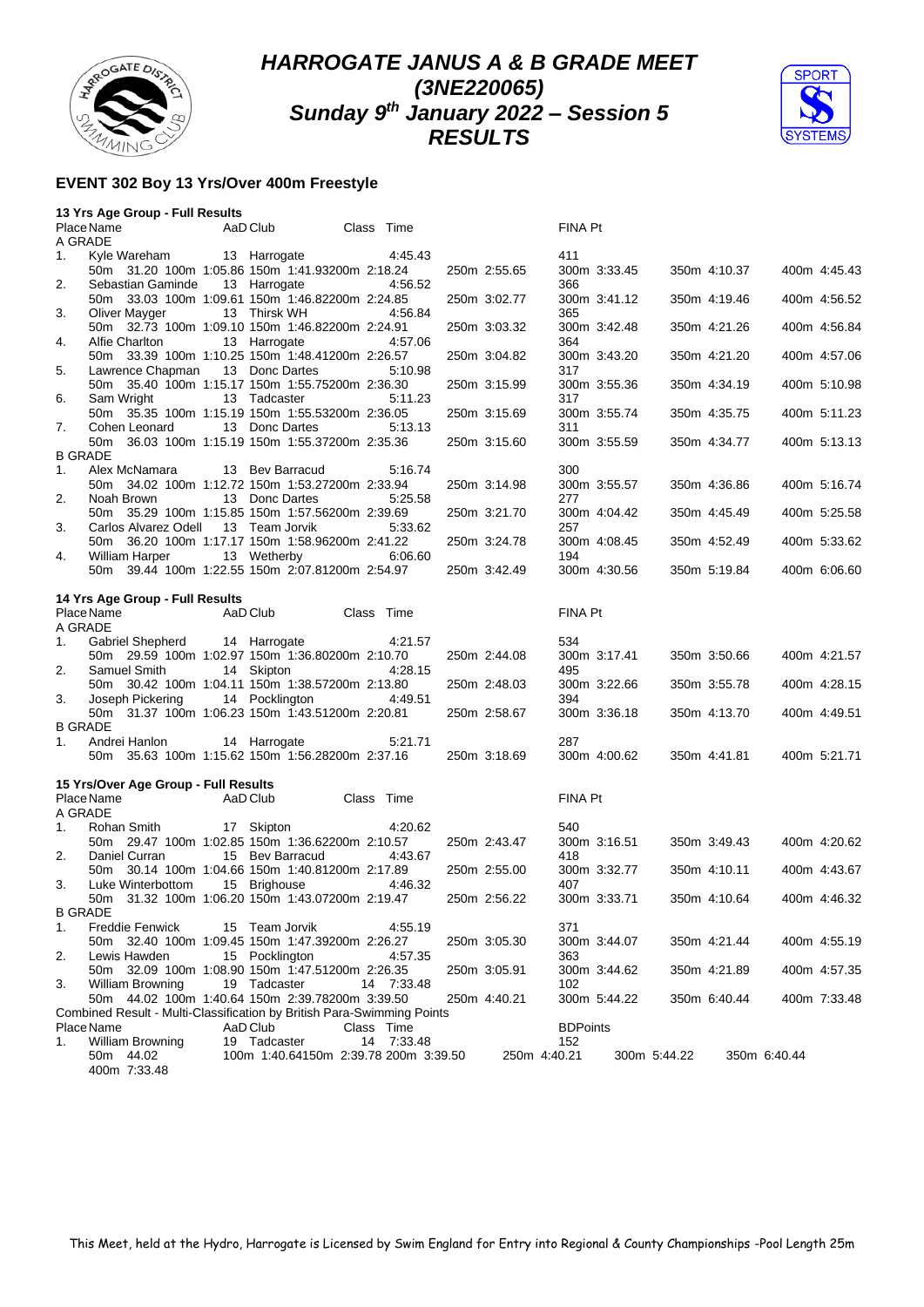



## **EVENT 303 Girl 13 Yrs/Over 50m Freestyle**

|                | 13 Yrs Age Group - Full Results      |    |                     |            |                |
|----------------|--------------------------------------|----|---------------------|------------|----------------|
|                | Place Name                           |    | AaD Club            | Time       | FINA Pt        |
| A GRADE        |                                      |    |                     |            |                |
| 1.             | Masha Aleksandrov                    | 13 | Harrogate           | 29.01      | 493            |
| 2.             | Lucy Curran                          | 13 | Bev Barracud        | 29.77      | 456            |
| 3.             | <b>Isobel Newman</b>                 | 13 | Tadcaster           | 29.84      | 453            |
| 4.             | Ruby Byrne                           | 13 | Skipton             | 30.20      | 437            |
| 5.             | Elora Shaw                           | 13 | Harrogate           | 30.86      | 410            |
| 6.             | Georgina Kitney                      | 13 | Bev Barracud        | 31.66      | 379            |
| 7.             | Sophie Holmes                        | 13 | Harrogate           | 31.98      | 368            |
| 8.             | Olivia-May Curran                    | 13 | Tadcaster           | 32.28      | 358            |
|                | <b>B GRADE</b>                       |    |                     |            |                |
| 1.             | <b>Milly Timbers</b>                 | 13 | Skipton             | 33.48      | 321            |
| 2.             | Rebecca Welch                        | 13 | Tadcaster           | 36.07      | 256            |
| 3.             | Ava Barker                           | 13 | Skipton             | 36.88      | 240            |
| 4.             | <b>Emily Denton</b>                  | 13 | Wetherby            | 37.85      | 222            |
|                | Zofia Wink                           | 13 | Donc Dartes         | DNC        |                |
|                | Chloe Wright                         | 13 | <b>Settle Srays</b> | <b>DNC</b> |                |
|                |                                      |    |                     |            |                |
|                | 14 Yrs Age Group - Full Results      |    |                     |            |                |
|                | Place Name                           |    | AaD Club            | Time       | <b>FINA Pt</b> |
| A GRADE        |                                      |    |                     |            |                |
| 1.             | Alex Dunn                            | 14 | Aireborough         | 28.72      | 508            |
| 2.             | Fennella Turner                      | 14 | Skipton             | 28.96      | 496            |
| 3.             | Florence Ladbury                     | 14 | Harrogate           | 30.11      | 441            |
| 4.             | Sophie Baker                         | 14 | Harrogate           | 31.15      | 398            |
| 5.             | Grace Blair                          | 14 | Donc Dartes         | 31.73      | 377            |
| <b>B GRADE</b> |                                      |    |                     |            |                |
| 1.             | <b>Violet Sykes</b>                  | 14 | Donc Dartes         | 33.05      | 333            |
| 2.             | Evie Eccles                          | 14 | Skipton             | 33.28      | 327            |
| 3.             | Grace Hoggard                        | 14 | Harrogate           | 33.82      | 311            |
| 4 <sup>1</sup> | Erin Barron                          | 14 | <b>Thirsk WH</b>    | 34.91      | 283            |
|                |                                      |    |                     |            |                |
|                | 15 Yrs/Over Age Group - Full Results |    |                     |            |                |
|                | Place Name                           |    | AaD Club            | Time       | FINA Pt        |
| A GRADE        |                                      |    |                     |            |                |
| 1.             | Sophie Murray                        | 15 | Harrogate           | 28.14      | 541            |
| 2.             | Heidi Fothergill                     | 15 | Team Jorvik         | 29.79      | 456            |
| 3.             | <b>Emily Shrimpton</b>               | 16 | Tadcaster           | 29.84      | 453            |
| 4.             | <b>Scarlett Strathie</b>             | 16 | Tadcaster           | 30.34      | 431            |
| 5.             | Abby Netherway                       | 15 | Tadcaster           | 30.35      | 431            |
| 6.             | Jessica Cameron                      | 15 | <b>Brighouse</b>    | 31.15      | 398            |
| 7.             | Lilli-Ella Curran                    | 15 | Tadcaster           | 31.44      | 387            |
| <b>B GRADE</b> |                                      |    |                     |            |                |
| 1.             | Sylvie Hollinghurst                  | 16 | Tadcaster           | 31.94      | 370            |
| 2.             | <b>Ruby Harris</b>                   | 16 | <b>Brighouse</b>    | 32.14      | 363            |
| 3.             | Laura Whittington                    | 16 | <b>Brighouse</b>    | 32.77      | 342            |
| 4.             | <b>Esther Raw</b>                    | 16 | <b>Brighouse</b>    | 33.57      | 318            |
|                | Aida Rahmany                         | 16 | <b>Bev Barracud</b> | DNC        |                |
|                | Tabitha Browning                     | 16 | Tadcaster           | DNC        |                |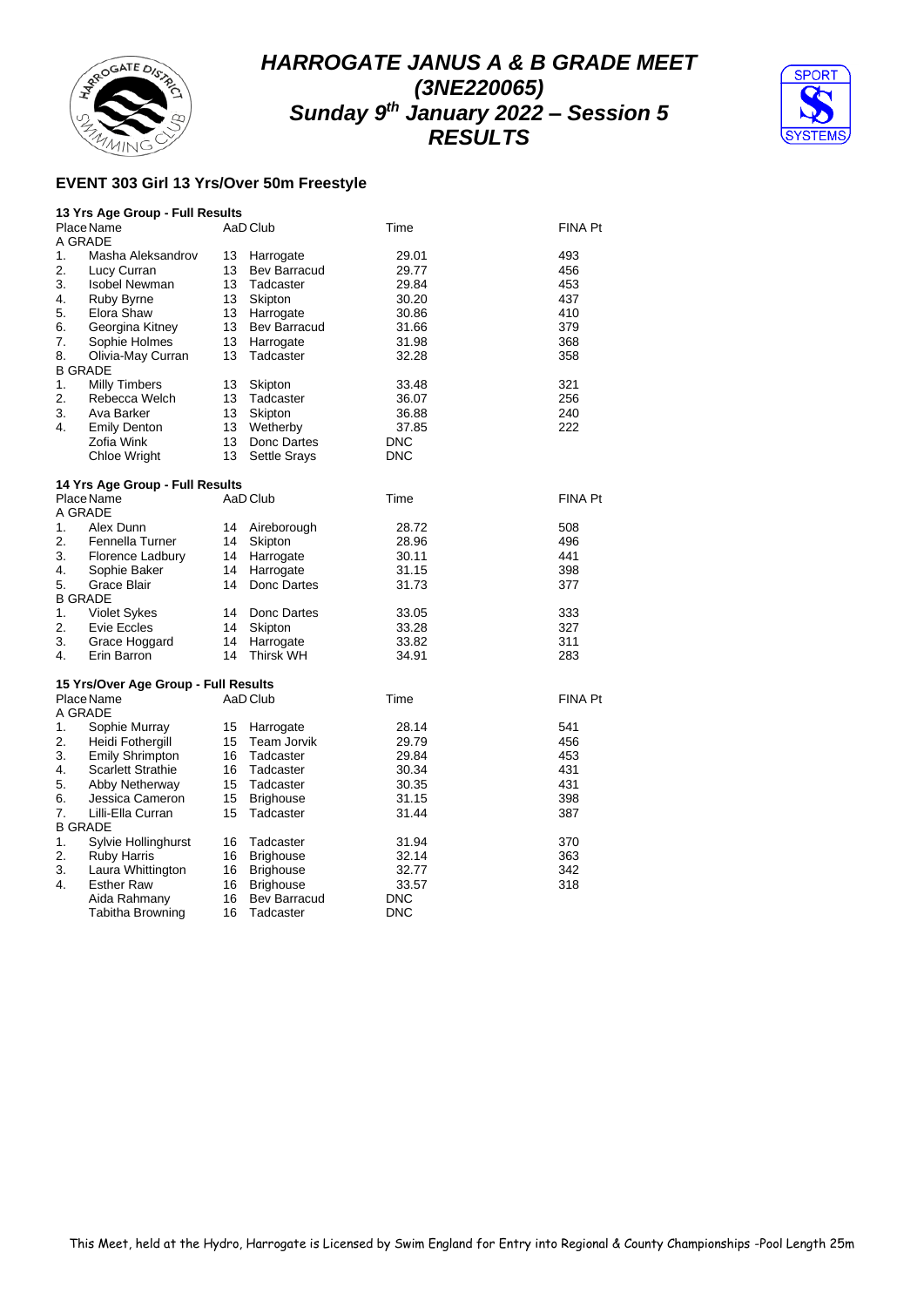



#### **EVENT 304 Boy 13 Yrs/Over 50m Freestyle**

|                       | 13 Yrs Age Group - Full Results                                        |    |                     |       |            |                 |
|-----------------------|------------------------------------------------------------------------|----|---------------------|-------|------------|-----------------|
|                       | Place Name                                                             |    | AaD Club            | Class | Time       | FINA Pt         |
| A GRADE               |                                                                        |    |                     |       |            |                 |
| 1.                    | Kyle Wareham                                                           | 13 | Harrogate           |       | 29.07      | 337             |
| 2.                    | Maciej Banas                                                           | 13 | Donc Dartes         |       | 29.51      | 322             |
| 3.                    | Oliver Mayger                                                          | 13 | <b>Thirsk WH</b>    |       | 29.69      | 316             |
| 4.                    | Harrison Maskrey                                                       | 13 | Donc Dartes         |       | 29.74      | 315             |
| 5.                    | Sam Wright                                                             | 13 | Tadcaster           |       | 30.24      | 299             |
| 6.                    | Archie Appleby                                                         | 13 | Skipton             |       | 30.66      | 287             |
| 7.                    | Lawrence Chapman                                                       | 13 | Donc Dartes         |       | 30.77      | 284             |
| 8.                    | Sebastian Gaminde                                                      | 13 | Harrogate           |       | 31.08      | 276             |
| 9.                    | Alfie Charlton                                                         | 13 | Harrogate           |       | 31.26      | 271             |
| 10.                   | Alex McNamara                                                          | 13 | <b>Bev Barracud</b> |       | 31.54      | 264             |
| 11.<br><b>B GRADE</b> | Marcu Ghetu                                                            | 13 | Harrogate           |       | 31.63      | 262             |
| 1.                    | <b>William Harper</b>                                                  | 13 | Wetherby            |       | 32.58      | 239             |
| 2.                    | Micah Warner                                                           | 13 | Skipton             |       | 32.66      | 238             |
| 3.                    | Luke Perham                                                            | 13 | Tadcaster           |       | 32.80      | 234             |
|                       |                                                                        |    |                     |       |            |                 |
|                       | 14 Yrs Age Group - Full Results                                        |    |                     |       |            |                 |
|                       | Place Name                                                             |    | AaD Club            | Class | Time       | FINA Pt         |
| A GRADE               |                                                                        |    |                     |       |            |                 |
| 1.                    | Joseph Burgess                                                         | 14 | Skipton             |       | 27.61      | 393             |
| 2.                    | Harry Cockburn                                                         | 14 | Skipton             |       | 28.04      | 376             |
| 3.                    | Harry Rook                                                             | 14 | Bev Barracud        |       | 28.19      | 370             |
| 4.                    | Oliver Cunnington                                                      | 14 | Wetherby            |       | 28.71      | 350             |
| 5.                    | Joseph Pickering                                                       | 14 | Pocklington         |       | 29.24      | 331             |
| <b>B GRADE</b>        |                                                                        |    |                     |       |            |                 |
| 1.                    | Max Shillito                                                           | 14 | Skipton             |       | 30.50      | 292             |
| $\overline{2}$ .      | Andrei Hanlon                                                          | 14 | Harrogate           |       | 33.11      | 228             |
|                       | 15 Yrs/Over Age Group - Full Results                                   |    |                     |       |            |                 |
|                       | Place Name                                                             |    | AaD Club            | Class | Time       | FINA Pt         |
| A GRADE               |                                                                        |    |                     |       |            |                 |
| 1.                    | Lewis Hawden                                                           | 15 | Pocklington         |       | 26.45      | 448             |
| 2.                    | Daniel Curran                                                          | 15 | Bev Barracud        |       | 26.75      | 433             |
| 3.                    | Harry Gibbins                                                          | 16 | Pocklington         |       | 26.86      | 427             |
| 4.                    | Joseph Pennock                                                         | 16 | Harrogate           |       | 27.97      | 378             |
| 5.                    | <b>Adam Hawkins</b>                                                    | 15 | Harrogate           |       | 28.12      | 372             |
| 6.                    | <b>Freddie Fenwick</b>                                                 | 15 | Team Jorvik         |       | 28.13      | 372             |
| 7.                    | Jamie Haines                                                           | 15 | <b>Brighouse</b>    |       | 28.89      | 343             |
| <b>B GRADE</b>        |                                                                        |    |                     |       |            |                 |
| 1.                    | Luke Winterbottom                                                      | 15 | <b>Brighouse</b>    |       | 29.27      | 330             |
| 2.                    | Lewis Blythe                                                           | 15 | Team Jorvik         |       | 29.63      | 318             |
|                       | <b>William Browning</b>                                                | 19 | Tadcaster           |       | 14 DNC     |                 |
|                       | Combined Result - Multi-Classification by British Para-Swimming Points |    |                     |       |            |                 |
|                       | Place Name                                                             |    | AaD Club            | Class | Time       | <b>BDPoints</b> |
|                       | <b>William Browning</b>                                                | 19 | Tadcaster           | 14    | <b>DNC</b> |                 |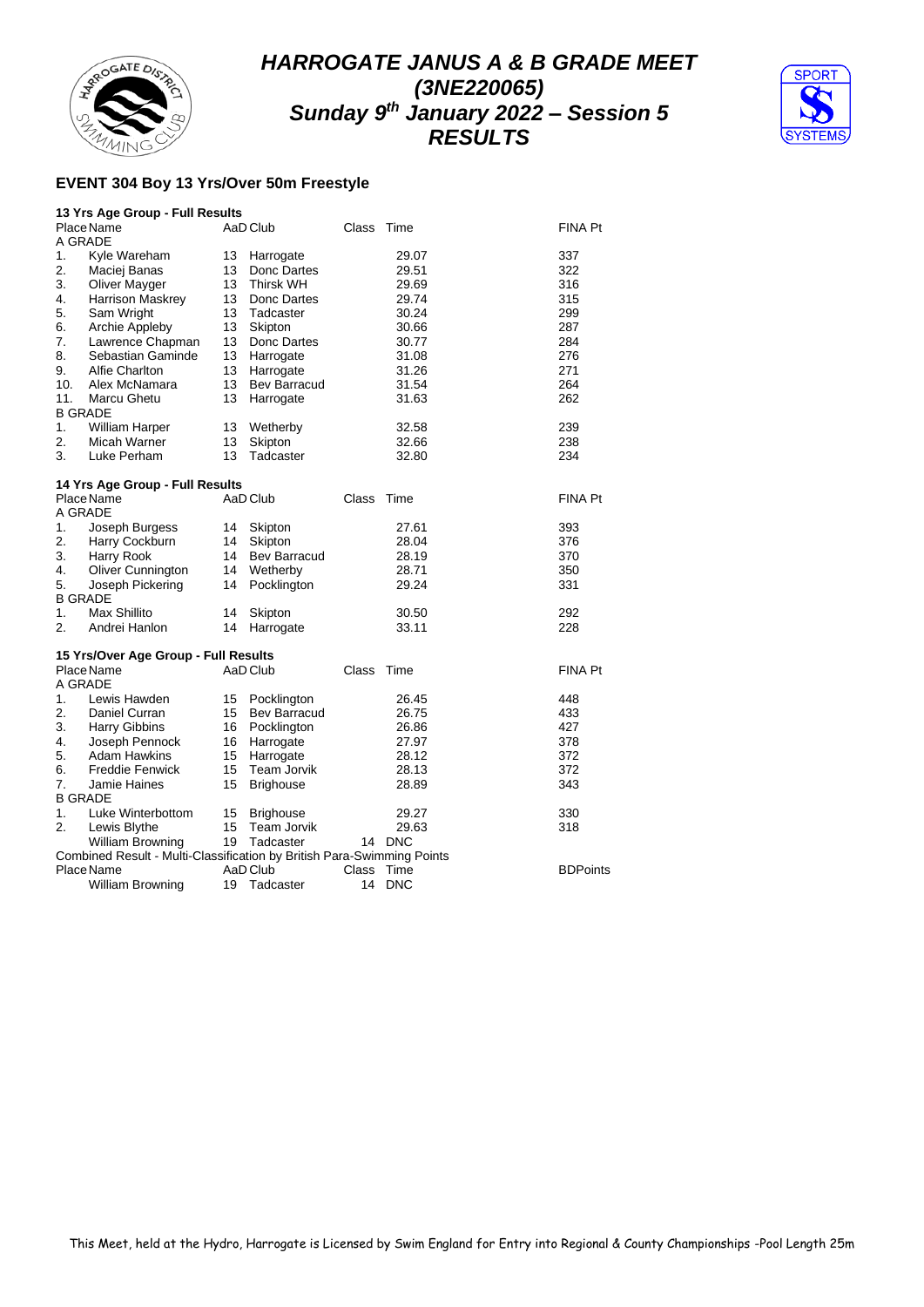



## **EVENT 305 Girl 13 Yrs/Over 200m Backstroke**

| 13 Yrs Age Group - Full Results |                    |
|---------------------------------|--------------------|
| Dloss Name                      | $A \cap \bigcap A$ |

| A GRADE              | Place Name                                                                           |    | AaD Club            | Class      | Time       | <b>FINA Pt</b>  | 50      | 100     | 150     |
|----------------------|--------------------------------------------------------------------------------------|----|---------------------|------------|------------|-----------------|---------|---------|---------|
| 1.                   | Rose Keefe                                                                           | 13 | Donc Dartes         |            | 2:39.63    | 416             | 36.14   | 1:17.05 | 2:00.25 |
| 2.                   | Poppy Dunne                                                                          | 13 | Skipton             |            | 2:40.33    | 411             | 38.10   | 1:19.54 | 2:01.81 |
| 3.                   | Amelia Redfearn                                                                      | 13 | Skipton             |            | 2:41.17    | 404             | 36.56   | 1:17.75 | 2:00.78 |
| 4.                   | <b>Connie Crowther</b>                                                               | 13 | Donc Dartes         |            | 2:42.15    | 397             | 38.47   | 1:19.49 | 2:01.80 |
| 5.                   | Georgina Kitney                                                                      | 13 | <b>Bev Barracud</b> |            | 2:44.29    | 382             | 38.49   | 1:20.38 | 2:03.17 |
| 6.                   | Masha Aleksandrov                                                                    | 13 | Harrogate           |            | 2:46.97    | 364             | 39.74   | 1:22.03 | 2:05.73 |
| <b>B GRADE</b>       |                                                                                      |    |                     |            |            |                 |         |         |         |
| 1.                   | <b>Isobel Newman</b>                                                                 | 13 | Tadcaster           |            | 2:50.62    | 341             | 39.69   | 1:23.40 | 2:07.84 |
| 2.                   | Lucy Carswell                                                                        | 13 | Harrogate           |            | 3:00.14    | 289             | 39.49   | 1.24.73 | 2:13.37 |
| 3.                   | Rebecca Welch                                                                        | 13 | Tadcaster           |            | 3:05.35    | 266             | 45.44   | 1:32.50 | 2:20.13 |
| 4.                   | Aimee Roskilly                                                                       | 13 | Harrogate           |            | 3:07.49    | 257             | 42.66   | 1:31.36 | 2:21.15 |
|                      | Chloe Wright                                                                         | 13 | <b>Settle Srays</b> |            | <b>DNC</b> |                 |         |         |         |
|                      | 14 Yrs Age Group - Full Results                                                      |    |                     |            |            |                 |         |         |         |
|                      | Place Name                                                                           |    | AaD Club            | Class      | Time       | <b>FINA Pt</b>  | 50      | 100     | 150     |
| <b>B GRADE</b>       |                                                                                      |    |                     |            |            |                 |         |         |         |
| 1.                   | Sophie Baker                                                                         |    | 14 Harrogate        |            | 2:40.89    | 406             | 36.27   | 1:16.98 | 1:59.80 |
| 2.                   | Christina Black                                                                      | 14 | Tadcaster           |            | 2:43.27    | 389             | 37.65   | 1:19.10 | 2:01.73 |
|                      | 15 Yrs/Over Age Group - Full Results                                                 |    |                     |            |            |                 |         |         |         |
|                      | Place Name                                                                           |    | AaD Club            | Class      | Time       | FINA Pt         | 50      | 100     | 150     |
| A GRADE              |                                                                                      |    |                     |            |            |                 |         |         |         |
| 1.                   | Connie Milburn                                                                       | 15 | Harrogate           |            | 2:24.54    | 561             | 33.30   | 1:09.94 | 1:47.54 |
| 2.                   | Louisa Ibberson                                                                      | 16 | Harrogate           |            | 2:28.42    | 518             | 34.56   | 1:11.83 | 1:50.07 |
| 3.                   | Emma Moore                                                                           | 19 | Harrogate           |            | 2:37.76    | 431             | 36.27   | 1:15.25 | 1:56.38 |
| <b>B GRADE</b>       |                                                                                      |    |                     |            |            |                 |         |         |         |
| 1.                   | Heidi Fothergill                                                                     | 15 | Team Jorvik         |            | 2:44.40    | 381             | 37.53   | 1.19.54 | 2:03.35 |
| 2.                   | Millie Mayger                                                                        | 16 | <b>Thirsk WH</b>    |            | 2:44.98    | 377             | 38.96   | 1:21.29 | 2:04.53 |
| 3.                   | Lucy Summers                                                                         | 16 | <b>Thirsk WH</b>    |            | 2:54.49    | 319             | 41.23   | 1.24.97 | 2:10.42 |
| 4.                   | Laura Whittington                                                                    | 16 | <b>Brighouse</b>    |            | 2:58.30    | 299             | 41.59   | 1:27.02 | 2:13.91 |
| 5.                   | Sylvie Hollinghurst                                                                  | 16 | Tadcaster           |            | 3:05.29    | 266             | 44.39   | 1:32.64 | 2:20.52 |
| 6.                   | <b>Tracey Barrett</b>                                                                |    | 34 Harrogate        | 15         | 4:41.72    | 75              | 1:05.68 | 2:20.85 | 3:35.79 |
|                      |                                                                                      |    |                     |            |            |                 |         |         |         |
|                      |                                                                                      |    |                     |            |            |                 |         |         |         |
|                      | Combined Result - Multi-Classification by British Para-Swimming Points<br>Place Name |    | AaD Club            | Class Time |            | <b>BDPoints</b> | 50      | 100     | 150     |
| 1.                   | <b>Tracey Barrett</b>                                                                |    | 34 Harrogate        | 15         | 4:41.72    |                 | 1:05.68 | 2:20.85 | 3:35.79 |
|                      | EVENT 306 Boy 13 Yrs/Over 200m Backstroke                                            |    |                     |            |            |                 |         |         |         |
|                      |                                                                                      |    |                     |            |            |                 |         |         |         |
|                      | 13 Yrs Age Group - Full Results                                                      |    |                     |            |            |                 |         |         |         |
|                      | Place Name                                                                           |    | AaD Club            |            | Time       | FINA Pt         | 50      | 100     | 150     |
| A GRADE              |                                                                                      |    |                     |            |            |                 |         |         |         |
| 1.                   | <b>Zak Sheriff</b>                                                                   | 13 | Skipton             |            | 2:28.27    | 361             | 34.58   | 1:12.34 | 1:51.90 |
| 2.                   | Maciej Banas                                                                         | 13 | Donc Dartes         |            | 2:37.80    | 299             | 36.98   | 1:17.05 | 1:57.89 |
| 3.<br><b>B GRADE</b> | Harrison Maskrey                                                                     | 13 | Donc Dartes         |            | 2:41.47    | 279             | 38.57   | 1:19.84 | 2:01.31 |
| 1.                   |                                                                                      | 13 | <b>Bev Barracud</b> |            | 2:46.43    | 255             | 38.64   | 1:21.29 | 2:04.03 |
| 2                    | Alex McNamara<br>Noah Brown                                                          | 13 | Donc Dartes         |            | 2:49.72    | 241             | 40.04   | 1:23.55 | 2:07.49 |
|                      |                                                                                      |    |                     |            |            |                 |         |         |         |
|                      | 14 Yrs Age Group - Full Results                                                      |    |                     |            |            |                 |         |         |         |
|                      | Place Name                                                                           |    | AaD Club            |            | Time       | FINA Pt         | 50      | 100     | 150     |
| A GRADE              |                                                                                      |    |                     |            |            |                 |         |         |         |
| 1.                   | Sean Smith                                                                           | 14 | Skipton             |            | 2:21.18    | 418             | 31.33   | 1:07.58 | 1:44.99 |
| 2.                   | Gabriel Shepherd                                                                     | 14 | Harrogate           |            | 2:21.84    | 413             | 32.67   | 1:08.63 | 1:45.41 |
| 3.                   | Samuel Smith                                                                         | 14 | Skipton             |            | 2:24.60    | 389             | 34.41   | 1:11.09 | 1:48.67 |
| 4.                   | Joseph Burgess                                                                       | 14 | Skipton             |            | 2:28.18    | 362             | 33.51   | 1:10.72 | 1:49.80 |
| <b>B GRADE</b>       |                                                                                      |    |                     |            |            |                 |         |         |         |
| 1.                   | <b>Thomas Eblet</b>                                                                  | 14 | King'f Scar         |            | 2:43.81    | 268             | 36.91   | 1:18.05 | 2:01.60 |
| 2.                   | <b>Oliver Cunnington</b>                                                             | 14 | Wetherby            |            | 2:53.14    | 227             | 39.83   | 1:23.86 | 2:09.21 |
|                      |                                                                                      |    |                     |            |            |                 |         |         |         |
|                      | 15 Yrs/Over Age Group - Full Results<br>Place Name                                   |    | AaD Club            |            | Time       | FINA Pt         |         | 100     |         |
| A GRADE              |                                                                                      |    |                     |            |            |                 | 50      |         | 150     |
| 1.                   | Jack Jenkinson                                                                       | 15 | Skipton             |            | 2:12.71    | 504             | 31.25   | 1:04.63 | 1:38.54 |
| <b>B GRADE</b>       |                                                                                      |    |                     |            |            |                 |         |         |         |
| 1.                   | Luke Winterbottom                                                                    | 15 | <b>Brighouse</b>    |            | 2:33.92    | 323             | 36.31   | 1:15.89 | 1:55.70 |
| 2.                   | <b>Adam Hawkins</b>                                                                  | 15 | Harrogate           |            | 2:36.63    | 306             | 35.55   | 1:15.29 | 1:56.12 |

This Meet, held at the Hydro, Harrogate is Licensed by Swim England for Entry into Regional & County Championships -Pool Length 25m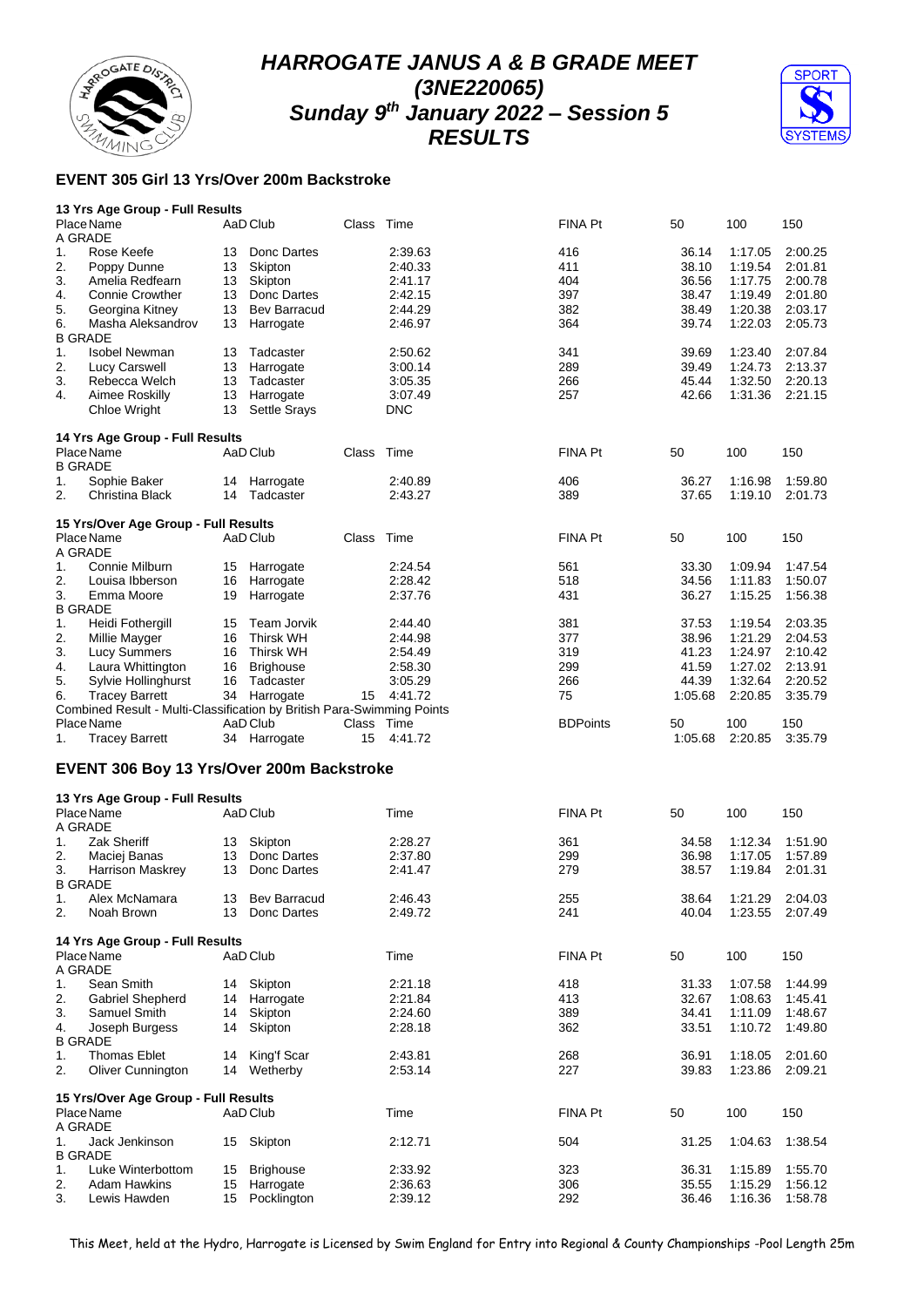



## **EVENT 307 Girl 13 Yrs/Over 100m Butterfly**

|                      | 13 Yrs Age Group - Full Results                                        |          |                           |            |                       |                 |    |                |
|----------------------|------------------------------------------------------------------------|----------|---------------------------|------------|-----------------------|-----------------|----|----------------|
| A GRADE              | Place Name                                                             |          | AaD Club                  | Class      | Time                  | FINA Pt         | 50 |                |
| 1.<br>2.             | Masha Aleksandrov<br>Elora Shaw                                        | 13       | 13 Harrogate<br>Harrogate |            | 1:15.28<br>1:17.15    | 381<br>354      |    | 34.12<br>35.38 |
| <b>B GRADE</b>       |                                                                        |          |                           |            |                       |                 |    |                |
| 1.                   | Ruby Byrne                                                             | 13       | Skipton                   |            | 1:20.38               | 313             |    | 35.95          |
| 2.                   | Amelia Redfearn                                                        | 13       | Skipton                   |            | 1:21.79               | 297             |    | 36.52          |
| 3.                   | Aimee Roskilly                                                         | 13       | Harrogate                 |            | 1:38.90               | 168             |    | 43.83          |
|                      | 14 Yrs Age Group - Full Results<br>Place Name                          |          | AaD Club                  | Class      | Time                  | FINA Pt         | 50 |                |
| A GRADE              |                                                                        |          |                           |            |                       |                 |    |                |
| 1.                   | Fennella Turner                                                        | 14       | Skipton                   |            | 1:10.90               | 456             |    | 33.26          |
| 2.<br><b>B GRADE</b> | Alex Dunn                                                              | 14       | Aireborough               |            | 1:14.23               | 398             |    | 33.80          |
| 1.                   | Grace Blair                                                            | 14       | Donc Dartes               |            | 1:17.40               | 351             |    | 35.92          |
| 2.                   | Ashleyne Stevens                                                       | 14       | Adwick                    |            | 1:18.90               | 331             |    | 36.12          |
| 3.                   | <b>Violet Sykes</b>                                                    | 14       | Donc Dartes               |            | 1:21.78               | 297             |    | 37.61          |
| 4.                   | Erin Barron                                                            | 14       | Thirsk WH                 |            | 1:35.81               | 185             |    | 43.15          |
|                      | 15 Yrs/Over Age Group - Full Results                                   |          |                           |            |                       |                 |    |                |
|                      | Place Name                                                             |          | AaD Club                  | Class      | Time                  | FINA Pt         | 50 |                |
| A GRADE              |                                                                        |          |                           |            |                       |                 |    |                |
| 1.                   | Sophie Murray                                                          | 15       | Harrogate                 |            | 1:07.10               | 539             |    | 31.04          |
| 2.                   | Lily-Mae Pratt                                                         | 15       | Skipton<br>Tadcaster      |            | 1:13.22               | 414             |    | 33.53          |
| 3.<br>4.             | <b>Emily Shrimpton</b><br>Abby Netherway                               | 16<br>15 | Tadcaster                 |            | 1:14.69<br>1:15.08    | 390<br>384      |    | 33.99<br>34.95 |
| <b>B GRADE</b>       |                                                                        |          |                           |            |                       |                 |    |                |
| 1.                   | <b>Tabitha Browning</b>                                                | 16       | Tadcaster                 |            | 1:15.13               | 384             |    | 35.01          |
| 2.                   | <b>Scarlett Strathie</b>                                               | 16       | Tadcaster                 |            | 1:15.17               | 383             |    | 34.18          |
| 3.                   | Sylvie Hollinghurst                                                    | 16       | Tadcaster                 |            | 1:17.96               | 343             |    | 36.39          |
| 4.                   | <b>Ruby Harris</b>                                                     | 16       | <b>Brighouse</b>          |            | 1:29.38               | 228             |    | 40.07          |
| 5.                   | Charli Vines                                                           | 23       | Harrogate                 | 14         | 1:31.01               | 216             |    | 40.11          |
| 6.                   | <b>Tracey Barrett</b>                                                  | 34       | Harrogate                 | 15         | 2:11.97               | 70              |    | 58.45          |
|                      | Combined Result - Multi-Classification by British Para-Swimming Points |          |                           |            |                       |                 |    |                |
|                      | Place Name                                                             |          | AaD Club                  | Class      | Time                  | <b>BDPoints</b> | 50 |                |
| 1.                   | <b>Charli Vines</b>                                                    | 23       | Harrogate                 | 14         | 1:31.01               | 377             |    | 40.11          |
| 2.                   | <b>Tracey Barrett</b>                                                  | 34       | Harrogate                 | 15         | 2:11.97               |                 |    | 58.45          |
|                      | <b>EVENT 308 Boy 13 Yrs/Over 100m Butterfly</b>                        |          |                           |            |                       |                 |    |                |
|                      | 13 Yrs Age Group - Full Results                                        |          |                           |            |                       |                 |    |                |
|                      | Place Name                                                             |          | AaD Club                  | Class      | Time                  | FINA Pt         | 50 |                |
| A GRADE              |                                                                        |          |                           |            |                       |                 |    |                |
| 1.                   | Kyle Wareham                                                           | 13       | Harrogate                 |            | 1:11.50               | 304             |    | 33.50          |
| 2.                   | Zak Sheriff                                                            | 13       | Skipton                   |            | 1:13.03               | 285             |    | 33.14          |
| <b>B GRADE</b>       |                                                                        |          |                           |            |                       |                 |    |                |
| 1.                   | Alex McNamara                                                          |          | 13 Bev Barracud           |            | 1:22.59               | 197             |    | 36.46          |
|                      | 14 Yrs Age Group - Full Results                                        |          |                           |            |                       |                 |    |                |
|                      | Place Name                                                             |          | AaD Club                  | Class Time |                       | FINA Pt         | 50 |                |
| A GRADE              |                                                                        |          |                           |            |                       |                 |    |                |
| 1.                   | Sean Smith                                                             | 14       | Skipton                   |            | 1:03.64               | 431             |    | 29.39          |
| 2.                   | Joseph Pickering                                                       | 14       | Pocklington               |            | 1:09.26               | 334             |    | 32.08          |
| 3.                   | Harry Cockburn                                                         | 14       | Skipton                   |            | 1:09.55               | 330             |    | 32.86          |
| 3.                   | Harry Rook                                                             | 14       | <b>Bev Barracud</b>       |            | 1:09.55               | 330             |    | 31.84          |
|                      | 15 Yrs/Over Age Group - Full Results                                   |          |                           |            |                       |                 |    |                |
|                      | Place Name                                                             |          | AaD Club                  | Class      | Time                  | FINA Pt         | 50 |                |
| A GRADE              |                                                                        |          |                           |            |                       |                 |    |                |
| 1.                   | Rohan Smith                                                            | 17       | Skipton                   |            | 59.62                 | 524             |    | 27.51          |
| 2.                   | Roan Sheriff                                                           | 16       | Skipton                   |            | 1:02.27               | 460             |    | 28.33          |
| 3.                   | Joseph Pennock                                                         | 16       | Harrogate                 |            | 1:06.03               | 386             |    | 29.73          |
| 4.                   | Lewis Hawden                                                           | 15       | Pocklington               |            | 1:06.91               | 371             |    | 30.80          |
| <b>B GRADE</b>       |                                                                        |          |                           |            |                       |                 |    |                |
| 1.                   | Alex Taylor                                                            | 15       | Team Jorvik               |            | 1:14.70               | 266             |    | 34.63          |
| 2.                   | <b>William Browning</b><br>Keelan Behan                                | 19<br>15 | Tadcaster                 | 14         | 1:48.77<br><b>DNC</b> | 86              |    | 44.59          |
|                      | Combined Result - Multi-Classification by British Para-Swimming Points |          | <b>Settle Srays</b>       |            |                       |                 |    |                |
|                      | Place Name                                                             |          | AaD Club                  | Class      | Time                  | <b>BDPoints</b> | 50 |                |
| 1.                   | William Browning                                                       | 19       | Tadcaster                 | 14         | 1:48.77               | 146             |    | 44.59          |

This Meet, held at the Hydro, Harrogate is Licensed by Swim England for Entry into Regional & County Championships -Pool Length 25m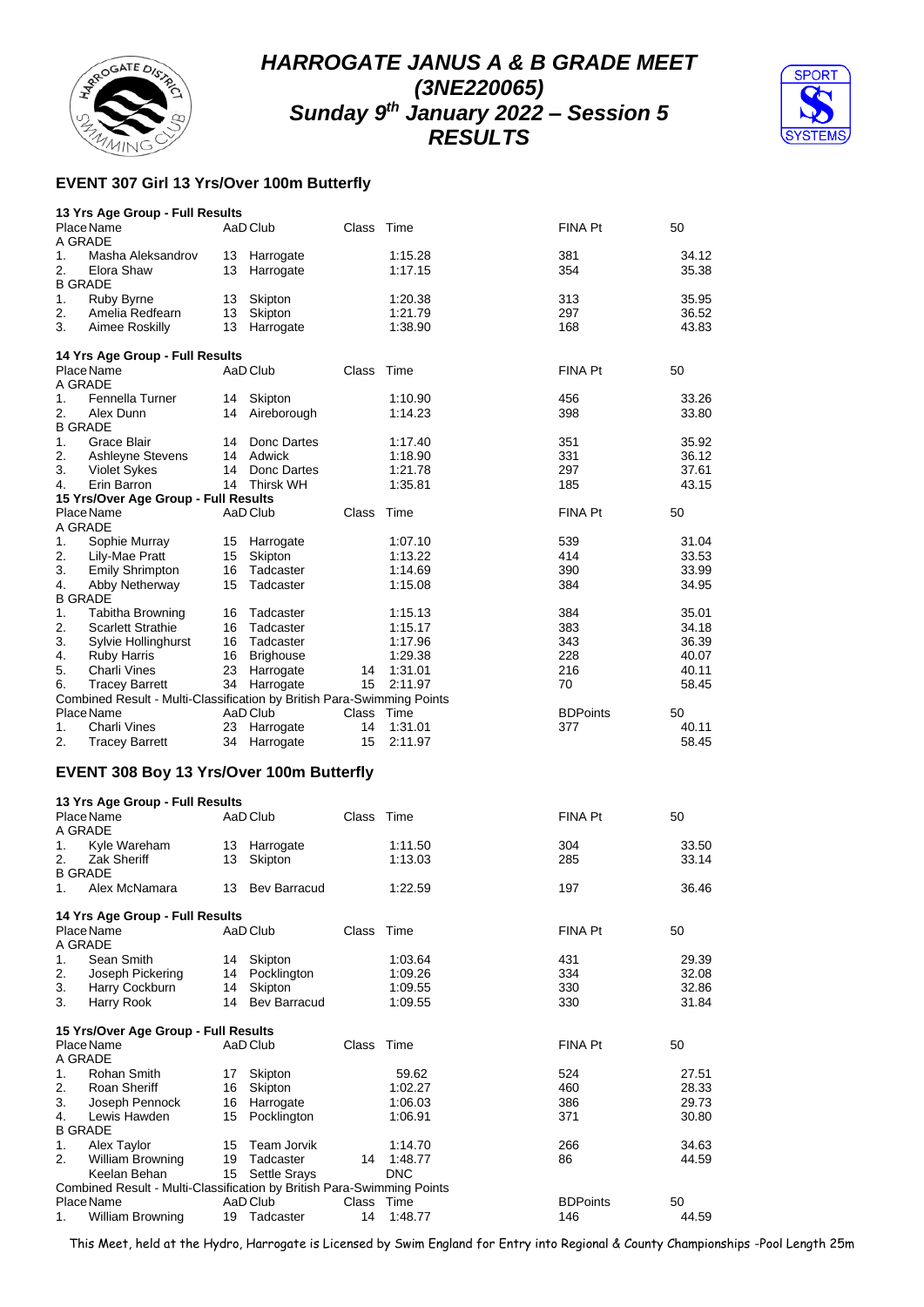

**09 Yrs Age Group - Full Results**

# *HARROGATE JANUS A & B GRADE MEET (3NE220065) Sunday 9 th January 2022 – Session 6 RESULTS*



## **EVENT 309 Girl 09/12 Yrs 200m Breaststroke**

|    | Place Name<br>A GRADE                     |                  | AaD Club            | Time    | FINA Pt | 50      | 100     | 150             |
|----|-------------------------------------------|------------------|---------------------|---------|---------|---------|---------|-----------------|
| 1. | Evelyn Sykes                              | 9                | Team Jorvik         | 4:07.23 | 161     | 57.06   | 2:00.43 | 3:05.22         |
| 2. | <b>Bailey Graham</b>                      | 9                | <b>Settle Srays</b> | 4:07.34 | 161     | 56.09   | 2:00.01 | 3:05.84         |
|    | 10 Yrs Age Group - Full Results           |                  |                     |         |         |         |         |                 |
|    | Place Name<br>A GRADE                     |                  | AaD Club            | Time    | FINA Pt | 50      | 100     | 150             |
| 1. | Elyse Hazelden                            | 10               | Scunthorpe A        | 3:37.08 | 238     | 48.40   | 1:43.67 | 2:40.96         |
| 2. | <b>Florence Kitney</b>                    | 10               | <b>Bev Barracud</b> | 3:44.87 | 214     | 52.11   | 1:49.57 | 2:50.16         |
|    | <b>B GRADE</b>                            |                  |                     |         |         |         |         |                 |
| 1. | Darcy Nelson                              | 10               | Donc Dartes         | 3:59.08 | 178     | 52.03   | 1:53.06 | 2:56.76         |
| 2. | Millie Dey                                | 10               | Donc Dartes         | 4:02.49 | 170     | 54.84   | 1:57.36 | 3:00.53         |
| 3. | <b>Alexis Davies</b>                      | 10               | Adwick              | 4:07.53 | 160     | 55.15   | 1:58.29 | 3:02.88         |
| 4. | Lucia McLennan                            | 10               | Donc Dartes         | 4:09.28 | 157     | 56.87   | 2:00.93 | 3:06.78         |
|    | 11 Yrs Age Group - Full Results           |                  |                     |         |         |         |         |                 |
|    | Place Name                                |                  | AaD Club            | Time    | FINA Pt | 50      | 100     | 150             |
|    | A GRADE                                   |                  |                     |         |         |         |         |                 |
| 1. | Lois Child                                | 11               | Harrogate           | 3:03.00 | 397     | 41.69   | 1:28.97 | 2:16.81         |
| 2. | Zara Holt                                 | 11               | Tadcaster           | 3:10.07 | 354     | 42.81   | 1:31.56 | 2:22.11         |
| 3. | Charlotte Wilkinson                       | 11               | <b>Bev Barracud</b> | 3:27.11 | 274     | 47.08   | 1:40.42 | 2:34.62         |
| 4. | <b>Phoebe Weatherill</b>                  | 11               | Donc Dartes         | 3:27.60 | 272     | 46.38   | 1:38.60 | 2:33.25         |
| 5. | <b>Isla Brindley</b>                      | 11               | Harrogate           | 3:33.42 | 250     | 47.98   | 1:42.30 | 2:37.90         |
| 1. | <b>B GRADE</b><br><b>Lily Cattlin</b>     | 11               | Donc Dartes         | 3:48.09 | 205     | 54.70   | 1:52.69 | 2:50.18         |
|    |                                           |                  |                     |         |         |         |         |                 |
|    | 12 Yrs Age Group - Full Results           |                  |                     |         |         |         |         |                 |
|    | Place Name                                |                  | AaD Club            | Time    | FINA Pt | 50      | 100     | 150             |
|    | A GRADE                                   |                  |                     |         |         |         |         |                 |
| 1. | Kiera Binns                               | 12               | Donc Dartes         | 3:09.46 | 358     | 43.13   | 1:31.19 | 2:21.16         |
| 2. | Millie Darrand                            |                  | 12 Team Jorvik      | 3:12.65 | 340     | 43.78   | 1:32.48 | 2:22.98         |
| 3. | Aimee Keefe                               |                  | 12 Donc Dartes      | 3:13.52 | 336     | 44.71   | 1:35.07 | 2:24.39         |
| 4. | Jessica Eggitt                            | 12 <sup>12</sup> | Donc Dartes         | 3:17.07 | 318     | 44.57   | 1:35.10 | 2:26.69         |
| 5. | Katherine Wilson                          | 12 <sup>12</sup> | Donc Dartes         | 3:20.47 | 302     | 46.94   | 1:38.43 | 2:30.22         |
|    | <b>B GRADE</b>                            |                  |                     |         |         |         |         |                 |
| 1. | Lottie Swan                               | 12               | Harrogate           | 3:25.94 | 279     | 46.45   | 1:39.83 | 2:33.49         |
| 2. | Grace-Lily Lazenby                        | 12 <sup>12</sup> | Donc Dartes         | 3:27.85 | 271     | 47.33   | 1:40.45 | 2:33.91         |
| 3. | Ruby Wakelin                              | 12 <sup>°</sup>  | Donc Dartes         | 3:35.38 | 243     | 49.27   | 1:43.18 | 2:39.50         |
| 4. | Elyza Hylands                             |                  | 12 Harrogate        | 3:52.55 | 193     | 51.29   | 1:51.40 | 2:52.61         |
|    | EVENT 310 Boy 09/12 Yrs 200m Breaststroke |                  |                     |         |         |         |         |                 |
|    |                                           |                  |                     |         |         |         |         |                 |
|    | 10 Yrs Age Group - Full Results           |                  |                     |         |         |         |         |                 |
|    | Place Name                                |                  | AaD Club            | Time    | FINA Pt | 50      | 100     | 150             |
|    | A GRADE                                   |                  |                     |         |         |         |         |                 |
| 1. | Archie Ainslie                            |                  | 10 Donc Dartes      | 3:25.27 | 200     | 45.59   | 1:38.34 | 2:32.12         |
|    | <b>B GRADE</b>                            |                  |                     |         |         |         |         |                 |
| 1. | Samuel Perham                             |                  | 10 Tadcaster        | 3:55.76 | 132     | 54.27   |         | 1:56.04 2:56.10 |
| 2. | Jack Jones                                |                  | 10 Donc Dartes      | 3:57.82 | 128     | 51.13   |         | 1:54.32 2:56.97 |
| 3. | Robert Shuttleworth                       |                  | 10 Settle Srays     | 4:47.16 | 73      | 1:02.46 | 2:16.75 | 3:33.06         |
|    | 11 Yrs Age Group - Full Results           |                  |                     |         |         |         |         |                 |
|    | Place Name                                |                  | AaD Club            | Time    | FINA Pt | 50      | 100     | 150             |
|    | A GRADE                                   |                  |                     |         |         |         |         |                 |
| 1. | <b>Stanley Dunne</b>                      | 11               | Skipton             | 3:18.58 | 221     | 46.92   | 1:38.59 | 2:30.14         |
| 2. | Harris Chapman                            | 11               | Donc Dartes         | 3:31.51 | 183     | 49.51   | 1:42.67 | 2:37.26         |
|    | <b>B GRADE</b>                            |                  |                     |         |         |         |         |                 |
| 1. | Theo Tickhill Smith                       |                  | 11 Adwick           | 4:34.94 | 83      | 1:00.50 | 2:11.46 | 3:24.55         |
|    | 12 Yrs Age Group - Full Results           |                  |                     |         |         |         |         |                 |
|    | Place Name                                |                  | AaD Club            | Time    | FINA Pt | 50      | 100     | 150             |
|    | A GRADE                                   |                  |                     |         |         |         |         |                 |
| 1. | Jenson Owen                               |                  | 12 Donc Dartes      | 3:04.35 | 276     | 42.28   | 1:28.98 | 2:16.64         |
| 2. | Daniel Hawkins                            |                  | 12 Harrogate        | 3:15.16 | 233     | 42.84   | 1:32.19 | 2:23.67         |
| 3. | Luke Wise                                 |                  | 12 Tadcaster        | 3:26.26 | 197     | 44.96   | 1:37.36 | 2:32.68         |
|    |                                           |                  |                     |         |         |         |         |                 |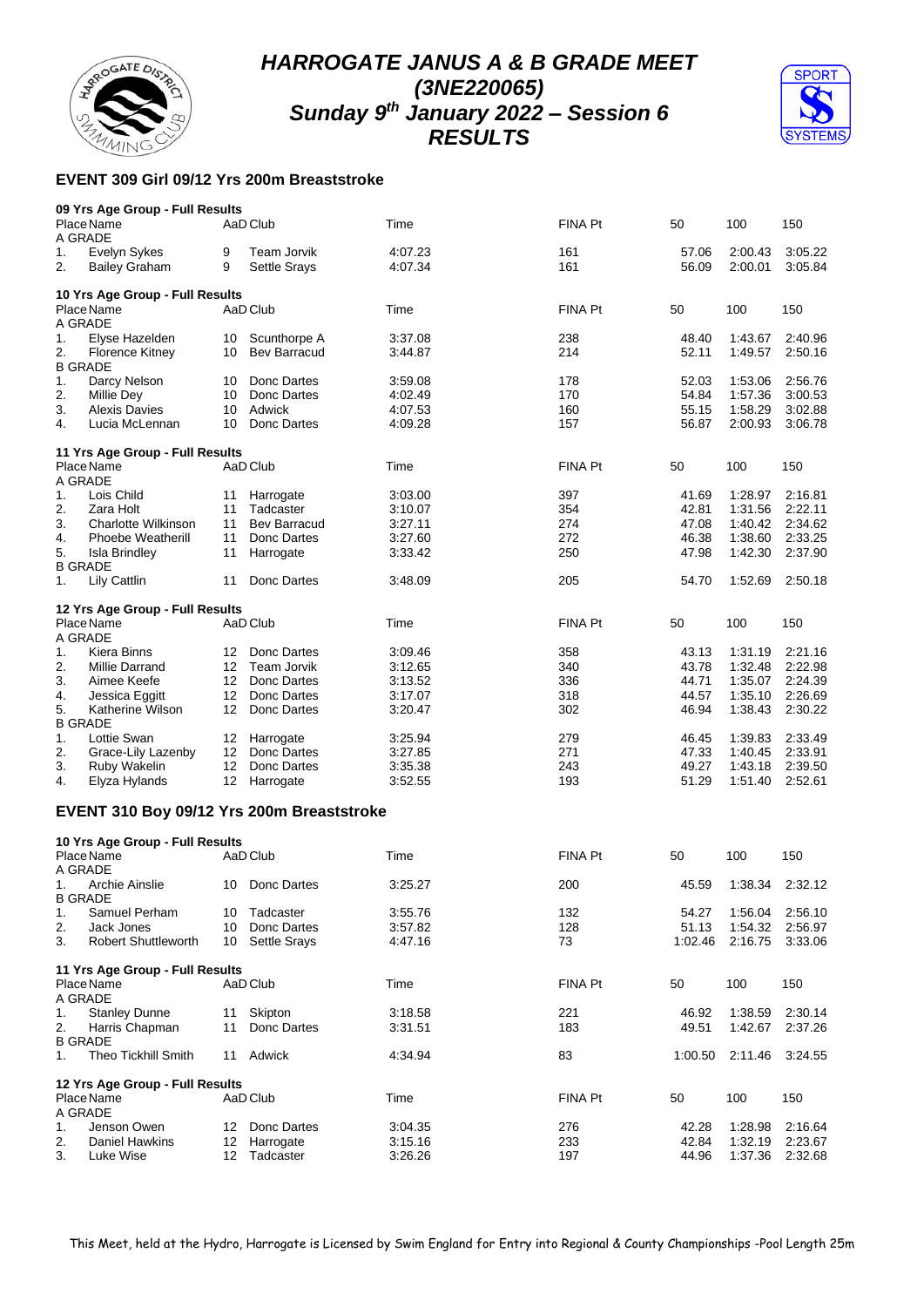



#### **EVENT 311 Girl 09/12 Yrs 50m Backstroke**

|                      | 09 Yrs Age Group - Full Results |     |                  |         |         |
|----------------------|---------------------------------|-----|------------------|---------|---------|
| Place<br>A GRADE     | Name                            | AaD | Club             | Time    | FINA Pt |
| 1.<br><b>B GRADE</b> | <b>Bailey Graham</b>            | 9   | Settle Srays     | 45.76   | 176     |
| 1.                   | Evelyn Sykes                    | 9   | Team Jorvik      | 52.90   | 114     |
| 2.                   | <b>Kitty Shillito</b>           | 9   | Skipton          | 55.38   | 99      |
| 3.                   | Evie Wise                       | 9   | Tadcaster        | 55.88   | 96      |
| 4.                   | Sydney Liddle                   | 9   | Adwick           | 56.28   | 94      |
| 5.                   | Edie Liddle                     | 9   | Adwick           | 1:05.78 | 59      |
|                      | Georgina Burns                  | 9   | Tadcaster        | DQ      |         |
|                      | 10 Yrs Age Group - Full Results |     |                  |         |         |
| Place                | Name                            | AaD | Club             | Time    | FINA Pt |
| A GRADE              |                                 |     |                  |         |         |
| 1.                   | Samantha Taylor                 | 10  | Team Jorvik      | 39.84   | 267     |
| 2.                   | Elyse Hazelden                  | 10  | Scunthorpe A     | 40.57   | 253     |
| 3.                   | Freya Cooper                    | 10  | Donc Dartes      | 40.73   | 250     |
| 4.                   | <b>Florence Kitney</b>          | 10  | Bev Barracud     | 42.39   | 222     |
| 5.                   | Tabitha Brown                   | 10  | Tadcaster        | 43.66   | 203     |
| <b>B GRADE</b>       |                                 |     |                  |         |         |
| 1.                   | <b>Alexis Davies</b>            | 10  | Adwick           | 48.37   | 149     |
| 2.                   | Lucia McLennan                  | 10  | Donc Dartes      | 48.69   | 146     |
| 3.                   | Joni Rooke                      | 10  | Team Jorvik      | 49.17   | 142     |
| 4.                   | <b>Betsy Rider</b>              | 10  | Skipton          | 49.55   | 139     |
| 5.                   | Phoebe Netherway 10             |     | Tadcaster        | 54.37   | 105     |
|                      | 11 Yrs Age Group - Full Results |     |                  |         |         |
| Place                | Name                            | AaD | Club             | Time    | FINA Pt |
| A GRADE              |                                 |     |                  |         |         |
| 1.                   | Amelia Wright                   | 11  | Harrogate        | 36.26   | 354     |
| 2.                   | Scarlett Dean                   | 11  | Wetherby         | 38.04   | 307     |
| 3.                   | Carolina Alvarez Odell 11       |     | Team Jorvik      | 38.80   | 289     |
| 4.                   | Charlotte Wilkinson 11          |     | Bev Barracud     | 39.16   | 281     |
| 5.                   | Lily Stansfield                 | 11  | Harrogate        | 40.07   | 262     |
| 6.                   | Lexie Goddard                   | 11  | Donc Dartes      | 40.20   | 260     |
| <b>B GRADE</b>       |                                 |     |                  |         |         |
| 1.                   | Jaime Berry                     | 11  | Harrogate        | 41.95   | 229     |
| 2.                   | Lily Cattlin                    | 11  | Donc Dartes      | 42.58   | 219     |
| 3.                   | Isla Harrison                   | 11  | Harrogate        | 43.39   | 207     |
| 4.                   | Alice Mahony                    | 11  | Wetherby         | 43.47   | 205     |
| 5.                   | Eden Kaye                       | 11  | <b>Brighouse</b> | 43.50   | 205     |
| 6.                   | <b>Emily Smith</b>              | 11  | Harrogate        | 44.04   | 198     |
| 7.                   | Lucia Dorsey                    | 11  | <b>Brighouse</b> | 49.55   | 139     |
|                      | <b>Brooke Dickinson</b>         | 11  | Donc Dartes      | DQ      |         |
|                      | 12 Yrs Age Group - Full Results |     |                  |         |         |
| Place                | Name                            | AaD | Club             | Time    | FINA Pt |
| A GRADE              |                                 |     |                  |         |         |
| 1.                   | Fleur Dudicourt Smith 12        |     | Bev Barracud     | 34.62   | 407     |
| 2.                   | Kiera Binns                     | 12  | Donc Dartes      | 36.22   | 355     |
| 3.                   | Evie Clark                      | 12  | Scunthorpe A     | 36.31   | 353     |
| 4.                   | Ruby Robinson                   | 12  | Tadcaster        | 36.45   | 349     |
| 5.                   | Jessica Eggitt                  | 12  | Donc Dartes      | 36.85   | 338     |
| 6.                   | Darcey Jackson                  | 12  | Tadcaster        | 37.54   | 319     |
| 7.                   | Molly Orr                       | 12  | Harrogate        | 38.82   | 289     |
| 8.                   | Millie Holmes                   | 12  | Harrogate        | 39.08   | 283     |
| 9.                   | Isabella Wright                 | 12  | Skipton          | 39.13   | 282     |
| 10.                  | <b>Emily Thompson</b>           | 12  | Bev Barracud     | 39.19   | 281     |
| 10.                  | Evie Bryant                     | 12  | Bev Barracud     | 39.19   | 281     |
| <b>B GRADE</b>       |                                 |     |                  |         |         |
| 1.                   | Elyza Hylands                   | 12  | Harrogate        | 40.92   | 246     |
| 2.                   | Ruby Wakelin                    | 12  | Donc Dartes      | 42.00   | 228     |
| 3.                   | <b>Isobel North</b>             | 12  | Settle Srays     | 53.42   | 110     |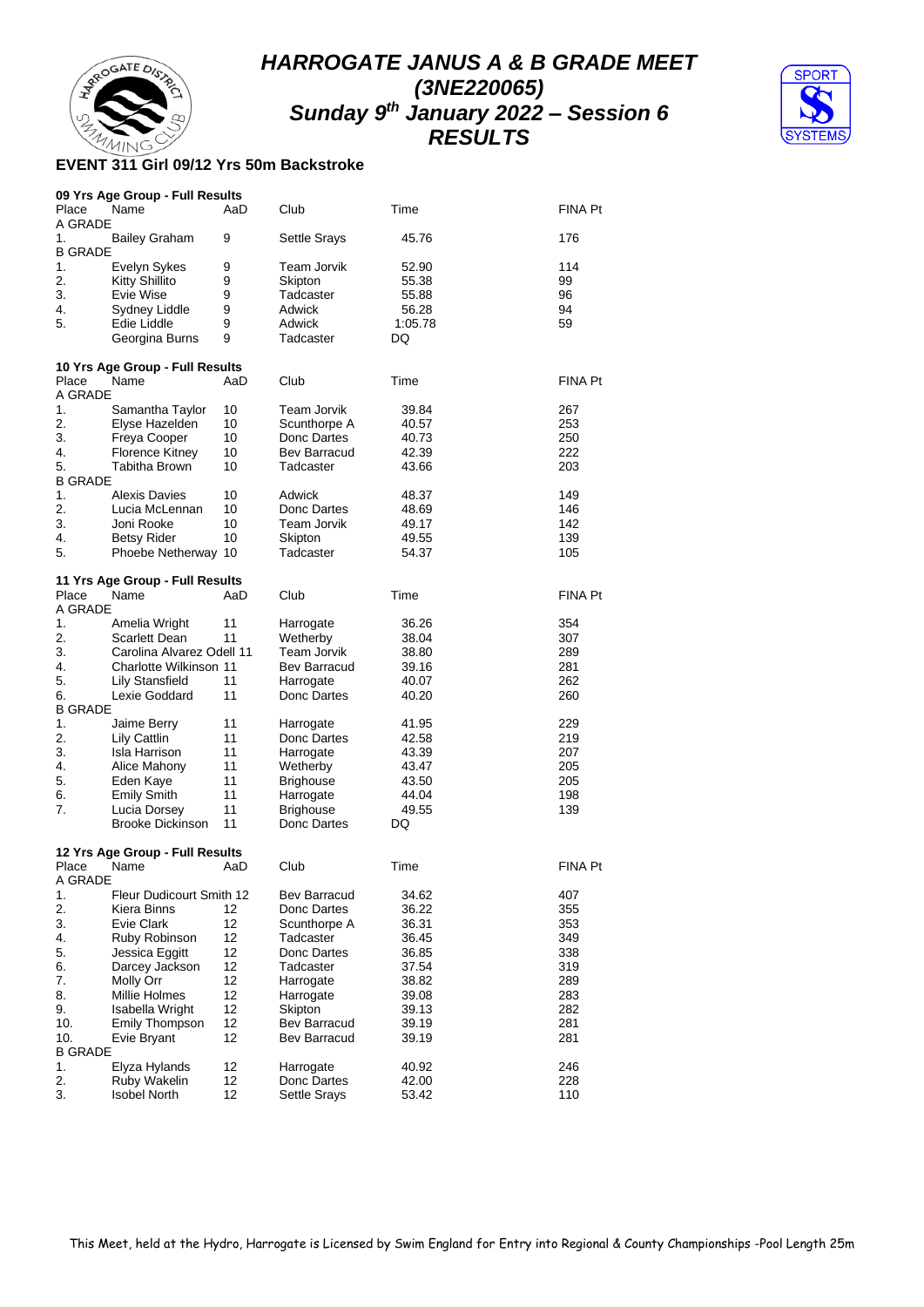



## **EVENT 312 Boy 09/12 Yrs 50m Backstroke**

|                | 09 Yrs Age Group - Full Results                      |                  |                     |       |                |
|----------------|------------------------------------------------------|------------------|---------------------|-------|----------------|
|                | Place Name                                           |                  | AaD Club            | Time  | <b>FINA Pt</b> |
| A GRADE        |                                                      |                  |                     |       |                |
| 1.             | George Knop                                          | 9                | Adwick              | 45.26 | 118            |
|                | 10 Yrs Age Group - Full Results                      |                  |                     |       |                |
|                | Place Name                                           |                  | AaD Club            | Time  | FINA Pt        |
| A GRADE        |                                                      |                  |                     |       |                |
| 1.             | Archie Ainslie                                       | 10               | Donc Dartes         | 39.32 | 180            |
| <b>B GRADE</b> |                                                      |                  |                     |       |                |
| 1.             | Alexander Eggitt                                     | 10               | Donc Dartes         | 44.56 | 123            |
| 2.             | Samuel Perham                                        |                  | 10 Tadcaster        | 48.08 | 98             |
| 3.             | Alex Ottewell                                        |                  | 10 Adwick           | 50.55 | 84             |
| 4.             | Samuel Hoggard                                       | 10               | Harrogate           | 51.45 | 80             |
| 5.             | Robert Shuttleworth                                  | 10               | <b>Settle Srays</b> | 52.69 | 74             |
|                | 11 Yrs Age Group - Full Results                      |                  |                     |       |                |
|                | Place Name                                           |                  | AaD Club            | Time  | <b>FINA Pt</b> |
| <b>B GRADE</b> |                                                      |                  |                     |       |                |
| 1.             | William Taylor                                       | 11               | <b>Thirsk WH</b>    | 41.78 | 150            |
| 2.             | Joe Fenwick                                          | 11               | Team Jorvik         | 42.10 | 147            |
| 3.             | <b>Phoenix Graham</b>                                | 11               | <b>Settle Srays</b> | 44.00 | 128            |
| 4.             | Harris Chapman                                       | 11               | Donc Dartes         | 44.13 | 127            |
| 5.             | <b>Bobbi Potts</b>                                   | 11               | Harrogate           | 46.54 | 108            |
| 6.             | <b>Theo Tickhill Smith</b>                           | 11               | Adwick              | 48.98 | 93             |
|                | 12 Yrs Age Group - Full Results                      |                  |                     |       |                |
|                | Place Name                                           |                  | AaD Club            | Time  | <b>FINA Pt</b> |
| A GRADE        |                                                      |                  |                     |       |                |
| 1.             | Archie Liddle                                        | 12               | Adwick              | 38.32 | 194            |
| 2.             | <b>Daniel Hawkins</b>                                | 12               | Harrogate           | 38.59 | 190            |
| <b>B GRADE</b> |                                                      |                  |                     |       |                |
| 1 <sub>1</sub> | Adam Robinson                                        | 12 <sup>12</sup> | Donc Dartes         | 39.94 | 172            |
| 2.             | Harry Netherway                                      |                  | 12 Tadcaster        | 40.54 | 164            |
| 3.             | Theo Kearsley                                        |                  | 12 Donc Dartes      | 42.08 | 147            |
| 4.             | Patrick Harmar                                       | 12               | Harrogate           | 43.42 | 134            |
|                | <b>Thomas Gibbins</b>                                | 12 <sup>12</sup> | Pocklington         | DQ.   |                |
|                | $E$ VENIT 242 $Q$ will $QQ/42$ Vso 4.00m. D. (16.25) |                  |                     |       |                |

#### **EVENT 313 Girl 09/12 Yrs 100m Butterfly**

| 10 Yrs Age Group - Full Results    |                   |                     |            |                |       |
|------------------------------------|-------------------|---------------------|------------|----------------|-------|
| Place Name                         |                   | AaD Club            | Time       | <b>FINA Pt</b> | 50    |
| A GRADE                            |                   |                     |            |                |       |
| Darcy Nelson<br>1.                 | 10                | Donc Dartes         | 1:28.25    | 236            | 40.38 |
| 2.<br>Samantha Taylor              | 10                | Team Jorvik         | 1:29.21    | 229            | 41.18 |
| <b>B GRADE</b>                     |                   |                     |            |                |       |
| <b>Millie Dev</b><br>1.            |                   | 10 Donc Dartes      | 1:49.40    | 124            | 48.73 |
| 11 Yrs Age Group - Full Results    |                   |                     |            |                |       |
| Place Name                         |                   | AaD Club            | Time       | <b>FINA Pt</b> | 50    |
| A GRADE                            |                   |                     |            |                |       |
| <b>Lily Stansfield</b><br>1.       | 11                | Harrogate           | 1:21.69    | 298            | 38.00 |
| 2.<br><b>Phoebe Weatherill</b>     | 11                | Donc Dartes         | 1:21.71    | 298            | 37.03 |
| 3.<br>Lexie Goddard                | 11                | Donc Dartes         | 1:27.49    | 243            | 40.35 |
| <b>B GRADE</b>                     |                   |                     |            |                |       |
| <b>Brooke Dickinson</b><br>1.      | 11                | Donc Dartes         | 1:29.93    | 223            | 40.98 |
| 2.<br>Zara Holt                    | 11                | Tadcaster           | 1:31.51    | 212            | 39.92 |
| 3.<br>Scarlett Dean                | 11                | Wetherby            | 1:32.02    | 209            | 40.50 |
| Isla Harrison                      | 11                | Harrogate           | DQ         |                |       |
| 12 Yrs Age Group - Full Results    |                   |                     |            |                |       |
| Place Name                         |                   | AaD Club            | Time       | <b>FINA Pt</b> | 50    |
| A GRADE                            |                   |                     |            |                |       |
| <b>Nell Carter</b><br>$1_{-}$      | $12 \overline{ }$ | Harrogate           | 1:12.43    | 428            | 33.48 |
| <b>Fleur Dudicourt Smith</b><br>2. | 12                | <b>Bev Barracud</b> | 1:19.85    | 319            | 36.31 |
| 3.<br>Lottie Swan                  | 12                | Harrogate           | 1:20.01    | 317            | 36.41 |
| <b>B GRADE</b>                     |                   |                     |            |                |       |
| Grace-Lily Lazenby<br>1.           | 12                | Donc Dartes         | 1:25.73    | 258            | 39.63 |
| 2.<br>Darcey Jackson               | 12                | Tadcaster           | 1:26.17    | 254            | 40.37 |
| 3.<br>Katherine Wilson             | 12                | Donc Dartes         | 1:34.06    | 195            | 44.10 |
| Isabella Wright                    | 12                | Skipton             | <b>DNF</b> |                |       |

This Meet, held at the Hydro, Harrogate is Licensed by Swim England for Entry into Regional & County Championships -Pool Length 25m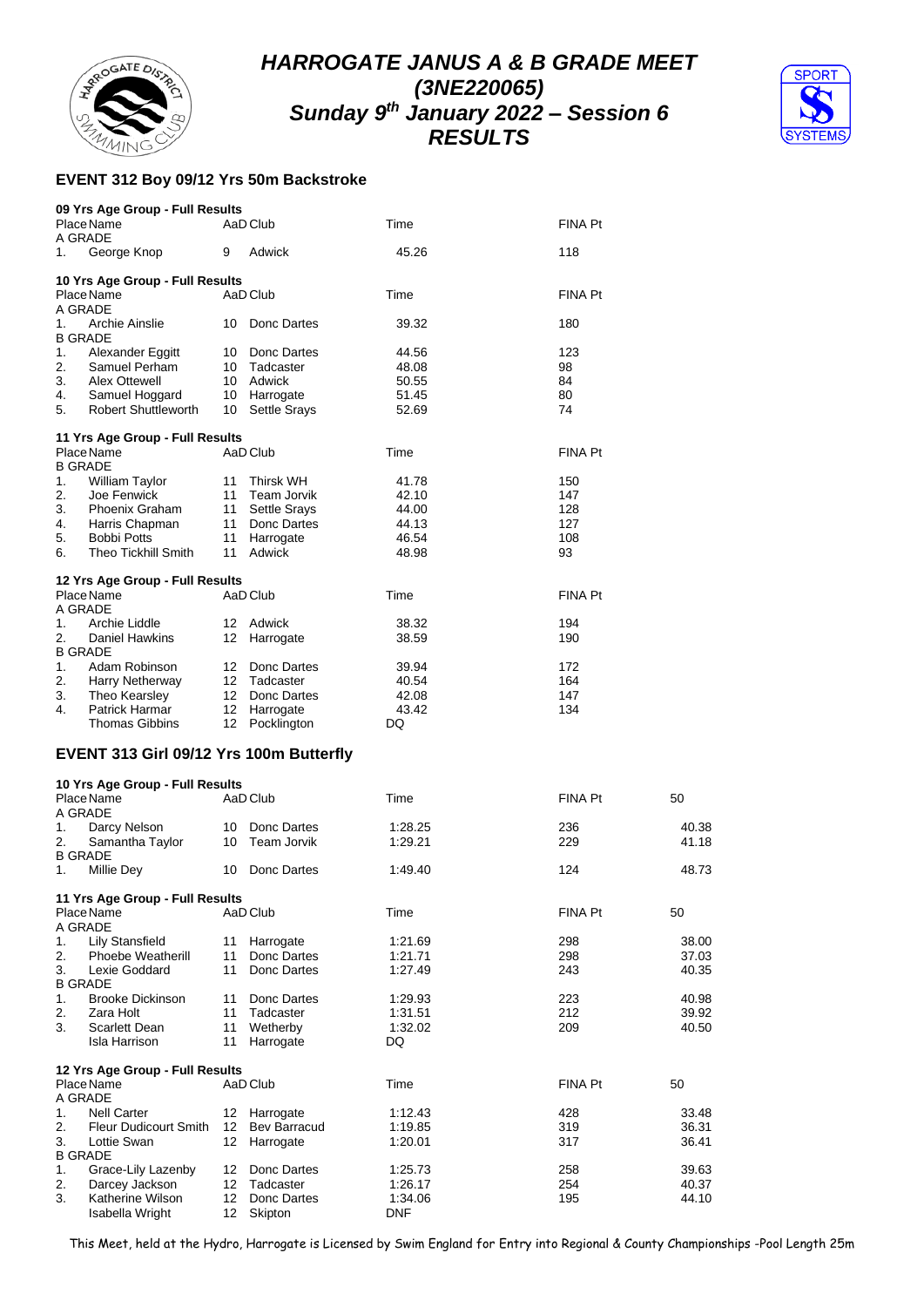



## **EVENT 314 Boy 09/12 Yrs 100m Butterfly**

|         | 10 Yrs Age Group - Full Results |    |                     |         |                |       |
|---------|---------------------------------|----|---------------------|---------|----------------|-------|
|         | Place Name                      |    | AaD Club            | Time    | FINA Pt        | 50    |
|         | A GRADE                         |    |                     |         |                |       |
| 1.      | Alexander Eggitt                | 10 | Donc Dartes         | 1:45.64 | 94             | 47.42 |
|         | Jack Jones                      | 10 | Donc Dartes         | DQ      |                |       |
|         | 11 Yrs Age Group - Full Results |    |                     |         |                |       |
|         | Place Name                      |    | AaD Club            | Time    | FINA Pt        | 50    |
|         | A GRADE                         |    |                     |         |                |       |
| 1.      | Oliver Smith                    | 11 | <b>Bev Barracud</b> | 1:25.85 | 175            | 39.74 |
|         | <b>B GRADE</b>                  |    |                     |         |                |       |
| $1_{-}$ | <b>Phoenix Graham</b>           | 11 | <b>Settle Srays</b> | 1:54.33 | 74             | 49.42 |
|         | 12 Yrs Age Group - Full Results |    |                     |         |                |       |
|         | Place Name                      |    | AaD Club            | Time    | <b>FINA Pt</b> | 50    |
|         | A GRADE                         |    |                     |         |                |       |
| $1_{-}$ | Luke Wise                       | 12 | Tadcaster           | 1:17.17 | 241            | 35.84 |
|         | <b>B GRADE</b>                  |    |                     |         |                |       |
| 1.      | Harry Netherway                 | 12 | Tadcaster           | 1:24.24 | 185            | 38.66 |
| 2.      | Theo Kearsley                   | 12 | Donc Dartes         | 1:36.49 | 123            | 44.39 |
| 3.      | Archie Liddle                   | 12 | Adwick              | 1:37.75 | 118            | 43.20 |
|         |                                 |    |                     |         |                |       |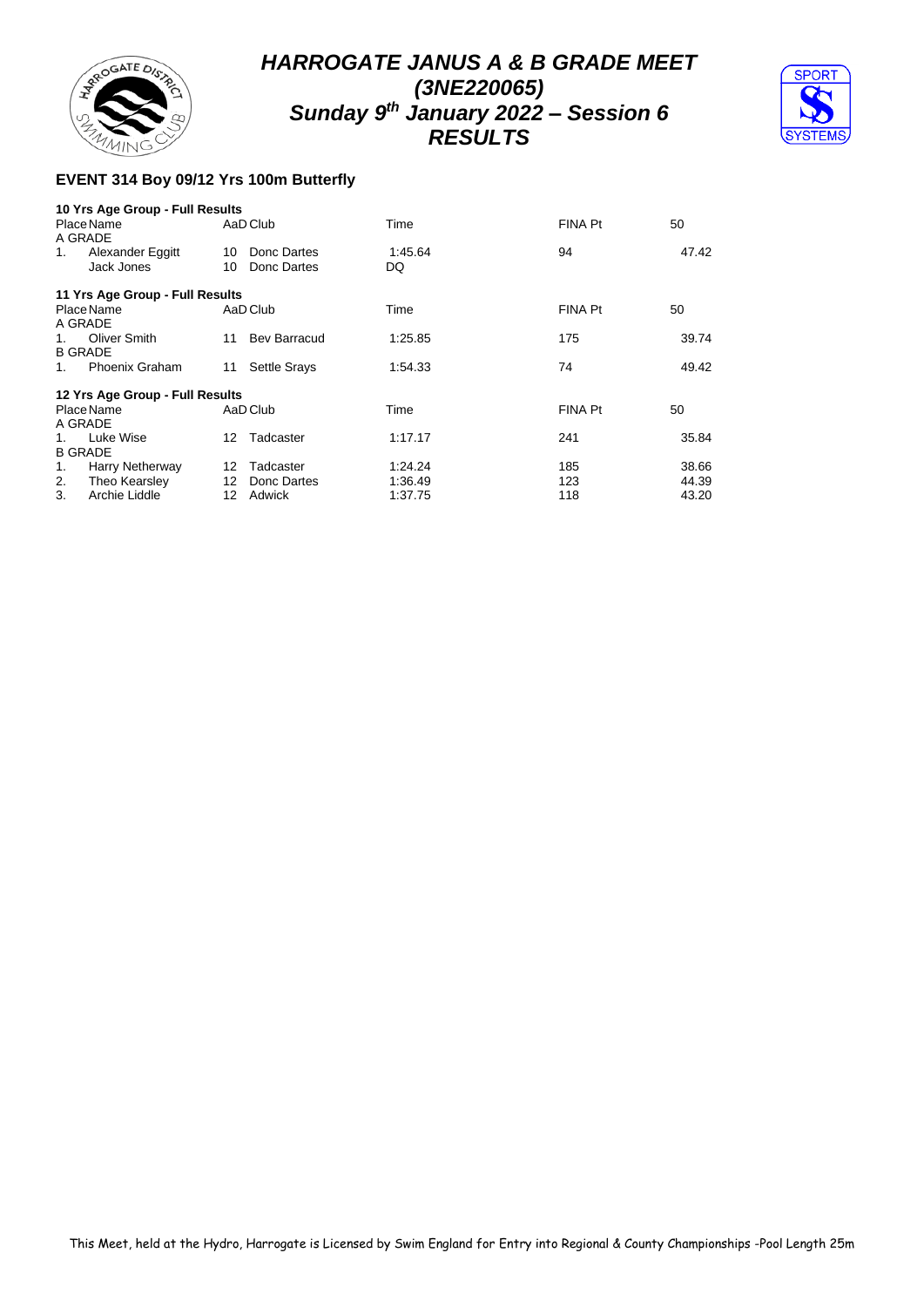



#### **EVENT 401 Girl 13 Yrs/Over 50m Backstroke**

|                  | 13 Yrs Age Group - Full Results      |    |                     |            |                |
|------------------|--------------------------------------|----|---------------------|------------|----------------|
|                  | Place Name                           |    | AaD Club            | Time       | <b>FINA Pt</b> |
| A GRADE          |                                      |    |                     |            |                |
| 1.               | Amelia Redfearn                      | 13 | Skipton             | 34.34      | 417            |
| $\overline{2}$ . | Masha Aleksandrov                    | 13 | Harrogate           | 35.44      | 380            |
| 3.               | Isobel Newman                        | 13 | Tadcaster           | 36.21      | 356            |
| 4.               | Sophie Holmes                        | 13 | Harrogate           | 36.43      | 349            |
| 5.               | Elora Shaw                           | 13 | Harrogate           | 36.73      | 341            |
| 6.               | Lucy Carswell                        | 13 | Harrogate           | 37.67      | 316            |
| <b>B GRADE</b>   |                                      |    |                     |            |                |
| 1.               | Imogen Folan                         | 13 | <b>Brighouse</b>    | 39.81      | 268            |
| 2.               | Ava Barker                           | 13 | Skipton             | 40.91      | 247            |
| 3.               | Rebecca Welch                        | 13 | Tadcaster           | 41.33      | 239            |
| 4.               | <b>Emily Jones</b>                   | 13 | <b>Settle Srays</b> | 46.58      | 167            |
| 5.               | <b>Emily Denton</b>                  | 13 | Wetherby            | 48.87      | 144            |
| 6.               | <b>Chloe Wright</b>                  | 13 | Settle Srays        | 49.54      | 139            |
|                  | Zofia Wink                           | 13 | Donc Dartes         | DNC        |                |
|                  | Georgina Kitney                      | 13 | Bev Barracud        | <b>DNC</b> |                |
|                  |                                      |    |                     |            |                |
|                  | 14 Yrs Age Group - Full Results      |    |                     |            |                |
|                  | Place Name                           |    | AaD Club            | Time       | <b>FINA Pt</b> |
| A GRADE          |                                      |    |                     |            |                |
| 1.               | Fennella Turner                      | 14 | Skipton             | 33.38      | 454            |
| 2.               | Sophie Baker                         | 14 | Harrogate           | 34.50      | 411            |
| 3.               | Ashleyne Stevens                     | 14 | Adwick              | 35.94      | 364            |
| <b>B GRADE</b>   |                                      |    |                     |            |                |
| 1.               | Florence Ladbury                     | 14 | Harrogate           | 36.76      | 340            |
| 2.               | <b>Flora Myers</b>                   | 14 | <b>Bev Barracud</b> | 36.88      | 337            |
| 3.               | Grace Blair                          | 14 | Donc Dartes         | 37.91      | 310            |
| 4.               | Grace Hoggard                        | 14 | Harrogate           | 40.65      | 251            |
|                  |                                      |    |                     |            |                |
|                  | 15 Yrs/Over Age Group - Full Results |    |                     |            |                |
|                  | Place Name                           |    | AaD Club            | Time       | <b>FINA Pt</b> |
| A GRADE          |                                      |    |                     |            |                |
| 1.               | Louisa Ibberson                      | 16 | Harrogate           | 32.99      | 471            |
| 2.               | Jessica Cameron                      | 15 | <b>Brighouse</b>    | 35.80      | 368            |
| <b>B GRADE</b>   |                                      |    |                     |            |                |
| 1.               | Lorna Colling                        | 16 | Tadcaster           | 36.35      | 352            |
| 2.               | Laura Whittington                    | 16 | <b>Brighouse</b>    | 36.93      | 335            |
| 3.               | <b>Esther Raw</b>                    | 16 | <b>Brighouse</b>    | 37.28      | 326            |
| 4.               | Abby Watts                           | 17 | Harrogate           | 37.48      | 321            |
| 5.               | <b>Ruby Harris</b>                   | 16 | <b>Brighouse</b>    | 39.08      | 283            |
| 6.               | Aida Rahmany                         | 16 | <b>Bev Barracud</b> | 54.09      | 106            |
|                  |                                      |    |                     |            |                |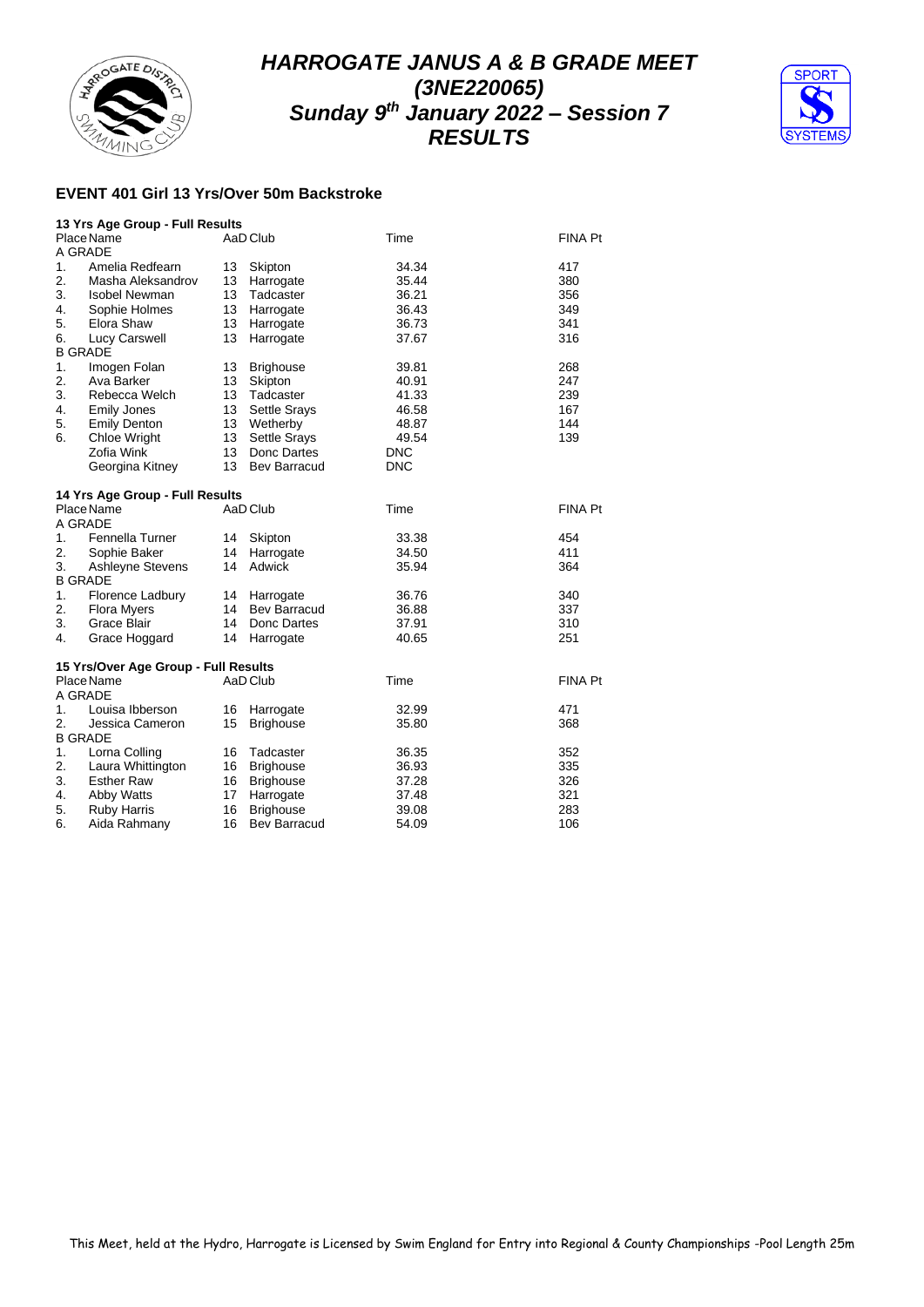



#### **EVENT 402 Boy 13 Yrs/Over 50m Backstroke**

|    | 13 Yrs Age Group - Full Results                    |    |                     |            |       |         |  |
|----|----------------------------------------------------|----|---------------------|------------|-------|---------|--|
|    | Place Name<br>A GRADE                              |    | AaD Club            | Class Time |       | FINA Pt |  |
| 1. | Kyle Wareham                                       | 13 | Harrogate           |            | 33.65 | 287     |  |
| 2. | Maciej Banas                                       |    | 13 Donc Dartes      |            | 34.10 | 276     |  |
| 3. | Alex McNamara                                      |    | 13 Bev Barracud     |            | 34.85 | 259     |  |
| 4. | Marcu Ghetu                                        |    | 13 Harrogate        |            | 35.20 | 251     |  |
| 5. | <b>Harrison Maskrey</b>                            | 13 | Donc Dartes         |            | 35.46 | 246     |  |
| 6. | Sebastian Gaminde                                  |    | 13 Harrogate        |            | 36.08 | 233     |  |
| 7. | Lawrence Chapman                                   | 13 | Donc Dartes         |            | 36.23 | 230     |  |
| 8. | Noah Brown                                         | 13 | Donc Dartes         |            | 36.48 | 225     |  |
|    | <b>B GRADE</b>                                     |    |                     |            |       |         |  |
| 1  | Archie Appleby                                     |    | 13 Skipton          |            | 37.17 | 213     |  |
| 2. | Alfie Charlton                                     | 13 | Harrogate           |            | 40.00 | 171     |  |
| 3. | Cohen Leonard                                      | 13 | Donc Dartes         |            | 40.15 | 169     |  |
| 4. | Luke Perham                                        | 13 | Tadcaster           |            | 41.62 | 152     |  |
|    | 14 Yrs Age Group - Full Results                    |    |                     |            |       |         |  |
|    | Place Name                                         |    | AaD Club            | Class      | Time  | FINA Pt |  |
|    | A GRADE                                            |    |                     |            |       |         |  |
| 1. | Samuel Smith                                       |    | 14 Skipton          |            | 31.39 | 354     |  |
| 2. | Harry Rook                                         |    | 14 Bev Barracud     |            | 32.15 | 330     |  |
| 3. | Jasper Gibson-Cass                                 | 14 | <b>Bev Barracud</b> |            | 33.99 | 279     |  |
|    | <b>B GRADE</b>                                     |    |                     |            |       |         |  |
| 1. | <b>Thomas Eblet</b>                                |    | 14 King'f Scar      |            | 34.94 | 257     |  |
| 2. | Ned Whitaker                                       | 14 | Settle Srays        |            | 36.11 | 232     |  |
| 3. | <b>Max Shillito</b>                                | 14 | Skipton             |            | 36.54 | 224     |  |
| 4. | Andrei Hanlon                                      | 14 | Harrogate           |            | 37.73 | 204     |  |
|    |                                                    |    |                     |            |       |         |  |
|    | 15 Yrs/Over Age Group - Full Results<br>Place Name |    | AaD Club            | Class      | Time  | FINA Pt |  |
|    | A GRADE                                            |    |                     |            |       |         |  |
| 1. | Jack Jenkinson                                     | 15 | Skipton             |            | 30.61 | 382     |  |
| 2. | Harry Gibbins                                      |    | 16 Pocklington      |            | 31.16 | 362     |  |
| 3. | <b>Adam Hawkins</b>                                |    | 15 Harrogate        |            | 31.80 | 341     |  |
| 4. | Daniel Curran                                      | 15 | <b>Bev Barracud</b> |            | 31.98 | 335     |  |
| 5. | Joseph Pennock                                     | 16 | Harrogate           |            | 32.36 | 323     |  |
| 6. | Luke Winterbottom                                  | 15 | <b>Brighouse</b>    |            | 32.61 | 316     |  |
|    | <b>B GRADE</b>                                     |    |                     |            |       |         |  |
| 1. | Joseph Moore                                       | 20 | Harrogate           |            | 34.07 | 277     |  |
|    |                                                    |    |                     |            |       |         |  |

#### **EVENT 403 Girl 13 Yrs/Over 200m Breaststroke**

|    | 13 Yrs Age Group - Full Results |    |                     |         |                |       |         |         |
|----|---------------------------------|----|---------------------|---------|----------------|-------|---------|---------|
|    | Place Name                      |    | AaD Club            | Time    | FINA Pt        | 50    | 100     | 150     |
|    | A GRADE                         |    |                     |         |                |       |         |         |
| 1. | <b>Connie Crowther</b>          | 13 | Donc Dartes         | 2:52.87 | 471            | 39.94 | 1:24.28 | 2:09.00 |
| 2. | Rose Keefe                      | 13 | Donc Dartes         | 2:55.96 | 447            | 38.99 | 1:24.69 | 2:10.47 |
| 3. | Poppy Dunne                     | 13 | Skipton             | 2:57.19 | 438            | 40.05 | 1:25.66 | 2:11.31 |
| 4. | Lucy Curran                     | 13 | <b>Bev Barracud</b> | 3:07.80 | 367            | 43.19 | 1:31.29 | 2:20.77 |
| 5. | Imogen Folan                    | 13 | <b>Brighouse</b>    | 3:10.46 | 352            | 42.80 | 1:31.01 | 2:20.79 |
|    | <b>B GRADE</b>                  |    |                     |         |                |       |         |         |
| 1. | Georgina Kitney                 | 13 | Bev Barracud        | 3:25.76 | 279            | 45.97 | 1:38.09 | 2:32.84 |
| 2. | Jessica Harrison                | 13 | Pocklington         | 3:34.39 | 247            | 48.30 | 1:42.40 | 2:38.43 |
| 3. | Rebecca Welch                   | 13 | Tadcaster           | 3:38.24 | 234            | 50.87 | 1:46.64 | 2:43.83 |
| 4. | Emily Jones                     | 13 | <b>Settle Srays</b> | 3:51.03 | 197            | 50.84 | 1:49.62 | 2:50.93 |
| 5. | <b>Emily Denton</b>             | 13 | Wetherby            | 4:12.93 | 150            | 55.78 | 2:01.14 | 3:08.19 |
|    | 14 Yrs Age Group - Full Results |    |                     |         |                |       |         |         |
|    | Place Name                      |    | AaD Club            | Time    | <b>FINA Pt</b> | 50    | 100     | 150     |
|    | A GRADE                         |    |                     |         |                |       |         |         |
| 1. | Fennella Turner                 | 14 | Skipton             | 3:00.97 | 411            | 40.21 | 1:27.26 | 2:15.36 |
| 2. | Florence Ladbury                | 14 | Harrogate           | 3:03.20 | 396            | 40.85 | 1:26.91 | 2:14.54 |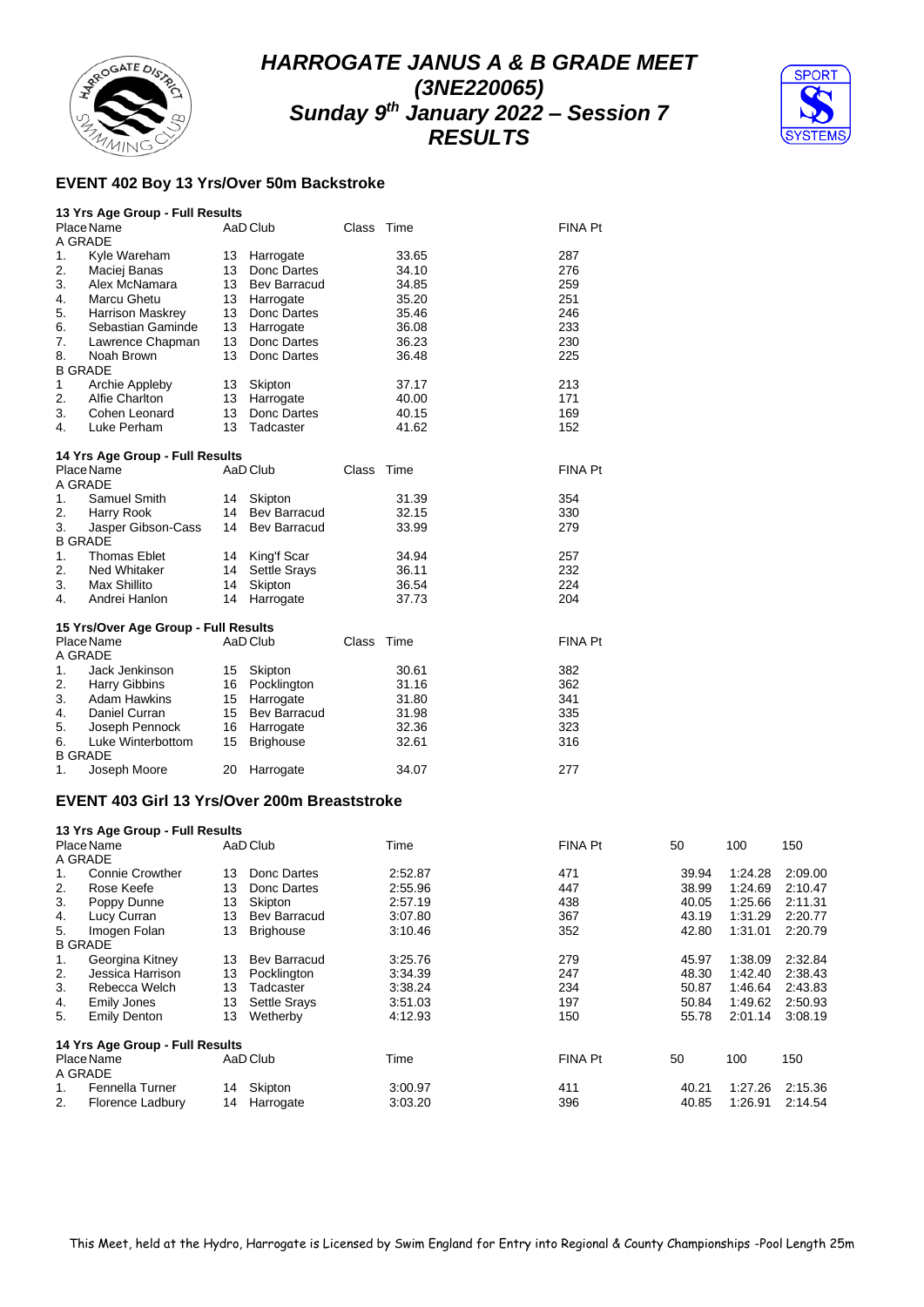



## **EVENT 403 Girl 13 Yrs/Over 200m Breaststroke CONT…..**

|                       | 15 Yrs/Over Age Group - Full Results |     |           |         |         |       |                 |         |  |  |  |  |  |
|-----------------------|--------------------------------------|-----|-----------|---------|---------|-------|-----------------|---------|--|--|--|--|--|
| Place Name<br>A GRADE |                                      |     | AaD Club  | Time    | FINA Pt | 50    | 100             | 150     |  |  |  |  |  |
|                       |                                      |     |           |         |         |       |                 |         |  |  |  |  |  |
| 1.                    | Agatha Scott                         | 16  | Harrogate | 2:44.54 | 547     | 36.57 | 1:18.27         | 2:01.77 |  |  |  |  |  |
| 2.                    | <b>Scarlett Strathie</b>             | 16  | Tadcaster | 2:58.02 | 431     | 39.44 | 1:24.66 2:11.44 |         |  |  |  |  |  |
| 3.                    | Cerys Watkins                        | 18. | Adwick    | 3:01.13 | 410     | 39.21 | 1:24.12 2:11.69 |         |  |  |  |  |  |
|                       | <b>B GRADE</b>                       |     |           |         |         |       |                 |         |  |  |  |  |  |
| 4.                    | Lorna Colling                        | 16  | Tadcaster | 3:16.80 | 319     | 45.26 | 1:36.70         | 2:28.50 |  |  |  |  |  |
| 5.                    | Ruby Harris                          | 16  | Brighouse | 3:17.09 | 318     | 43.09 | 1:32.84         | 2:25.10 |  |  |  |  |  |

#### **EVENT 404 Boy 13 Yrs/Over 200m Breaststroke**

|                | 13 Yrs Age Group - Full Results      |    |                  |         |         |       |         |         |
|----------------|--------------------------------------|----|------------------|---------|---------|-------|---------|---------|
|                | Place Name                           |    | AaD Club         | Time    | FINA Pt | 50    | 100     | 150     |
|                | A GRADE                              |    |                  |         |         |       |         |         |
| 1.             | <b>Harrison Maskrey</b>              | 13 | Donc Dartes      | 2:56.54 | 315     | 40.03 | 1:27.11 | 2:14.92 |
| 2.             | Alfie Charlton                       | 13 | Harrogate        | 2:58.65 | 304     | 38.40 | 1:23.08 | 2:11.50 |
| 3.             | Archie Appleby                       | 13 | Skipton          | 2:59.02 | 302     | 40.47 | 1:27.74 | 2:14.98 |
| 4.             | Sebastian Gaminde                    | 13 | Harrogate        | 3:07.30 | 264     | 42.52 | 1:30.22 | 2:19.46 |
| 5.             | Noah Brown                           | 13 | Donc Dartes      | 3:09.02 | 256     | 42.37 | 1:30.76 | 2:20.80 |
|                | <b>B GRADE</b>                       |    |                  |         |         |       |         |         |
| 1.             | Cohen Leonard                        | 13 | Donc Dartes      | 3:14.76 | 234     | 44.50 | 1:34.29 | 2:24.36 |
| 2.             | Luke Perham                          | 13 | Tadcaster        | 3:23.56 | 205     | 45.36 | 1:37.35 | 2:31.91 |
|                | 14 Yrs Age Group - Full Results      |    |                  |         |         |       |         |         |
|                | Place Name                           |    | AaD Club         | Time    | FINA Pt | 50    | 100     | 150     |
|                | A GRADE                              |    |                  |         |         |       |         |         |
| 1.             | Samuel Smith                         | 14 | Skipton          | 2:44.30 | 391     | 37.39 | 1:19.74 | 2:02.80 |
|                | 15 Yrs/Over Age Group - Full Results |    |                  |         |         |       |         |         |
|                | Place Name                           |    | AaD Club         | Time    | FINA Pt | 50    | 100     | 150     |
|                | A GRADE                              |    |                  |         |         |       |         |         |
| $\mathbf{1}$ . | Jack Jenkinson                       | 15 | Skipton          | 2:36.61 | 451     | 35.44 | 1:15.07 | 1:55.69 |
| 2.             | Joseph Moore                         | 20 | Harrogate        | 2:44.84 | 387     | 35.35 | 1:16.39 | 2:00.15 |
|                | <b>B GRADE</b>                       |    |                  |         |         |       |         |         |
| 1.             | Alex Taylor                          | 15 | Team Jorvik      | 2:56.64 | 314     | 40.33 | 1:25.69 | 2:11.41 |
| 2.             | Jamie Haines                         | 15 | <b>Brighouse</b> | 2:58.31 | 306     | 41.68 | 1:27.45 | 2:13.42 |

#### **EVENT 405 Girl 13 Yrs/Over 100m Backstroke**

|                | 13 Yrs Age Group - Full Results |    |                     |            |            |                |       |  |
|----------------|---------------------------------|----|---------------------|------------|------------|----------------|-------|--|
|                | Place Name                      |    | AaD Club            | Class Time |            | FINA Pt        | 50    |  |
| A GRADE        |                                 |    |                     |            |            |                |       |  |
| $1_{-}$        | Amelia Redfearn                 | 13 | Skipton             |            | 1:13.68    | 413            | 36.06 |  |
| 2.             | Masha Aleksandrov               | 13 | Harrogate           |            | 1:16.08    | 375            | 37.35 |  |
| 3.             | <b>Connie Crowther</b>          | 13 | Donc Dartes         |            | 1:16.25    | 373            | 37.21 |  |
| 4.             | Sophie Holmes                   | 13 | Harrogate           |            | 1:18.21    | 345            | 37.61 |  |
| 5.             | Elora Shaw                      | 13 | Harrogate           |            | 1:18.30    | 344            | 37.27 |  |
| <b>B GRADE</b> |                                 |    |                     |            |            |                |       |  |
| 1.             | Lucy Curran                     | 13 | Bev Barracud        |            | 1:22.94    | 289            | 40.75 |  |
| 2.             | Lucy Carswell                   | 13 | Harrogate           |            | 1:24.28    | 276            | 40.02 |  |
| 3.             | Imogen Folan                    | 13 | <b>Brighouse</b>    |            | 1:26.29    | 257            | 41.90 |  |
| 4.             | Ashanti Saleh                   | 13 | Tadcaster           |            | 1:36.73    | 182            | 46.25 |  |
| 5.             | Chloe Wright                    | 13 | Settle Srays        |            | 1:47.79    | 132            | 52.52 |  |
|                | <b>Isobel Newman</b>            | 13 | Tadcaster           |            | <b>DNC</b> |                |       |  |
|                | 14 Yrs Age Group - Full Results |    |                     |            |            |                |       |  |
|                | Place Name                      |    | AaD Club            | Class      | Time       | <b>FINA Pt</b> | 50    |  |
| A GRADE        |                                 |    |                     |            |            |                |       |  |
| 1.             | Sophie Baker                    | 14 | Harrogate           |            | 1:15.22    | 388            | 36.31 |  |
| <b>B GRADE</b> |                                 |    |                     |            |            |                |       |  |
| 1.             | Ashleyne Stevens                | 14 | Adwick              |            | 1:17.64    | 353            | 37.88 |  |
| 2.             | Grace Blair                     | 14 | Donc Dartes         |            | 1:19.33    | 331            | 39.02 |  |
| 3.             | Flora Myers                     | 14 | <b>Bev Barracud</b> |            | 1:21.13    | 309            | 39.06 |  |
| 4.             | Grace Hoggard                   | 14 | Harrogate           |            | 1:29.64    | 229            | 43.67 |  |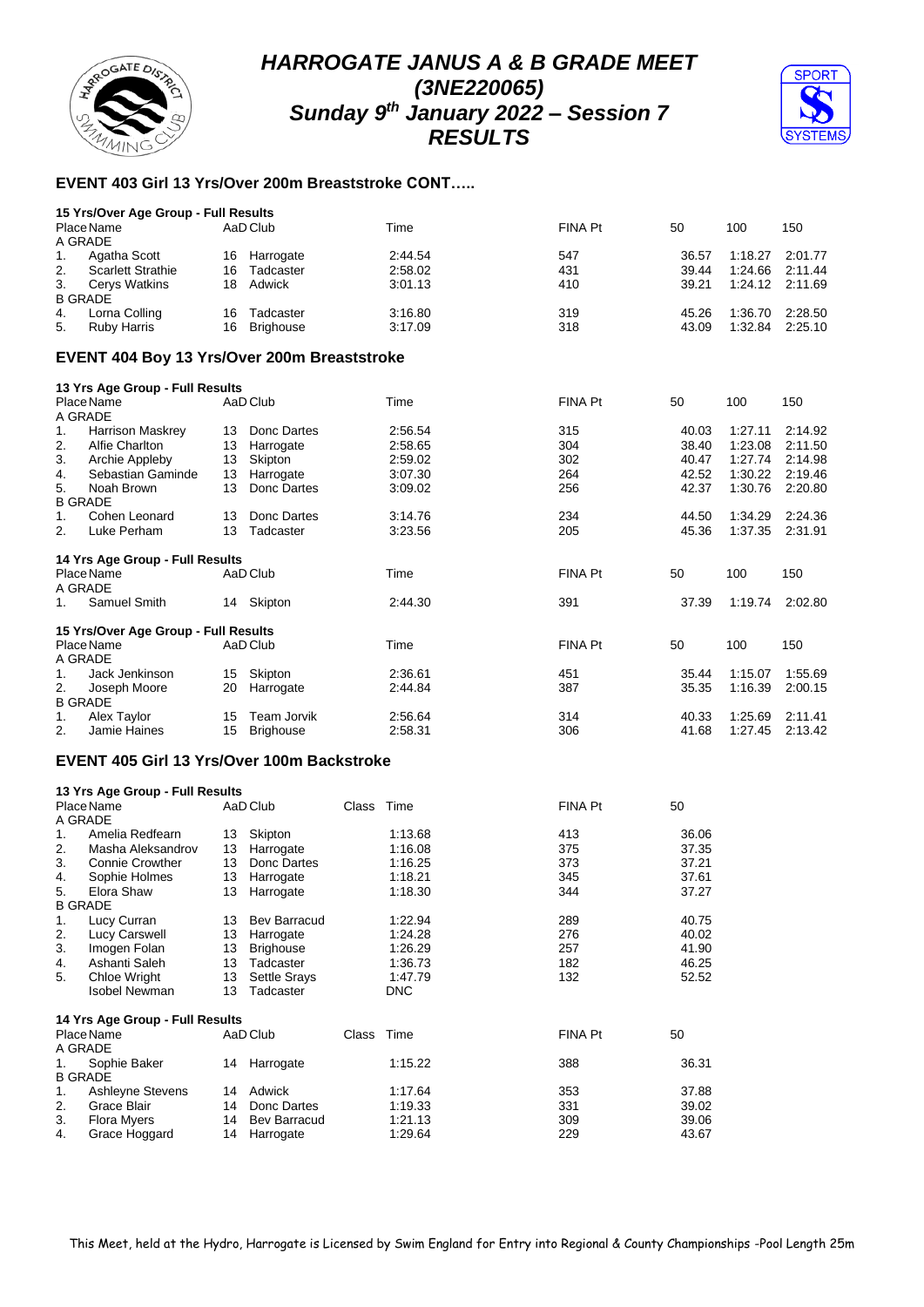# RROGATE DISTR

# *HARROGATE JANUS A & B GRADE MEET (3NE220065) Sunday 9 th January 2022 – Session 7 RESULTS*



## **EVENT 405 Girl 13 Yrs/Over 100m Backstroke CONT…..**

|                | 15 Yrs/Over Age Group - Full Results                                   |    |              |       |            |                 |         |
|----------------|------------------------------------------------------------------------|----|--------------|-------|------------|-----------------|---------|
|                | Place Name                                                             |    | AaD Club     |       | Class Time | FINA Pt         | 50      |
|                | A GRADE                                                                |    |              |       |            |                 |         |
| 1.             | Louisa Ibberson                                                        | 16 | Harrogate    |       | 1:09.39    | 494             | 33.58   |
| 2.             | Abby Watts                                                             | 17 | Harrogate    |       | 1:19.63    | 327             | 38.45   |
|                | <b>B GRADE</b>                                                         |    |              |       |            |                 |         |
| 1.             | Laura Whittington                                                      | 16 | Brighouse    |       | 1:20.70    | 314             | 39.04   |
| 2.             | Charli Vines                                                           | 23 | Harrogate    | 14    | 1:28.78    | 236             | 43.65   |
| 3.             | <b>Tracey Barrett</b>                                                  |    | 34 Harrogate | 15    | 2:06.15    | 82              | 1:01.45 |
|                | Combined Result - Multi-Classification by British Para-Swimming Points |    |              |       |            |                 |         |
|                | Place Name                                                             |    | AaD Club     | Class | Time       | <b>BDPoints</b> | 50      |
| $\mathbf{1}$ . | Charli Vines                                                           | 23 | Harrogate    | 14    | 1:28.78    | 404             | 43.65   |
| 2.             | <b>Tracey Barrett</b>                                                  | 34 | Harrogate    | 15    | 2:06.15    |                 | 1:01.45 |
|                |                                                                        |    |              |       |            |                 |         |

#### **EVENT 406 Boy 13 Yrs/Over 100m Backstroke**

|    | 13 Yrs Age Group - Full Results      |    |                     |         |         |       |
|----|--------------------------------------|----|---------------------|---------|---------|-------|
|    | Place Name                           |    | AaD Club            | Time    | FINA Pt | 50    |
|    | A GRADE                              |    |                     |         |         |       |
| 1. | Kyle Wareham                         |    | 13 Harrogate        | 1:13.60 | 292     | 35.93 |
| 2. | Alex McNamara                        | 13 | Bev Barracud        | 1:15.58 | 270     | 37.12 |
| 3. | Maciej Banas                         | 13 | Donc Dartes         | 1:15.86 | 267     | 37.34 |
|    | <b>B GRADE</b>                       |    |                     |         |         |       |
| 1. | Lawrence Chapman                     | 13 | Donc Dartes         | 1:18.41 | 242     | 38.08 |
| 2. | Marcu Ghetu                          | 13 | Harrogate           | 1:20.88 | 220     | 39.35 |
|    | 14 Yrs Age Group - Full Results      |    |                     |         |         |       |
|    | Place Name<br><b>B GRADE</b>         |    | AaD Club            | Time    | FINA Pt | 50    |
| 1. | Jasper Gibson-Cass                   |    | 14 Bev Barracud     | 1:13.44 | 294     | 36.83 |
| 2. | Max Shillito                         | 14 | Skipton             | 1:18.35 | 242     | 39.26 |
| 3. | Andrei Hanlon                        | 14 | Harrogate           | 1:19.39 | 233     | 39.02 |
| 4. | Ned Whitaker                         | 14 | <b>Settle Srays</b> | 1:21.88 | 212     | 40.76 |
|    | 15 Yrs/Over Age Group - Full Results |    |                     |         |         |       |
|    | Place Name                           |    | AaD Club            | Time    | FINA Pt | 50    |
|    | A GRADE                              |    |                     |         |         |       |
| 1. | Harry Gibbins                        | 16 | Pocklington         | 1:08.36 | 365     | 34.08 |
| 2. | Daniel Curran                        | 15 | Bev Barracud        | 1:09.49 | 348     | 33.18 |
|    | <b>B GRADE</b>                       |    |                     |         |         |       |
| 1. | Luke Winterbottom                    | 15 | <b>Brighouse</b>    | 1:11.55 | 318     | 35.10 |
| 2. | Joseph Pennock                       | 16 | Harrogate           | 1:11.82 | 315     | 34.87 |
| 3. | Jamie Haines                         | 15 | <b>Brighouse</b>    | 1:15.62 | 270     | 36.90 |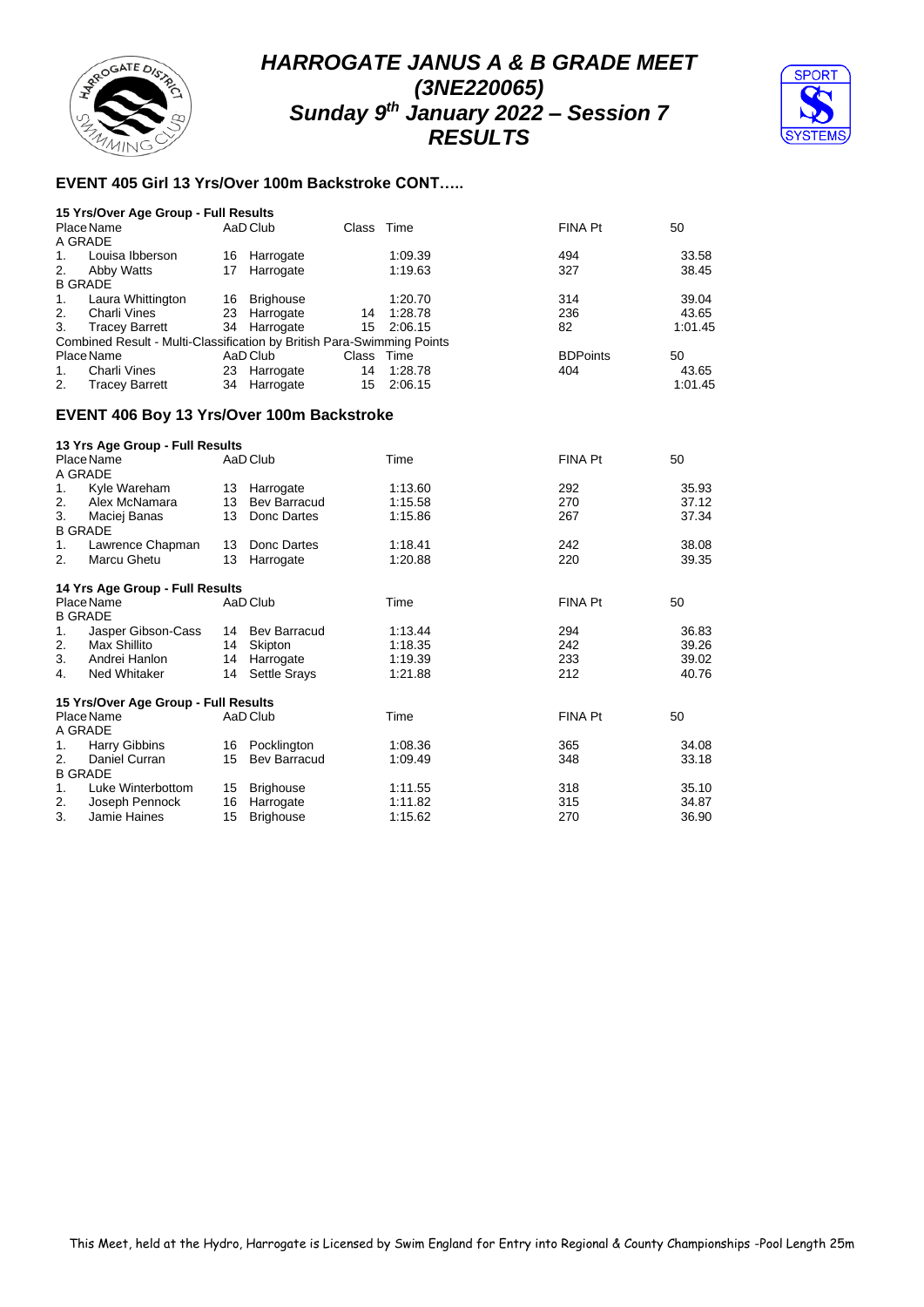



## **EVENT 407 Girl 09/12 Yrs 200m Freestyle**

|                | 10 Yrs Age Group - Full Results        |                  |                     |         |                |       |         |         |
|----------------|----------------------------------------|------------------|---------------------|---------|----------------|-------|---------|---------|
|                | Place Name                             |                  | AaD Club            | Time    | FINA Pt        | 50    | 100     | 150     |
|                | A GRADE                                |                  |                     |         |                |       |         |         |
| 1.             | Darcy Nelson                           | 10               | Donc Dartes         | 2:45.33 | 297            | 36.71 | 1:18.80 | 2:02.23 |
| 2.             | Elyse Hazelden                         |                  | Scunthorpe A        | 2:51.34 | 267            | 37.69 | 1:20.88 | 2:06.86 |
|                |                                        | 10               |                     |         |                |       |         |         |
| 3.             | Freya Cooper                           | 10               | Donc Dartes         | 2:58.93 | 235            | 40.09 | 1:27.47 | 2:14.74 |
|                | <b>B GRADE</b>                         |                  |                     |         |                |       |         |         |
| 1.             | <b>Florence Kitney</b>                 | 10               | <b>Bev Barracud</b> | 3:01.35 | 225            | 40.02 | 1:28.14 | 2:17.34 |
| 2.             | Millie Dey                             | 10               | Donc Dartes         | 3:08.11 | 202            | 40.93 | 1:29.83 | 2:20.15 |
| 3.             | Lucia McLennan                         | 10               | Donc Dartes         | 3:24.06 | 158            | 45.39 | 1:39.31 | 2:35.21 |
|                |                                        |                  |                     |         |                |       |         |         |
|                |                                        |                  |                     |         |                |       |         |         |
|                | 11 Yrs Age Group - Full Results        |                  |                     |         |                |       |         |         |
|                | Place Name                             |                  | AaD Club            | Time    | FINA Pt        | 50    | 100     | 150     |
|                | A GRADE                                |                  |                     |         |                |       |         |         |
| 1.             | Matilda Hendon                         | 11               | Tadcaster           | 2:37.11 | 347            | 35.65 | 1:16.94 | 1:58.17 |
| 2.             | Mia Gall                               | 11               | Harrogate           | 2:42.98 | 311            | 36.90 | 1:18.80 | 2:02.04 |
|                |                                        |                  |                     |         |                |       |         |         |
| 3.             | Lily Cattlin                           | 11               | Donc Dartes         | 2:46.58 | 291            | 38.39 | 1:21.03 | 2:04.10 |
|                | <b>B GRADE</b>                         |                  |                     |         |                |       |         |         |
| 1.             | Ellie Stitson                          | 11               | Skipton             | 3:35.42 | 134            | 46.28 | 1:42.38 | 2:42.12 |
|                |                                        |                  |                     |         |                |       |         |         |
|                | 12 Yrs Age Group - Full Results        |                  |                     |         |                |       |         |         |
|                | Place Name                             |                  | AaD Club            | Time    | FINA Pt        | 50    | 100     | 150     |
|                | A GRADE                                |                  |                     |         |                |       |         |         |
|                |                                        |                  |                     |         |                |       | 1:10.60 |         |
| 1.             | Kiera Binns                            | 12               | Donc Dartes         | 2:23.55 | 455            | 33.59 |         | 1:49.14 |
| 2.             | <b>Nell Carter</b>                     | 12               | Harrogate           | 2:23.89 | 452            | 33.06 | 1:10.00 | 1:48.22 |
| 3.             | Lottie Swan                            |                  | 12 Harrogate        | 2:28.01 | 415            | 33.52 | 1:11.28 | 1:50.00 |
| 4.             | <b>Fleur Dudicourt Smith</b>           | 12               | <b>Bev Barracud</b> | 2:28.72 | 409            | 33.48 | 1:11.79 | 1:51.25 |
| 5.             | Evie Clark                             | 12               | Scunthorpe A        | 2:29.64 | 401            | 34.64 | 1:13.17 | 1:52.84 |
|                |                                        |                  |                     |         |                |       |         |         |
| 6.             | Jessica Eggitt                         | 12 <sup>7</sup>  | Donc Dartes         | 2:31.51 | 387            | 35.74 | 1:14.08 | 1:53.23 |
| 7.             | Aimee Keefe                            |                  | 12 Donc Dartes      | 2:35.43 | 358            | 36.16 | 1:15.32 | 1:55.93 |
| 8.             | Grace-Lily Lazenby                     | 12 <sup>12</sup> | Donc Dartes         | 2:36.28 | 352            | 36.30 | 1:16.62 | 1:57.92 |
| 9.             | Katherine Wilson                       | 12               | Donc Dartes         | 2:37.48 | 344            | 36.97 | 1:18.02 | 1:59.35 |
|                |                                        |                  |                     |         |                |       |         |         |
|                | <b>B GRADE</b>                         |                  |                     |         |                |       |         |         |
| 1.             | Molly Orr                              | 12               | Harrogate           | 2:46.38 | 292            | 36.94 | 1:19.71 | 2:05.29 |
| 2.             | <b>Emily Thompson</b>                  |                  | 12 Bev Barracud     | 2:52.66 | 261            | 35.94 | 1:19.94 | 2:07.44 |
|                | EVENT 408 Boy 09/12 Yrs 200m Freestyle |                  |                     |         |                |       |         |         |
|                |                                        |                  |                     |         |                |       |         |         |
|                | 09 Yrs Age Group - Full Results        |                  |                     |         |                |       |         |         |
|                | Place Name                             |                  | AaD Club            | Time    | <b>FINA Pt</b> | 50    | 100     | 150     |
|                |                                        |                  |                     |         |                |       |         |         |
|                | A GRADE                                |                  |                     |         |                |       |         |         |
| 1.             | George Knop                            | 9                | Adwick              | 3:13.97 | 134            | 40.96 | 1:30.49 | 2:22.33 |
|                | <b>B GRADE</b>                         |                  |                     |         |                |       |         |         |
| 1.             | <b>Edward Rose</b>                     | 9                | Rotherham Mo        | 3:22.83 | 117            | 43.58 | 1:36.85 | 2:29.40 |
|                |                                        |                  |                     |         |                |       |         |         |
|                | 10 Yrs Age Group - Full Results        |                  |                     |         |                |       |         |         |
|                | Place Name                             |                  | AaD Club            | Time    | <b>FINA Pt</b> | 50    | 100     | 150     |
|                |                                        |                  |                     |         |                |       |         |         |
|                | A GRADE                                |                  |                     |         |                |       |         |         |
| 1.             | Archie Ainslie                         |                  | 10 Donc Dartes      | 2:34.03 | 268            | 34.83 | 1:14.73 | 1:55.27 |
| 2.             | Jack Jones                             | 10               | Donc Dartes         | 2:53.99 | 186            | 38.89 | 1:24.93 | 2:11.12 |
| <b>B GRADE</b> |                                        |                  |                     |         |                |       |         |         |
| 1.             | <b>Alex Ottewell</b>                   |                  | Adwick              | 3:37.50 | 95             | 44.30 |         | 2:41.32 |
|                |                                        | 10               |                     |         |                |       | 1:42.28 |         |
| 2.             | <b>Robert Shuttleworth</b>             |                  | 10 Settle Srays     | 3:46.83 | 84             | 48.52 | 1:47.29 | 2:49.50 |
|                |                                        |                  |                     |         |                |       |         |         |
|                | 11 Yrs Age Group - Full Results        |                  |                     |         |                |       |         |         |
|                | Place Name                             |                  | AaD Club            | Time    | FINA Pt        | 50    | 100     | 150     |
|                | A GRADE                                |                  |                     |         |                |       |         |         |
| 1.             |                                        |                  |                     |         |                |       |         |         |
|                | <b>Stanley Dunne</b>                   | 11               | Skipton             | 2:32.50 | 276            | 35.37 | 1:15.21 | 1:56.22 |
| 2.             | <b>Oliver Smith</b>                    | 11               | <b>Bev Barracud</b> | 2:44.11 | 222            | 38.02 | 1:20.26 | 2:03.13 |
| 3.             | Harris Chapman                         | 11               | Donc Dartes         | 2:48.56 | 204            | 39.87 | 1:24.06 | 2:08.52 |
|                | <b>B GRADE</b>                         |                  |                     |         |                |       |         |         |
| 1.             | Phoenix Graham                         |                  | 11 Settle Srays     | 3:04.22 | 156            | 40.34 | 1:28.55 | 2:12.10 |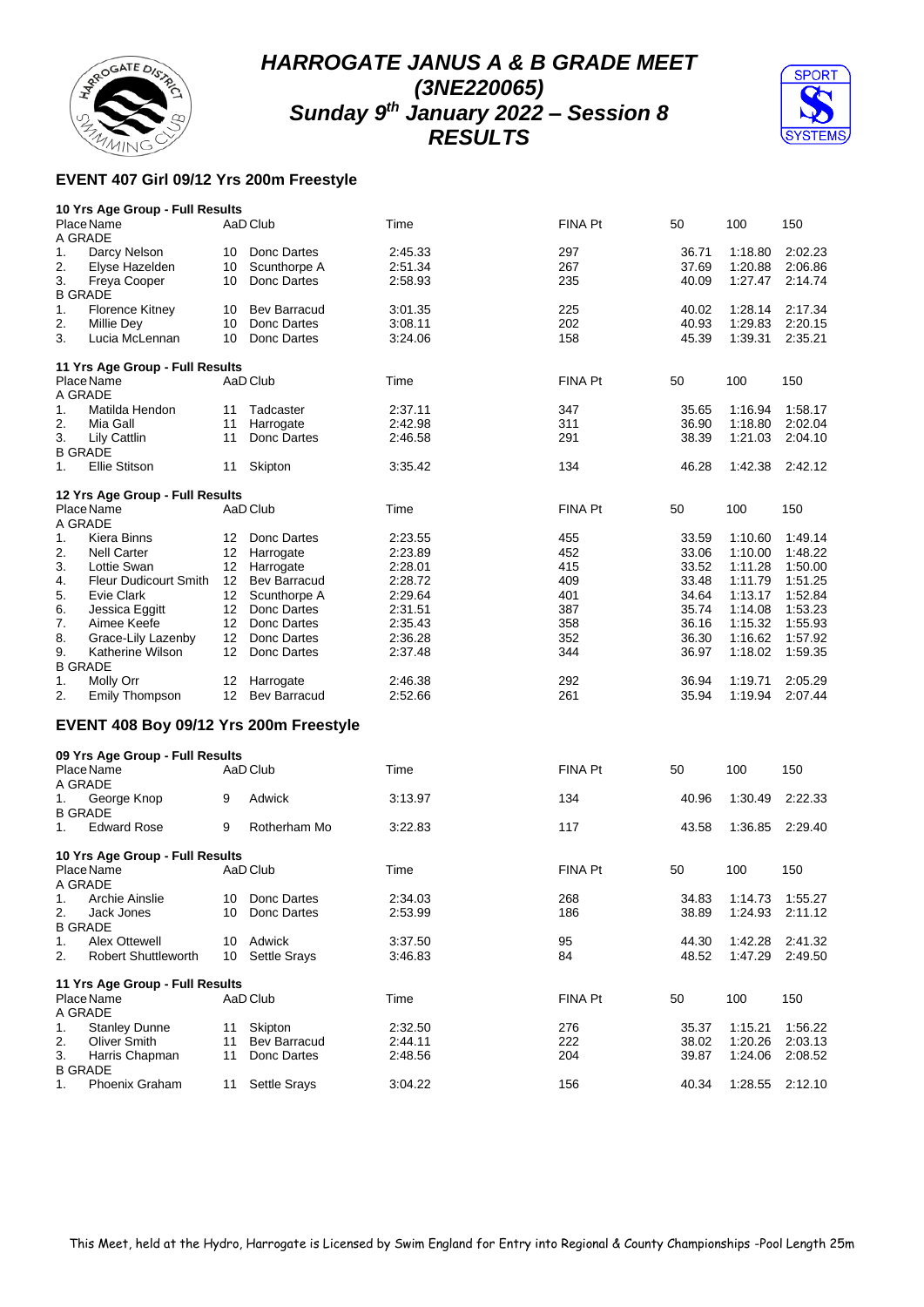



## **EVENT 408 Boy 09/12 Yrs 200m Freestyle CONT…..**

|    | 12 Yrs Age Group - Full Results         |    |                |         |                |       |         |         |
|----|-----------------------------------------|----|----------------|---------|----------------|-------|---------|---------|
|    | Place Name                              |    | AaD Club       | Time    | FINA Pt        | 50    | 100     | 150     |
|    | ST. Jenson Owen                         |    | 12 Donc Dartes | 2:11.66 | 429            | 30.71 | 1:05.41 | 1:39.22 |
|    | A GRADE                                 |    |                |         |                |       |         |         |
| 1. | Adam Robinson                           | 12 | Donc Dartes    | 2:37.21 | 252            | 35.71 | 1:15.60 | 1:56.64 |
| 2. | Luke Wise                               | 12 | Tadcaster      | 2:37.49 | 251            | 34.77 | 1:14.64 | 1:56.17 |
|    | <b>B GRADE</b>                          |    |                |         |                |       |         |         |
| 1. | <b>Toby Ryder</b>                       | 12 | Thirsk WH      | 2:47.50 | 208            | 38.16 | 1:21.64 | 2:06.49 |
| 2. | Archie Liddle                           |    | 12 Adwick      | 2:58.42 | 172            | 41.11 | 1:27.19 | 2:13.23 |
|    |                                         |    |                |         |                |       |         |         |
|    | <b>EVENT 409 Girl 09/12 Yrs 200m IM</b> |    |                |         |                |       |         |         |
|    | 10 Yrs Age Group - Full Results         |    |                |         |                |       |         |         |
|    | Place Name                              |    | AaD Club       | Time    | FINA Pt        | 50    | 100     | 150     |
|    | A GRADE                                 |    |                |         |                |       |         |         |
| 1. | Samantha Taylor                         | 10 | Team Jorvik    | 3:12.67 | 253            | 41.18 | 1:30.26 | 2:30.53 |
| 2. | Elyse Hazelden                          | 10 | Scunthorpe A   | 3:17.57 | 234            | 47.39 | 1:38.28 | 2:33.53 |
|    | <b>B GRADE</b>                          |    |                |         |                |       |         |         |
| 1. | Freya Cooper                            | 10 | Donc Dartes    | 3:28.12 | 200            | 50.31 | 1:39.54 | 2:44.46 |
| 2. | <b>Tallulah Elder</b>                   | 10 | Harrogate      | 3:37.96 | 174            | 45.46 | 1:40.46 | 2:40.99 |
|    | Millie Dey                              | 10 | Donc Dartes    | DQ      |                |       |         |         |
|    |                                         |    |                |         |                |       |         |         |
|    | 11 Yrs Age Group - Full Results         |    |                |         |                |       |         |         |
|    | Place Name                              |    | AaD Club       | Time    | <b>FINA Pt</b> | 50    | 100     | 150     |
|    | A GRADE                                 |    |                |         |                |       |         |         |
| 1. | Matilda Hendon                          | 11 | Tadcaster      | 2:47.46 | 385            | 37.76 | 1:21.70 | 2:10.36 |
| 2. | Amelia Wright                           | 11 | Harrogate      | 2:53.12 | 348            | 34.88 | 1:18.92 | 2:14.33 |
|    |                                         |    |                |         |                |       |         |         |
| 3. | <b>Phoebe Weatherill</b>                | 11 | Donc Dartes    | 2:54.83 | 338            | 37.62 | 1:20.75 | 2:16.13 |
| 4. | <b>Lily Stansfield</b>                  | 11 | Harrogate      | 2:59.63 | 312            | 36.29 | 1:21.71 | 2:18.69 |
| 5. | Scarlett Dean                           | 11 | Wetherby       | 3:05.71 | 282            | 41.24 | 1:25.70 | 2:22.03 |
| 6. | <b>Brooke Dickinson</b>                 | 11 | Donc Dartes    | 3:07.33 | 275            | 43.14 | 1:29.31 | 2:26.16 |
| 7. | Alicia Berger                           | 11 | Pocklington    | 3:07.89 | 272            | 39.06 | 1:26.41 | 2:21.02 |
| 8. | Carolina Alvarez Odell                  | 11 | Team Jorvik    | 3:10.14 | 263            | 43.60 | 1:31.02 | 2:29.80 |
|    | <b>B GRADE</b>                          |    |                |         |                |       |         |         |
| 1. | Lily Cattlin                            | 11 | Donc Dartes    | 3:11.83 | 256            | 44.96 | 1:33.52 | 2:30.19 |
| 2. | Mia Gall                                | 11 | Harrogate      | 3:11.92 | 255            | 43.82 | 1:32.58 | 2:31.18 |
| 3. | <b>Isla Brindley</b>                    | 11 | Harrogate      | 3:20.88 | 223            | 46.38 | 1:38.12 | 2:34.47 |
| 4. | Ellie Stitson                           | 11 | Skipton        | 3:51.78 | 145            | 53.72 | 1:50.79 | 2:58.68 |
|    | Isla Harrison                           |    |                | DQ      |                |       |         |         |
|    |                                         |    |                |         |                |       |         |         |
|    | 12 Yrs Age Group - Full Results         |    |                |         |                |       |         |         |
|    | Place Name                              |    | AaD Club       | Time    | FINA Pt        | 50    | 100     | 150     |
|    | A GRADE                                 |    |                |         |                |       |         |         |
| 1. | Kiera Binns                             | 12 | Donc Dartes    | 2:42.21 | 423            | 37.08 | 1:19.01 | 2:07.27 |
| 2. | <b>Nell Carter</b>                      |    | 12 Harrogate   | 2:43.14 | 416            | 33.78 | 1:11.42 | 2:07.62 |
| 3. | Millie Darrand                          | 12 | Team Jorvik    | 2:47.96 | 381            | 37.30 | 1:19.98 | 2:10.16 |
| 4. | Lottie Swan                             | 12 | Harrogate      | 2:53.30 | 347            | 36.43 | 1:20.86 | 2:16.36 |
| 5. | Ruby Robinson                           | 12 | Tadcaster      | 2:53.47 | 346            | 37.34 | 1:23.84 | 2:16.98 |
|    |                                         |    |                |         |                |       |         |         |
| 6. | Jessica Eggitt                          |    | 12 Donc Dartes | 2:53.65 | 345            | 39.41 | 1:23.05 | 2:14.66 |
| 7. | Evie Clark                              | 12 | Scunthorpe A   | 2:55.73 | 333            | 37.99 | 1:22.68 | 2:17.84 |
|    | <b>B GRADE</b>                          |    |                |         |                |       |         |         |
| 1. | <b>Blossom Oddy</b>                     | 12 | Skipton        | 3:06.31 | 279            | 40.27 | 1:28.68 | 2:22.90 |
| 2. | Evie Almack                             | 12 | Thirsk WH      | 3:06.74 | 277            | 36.68 | 1:23.43 | 2:24.59 |
| 3. | Molly Orr                               | 12 | Harrogate      | 3:10.10 | 263            | 42.46 | 1:31.08 | 2:27.43 |
| 4. | Isabella Wright                         | 12 | Skipton        | 3:13.66 | 249            | 41.11 | 1:32.96 | 2:27.65 |
| 5. | Elyza Hylands                           | 12 | Harrogate      | 3:21.00 | 222            | 44.59 | 1:35.95 | 2:36.51 |
|    | Darcey Jackson                          | 12 | Tadcaster      | DQ      |                |       |         |         |
|    | Aimee Keefe                             | 12 | Donc Dartes    | DQ      |                |       |         |         |
|    |                                         |    |                |         |                |       |         |         |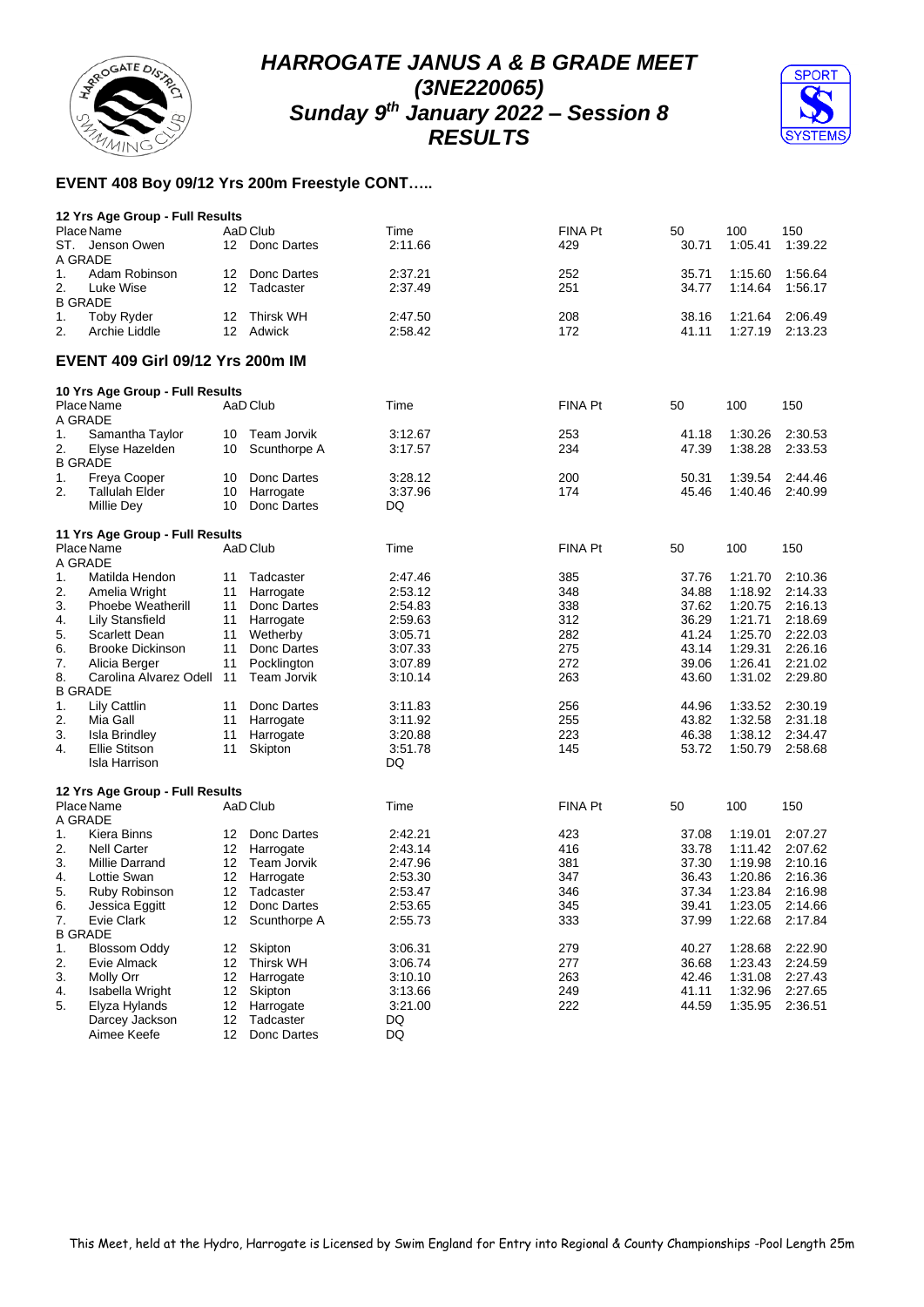



## **EVENT 410 Boy 09/12 Yrs 200m IM**

|                      | 09 Yrs Age Group - Full Results |                   |                  |         |                |       |         |         |
|----------------------|---------------------------------|-------------------|------------------|---------|----------------|-------|---------|---------|
| <b>B GRADE</b>       | Place Name                      |                   | AaD Club         | Time    | <b>FINA Pt</b> | 50    | 100     | 150     |
| 1.                   | <b>Edward Rose</b>              | 9                 | Rotherham Mo     | 3:52.22 | 105            | 56.27 | 1:54.34 | 3:04.84 |
|                      | 10 Yrs Age Group - Full Results |                   |                  |         |                |       |         |         |
| A GRADE              | Place Name                      |                   | AaD Club         | Time    | <b>FINA Pt</b> | 50    | 100     | 150     |
| 1.                   | Archie Ainslie                  | 10                | Donc Dartes      | 3:00.73 | 223            | 40.70 | 1:25.80 | 2:21.08 |
| 2.<br><b>B GRADE</b> | Jack Jones                      | 10                | Donc Dartes      | 3:16.27 | 174            | 43.63 | 1:32.33 | 2:31.86 |
| 1.                   | Alexander Eggitt                | 10                | Donc Dartes      | 3:30.70 | 140            | 45.89 | 1:39.53 | 2:43.87 |
|                      | Samuel Hoggard                  | 10                | Harrogate        | DQ      |                |       |         |         |
|                      | 11 Yrs Age Group - Full Results |                   |                  |         |                |       |         |         |
| <b>B GRADE</b>       | Place Name                      |                   | AaD Club         | Time    | <b>FINA Pt</b> | 50    | 100     | 150     |
| $1_{-}$              | <b>Theo Tickhill Smith</b>      | 11                | Adwick           | 4:06.84 | 87             | 59.53 | 2:00.75 | 3:14.72 |
|                      | 12 Yrs Age Group - Full Results |                   |                  |         |                |       |         |         |
| A GRADE              | Place Name                      |                   | AaD Club         | Time    | FINA Pt        | 50    | 100     | 150     |
| 1.                   | Jenson Owen                     | $12 \overline{ }$ | Donc Dartes      | 2:32.23 | 373            | 32.92 | 1:11.40 | 1:58.28 |
| 2.                   | <b>Daniel Hawkins</b>           | 12                | Harrogate        | 2:51.77 | 259            | 37.48 | 1:21.85 | 2:12.75 |
| 3.<br><b>B GRADE</b> | Luke Wise                       | 12                | Tadcaster        | 2:52.82 | 255            | 35.36 | 1:20.73 | 2:13.50 |
| 1.                   | Theo Kearsley                   | 12                | Donc Dartes      | 3:06.13 | 204            | 42.09 | 1:27.52 | 2:25.32 |
| 2.                   | Harry Netherway                 | 12                | Tadcaster        | 3:08.13 | 197            | 38.42 | 1:26.07 | 2:25.30 |
| 3.                   | Ryan Brooksbank                 | 12                | <b>Brighouse</b> | 3:14.90 | 177            | 39.54 | 1:29.80 | 2:26.78 |
| 4.                   | Archie Liddle                   | 12                | Adwick           | 3:24.64 | 153            | 45.50 | 1:35.48 | 2:37.24 |

## **EVENT 411 Girl 09/12 Yrs 50m Breaststroke**

|  |                   |  | 09 Yrs Age Group - Full Results |
|--|-------------------|--|---------------------------------|
|  | $D = - - N = - -$ |  | $A - D$ $C$                     |

| Place Name |                                 |    | AaD Club            | Time    | <b>FINA Pt</b> |
|------------|---------------------------------|----|---------------------|---------|----------------|
|            | <b>B GRADE</b>                  |    |                     |         |                |
| 1.         | <b>Bailey Graham</b>            | 9  | <b>Settle Srays</b> | 54.60   | 143            |
| 2.         | Georgina Burns                  | 9  | Tadcaster           | 55.70   | 134            |
| 3.         | Edie Liddle                     | 9  | Adwick              | 1:03.98 | 88             |
| 4.         | Kitty Shillito                  | 9  | Skipton             | 1:04.89 | 85             |
| 5.         | Nancy Lawn                      | 9  | Skipton             | 1:05.34 | 83             |
| 6.         | Evie Wise                       | 9  | Tadcaster           | 1:09.13 | 70             |
| 7.         | Sydney Liddle                   | 9  | Adwick              | 1:10.29 | 67             |
|            | 10 Yrs Age Group - Full Results |    |                     |         |                |
|            | Place Name                      |    | AaD Club            | Time    | <b>FINA Pt</b> |
|            | A GRADE                         |    |                     |         |                |
| 1.         | Elyse Hazelden                  | 10 | Scunthorpe A        | 45.65   | 244            |
| 2.         | <b>Florence Kitney</b>          | 10 | <b>Bev Barracud</b> | 48.30   | 206            |
|            | <b>B GRADE</b>                  |    |                     |         |                |
| 1.         | <b>Betsy Rider</b>              | 10 | Skipton             | 51.81   | 167            |
| 2.         | <b>Tabitha Brown</b>            | 10 | Tadcaster           | 52.38   | 162            |
| 3.         | <b>Alexis Davies</b>            | 10 | Adwick              | 53.52   | 151            |
| 4.         | Phoebe Netherway                | 10 | Tadcaster           | 1:03.31 | 91             |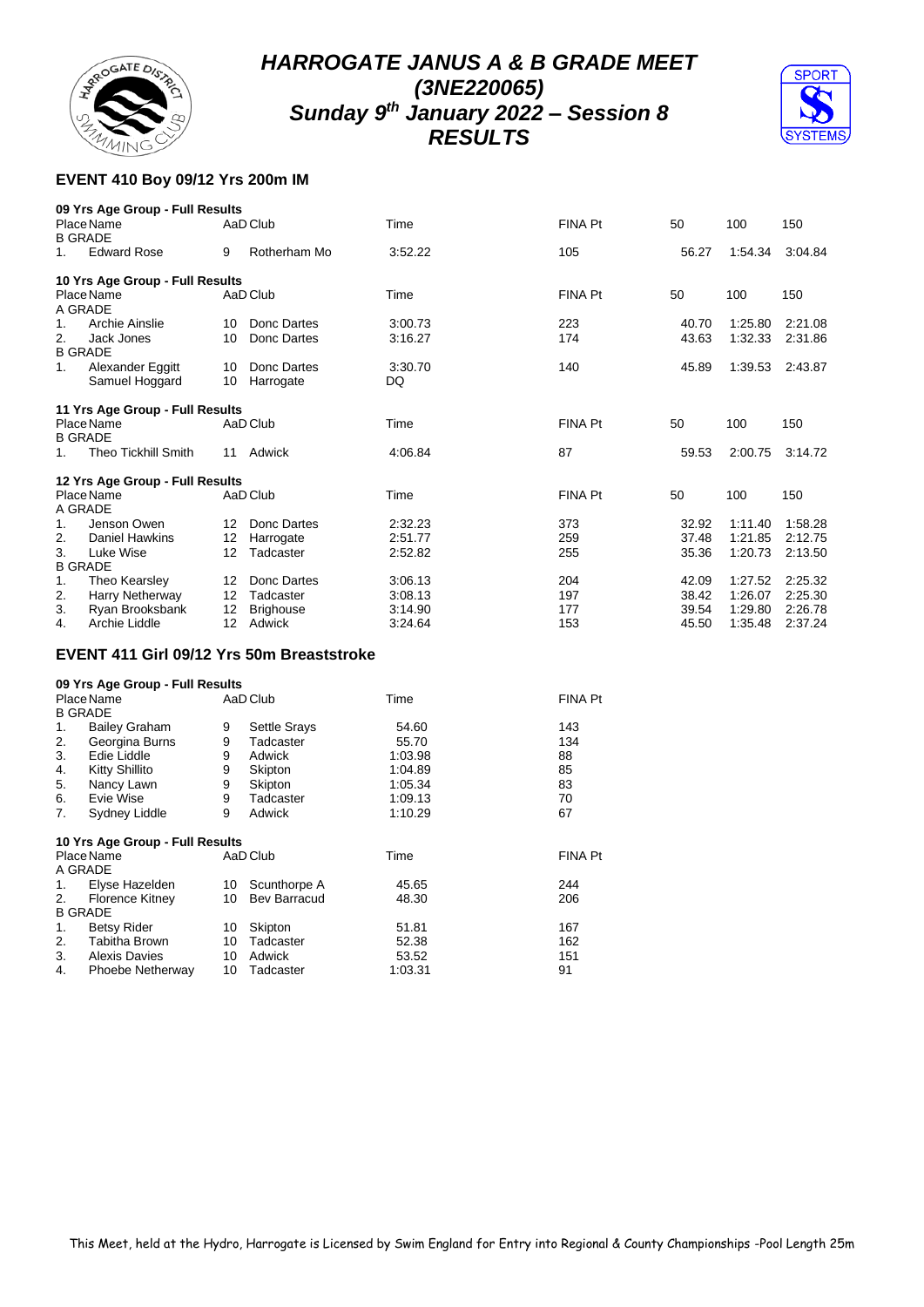



## **EVENT 411 Girl 09/12 Yrs 50m Breaststroke CONT…..**

|                  | 11 Yrs Age Group - Full Results |    |                     |       |         |
|------------------|---------------------------------|----|---------------------|-------|---------|
|                  | Place Name                      |    | AaD Club            | Time  | FINA Pt |
| ST.              | Lois Child                      | 11 | Harrogate           | 39.60 | 375     |
|                  | A GRADE                         |    |                     |       |         |
| 1.               | Zara Holt                       | 11 | Tadcaster           | 40.73 | 344     |
| 2.               | Matilda Hendon                  | 11 | Tadcaster           | 42.09 | 312     |
| 3.               | Alicia Berger                   | 11 | Pocklington         | 42.87 | 295     |
| 4.               | Amelia Wright                   | 11 | Harrogate           | 43.71 | 278     |
| 5.               | Lexie Goddard                   | 11 | Donc Dartes         | 44.09 | 271     |
| 6.               | Lily Oddy                       | 11 | Skipton             | 44.47 | 264     |
| 7.               | Isla Brindley                   | 11 | Harrogate           | 45.94 | 240     |
| 8.               | Scarlett Dean                   | 11 | Wetherby            | 46.52 | 231     |
|                  | <b>B GRADE</b>                  |    |                     |       |         |
| 1.               | <b>Brooke Dickinson</b>         | 11 | Donc Dartes         | 47.86 | 212     |
| 2.               | Isla Harrison                   | 11 | Harrogate           | 48.31 | 206     |
| 3.               | Jaime Berry                     | 11 | Harrogate           | 50.05 | 185     |
| 4.               | <b>Beatrice Appleby</b>         | 11 | Skipton             | 50.09 | 185     |
| 5.               | Mia Gall                        | 11 | Harrogate           | 50.83 | 177     |
| 6.               | Lucia Dorsey                    | 11 | <b>Brighouse</b>    | 51.97 | 165     |
| 7.               | Mabel Whitaker                  | 11 | <b>Settle Srays</b> | 54.16 | 146     |
| 8.               | Eden Kaye                       | 11 | <b>Brighouse</b>    | 54.99 | 140     |
|                  | Alice Mahony                    | 11 | Wetherby            | DQ    |         |
|                  | 12 Yrs Age Group - Full Results |    |                     |       |         |
|                  | Place Name                      |    | AaD Club            | Time  | FINA Pt |
|                  | A GRADE                         |    |                     |       |         |
| 1.               | Isabella Wright                 | 12 | Skipton             | 40.71 | 345     |
| 2.               | <b>Millie Darrand</b>           | 12 | <b>Team Jorvik</b>  | 41.07 | 336     |
| 3.               | Evie Bryant                     | 12 | <b>Bev Barracud</b> | 41.16 | 334     |
| 4.               | Millie Holmes                   | 12 | Harrogate           | 41.56 | 324     |
| 5.               | Aimee Keefe                     | 12 | Donc Dartes         | 43.48 | 283     |
|                  | <b>B GRADE</b>                  |    |                     |       |         |
| 1.               | <b>Blossom Oddy</b>             | 12 | Skipton             | 44.25 | 268     |
| $\overline{2}$ . | Ruby Robinson                   | 12 | Tadcaster           | 44.29 | 268     |
| 3.               | Katherine Wilson                | 12 | Donc Dartes         | 45.10 | 253     |
| 4.               | <b>Caitlin Allars</b>           | 12 | Tadcaster           | 45.20 | 252     |
| 5.               | Elyza Hylands                   | 12 | Harrogate           | 50.26 | 183     |
| 6.               | Emily Thompson                  | 12 | <b>Bev Barracud</b> | 53.09 | 155     |
| 7.               | <b>Isobel North</b>             | 12 | <b>Settle Srays</b> | 58.16 | 118     |
|                  | Zuzanna Radomirovic             | 12 | Skipton             | DQ    |         |

## **EVENT 412 Boy 09/12 Yrs 50m Breaststroke**

|         | 09 Yrs Age Group - Full Results |    |                     |         |         |
|---------|---------------------------------|----|---------------------|---------|---------|
|         | Place Name                      |    | AaD Club            | Time    | FINA Pt |
|         | <b>B GRADE</b>                  |    |                     |         |         |
| 1.      | <b>Reuben Bentley</b>           | 9  | Bev Barracud        | 54.80   | 97      |
| 2.      | <b>Edward Rose</b>              | 9  | Rotherham Mo        | 58.37   | 80      |
|         | 10 Yrs Age Group - Full Results |    |                     |         |         |
|         | Place Name                      |    | AaD Club            | Time    | FINA Pt |
|         | <b>B GRADE</b>                  |    |                     |         |         |
| $1_{-}$ | Samuel Perham                   | 10 | Tadcaster           | 51.93   | 114     |
| 2.      | Ewan Allars                     | 10 | Tadcaster           | 54.71   | 98      |
| 3.      | Alexander Eggitt                | 10 | Donc Dartes         | 56.34   | 90      |
| 4.      | Alex Ottewell                   | 10 | Adwick              | 58.66   | 79      |
| 5.      | <b>Robert Shuttleworth</b>      | 10 | <b>Settle Srays</b> | 58.77   | 79      |
|         | 11 Yrs Age Group - Full Results |    |                     |         |         |
|         | Place Name                      |    | AaD Club            | Time    | FINA Pt |
|         | <b>B GRADE</b>                  |    |                     |         |         |
| 1.      | Harris Chapman                  | 11 | Donc Dartes         | 48.68   | 139     |
| 2.      | <b>Phoenix Graham</b>           | 11 | Settle Srays        | 51.98   | 114     |
| 3.      | William Taylor                  | 11 | Thirsk WH           | 53.92   | 102     |
| 4.      | <b>Theo Tickhill Smith</b>      | 11 | Adwick              | 1:01.63 | 68      |
|         |                                 |    |                     |         |         |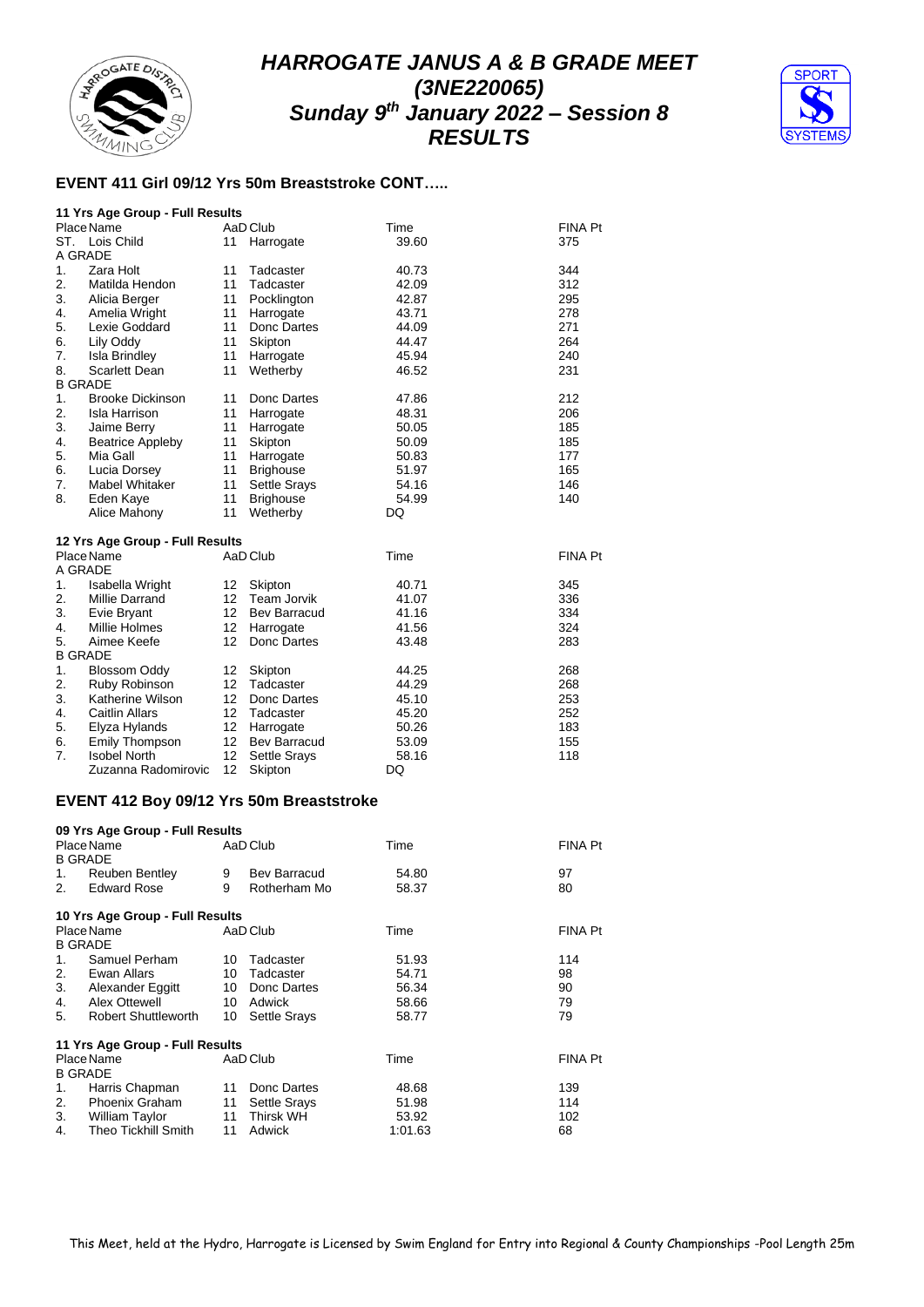



#### **EVENT 412 Boy 09/12 Yrs 50m Breaststroke CONT…..**

|                | 12 Yrs Age Group - Full Results    |    |              |       |                |
|----------------|------------------------------------|----|--------------|-------|----------------|
|                | Place Name                         |    | AaD Club     | Time  | <b>FINA Pt</b> |
| A GRADE        |                                    |    |              |       |                |
| $\mathbf{1}$ . | <b>Thomas Gibbins</b>              | 12 | Pocklington  | 37.71 | 300            |
| 2.             | Ryan Brooksbank                    |    | 12 Brighouse | 41.61 | 223            |
| 3.             | <b>Daniel Hawkins</b>              |    | 12 Harrogate | 41.87 | 219            |
| 4.             | <b>Toby Ryder</b>                  |    | 12 Thirsk WH | 42.23 | 213            |
| <b>B GRADE</b> |                                    |    |              |       |                |
| 1.             | Reuben Ragsdale-Miller12 Harrogate |    |              | 47.79 | 147            |
| 2.             | Harry Netherway                    |    | 12 Tadcaster | 48.92 | 137            |
| 3.             | Archie Liddle                      | 12 | Adwick       | 49.69 | 131            |
| 4.             | Patrick Harmar                     |    | 12 Harrogate | 53.15 | 107            |

## **EVENT 413 Girl 09/12 Yrs 100m Backstroke**

|    | 09 Yrs Age Group - Full Results |                 |                     |         |                |       |
|----|---------------------------------|-----------------|---------------------|---------|----------------|-------|
|    | Place Name                      |                 | AaD Club            | Time    | <b>FINA Pt</b> | 50    |
|    | A GRADE                         |                 |                     |         |                |       |
| 1. | <b>Bailey Graham</b>            | 9               | <b>Settle Srays</b> | 1:40.77 | 161            | 49.56 |
|    | 10 Yrs Age Group - Full Results |                 |                     |         |                |       |
|    | Place Name                      |                 | AaD Club            | Time    | <b>FINA Pt</b> | 50    |
|    | A GRADE                         |                 |                     |         |                |       |
| 1. | Darcy Nelson                    | 10              | Donc Dartes         | 1.29.23 | 232            | 44.44 |
| 2. | Samantha Taylor                 | 10              | Team Jorvik         | 1:31.85 | 213            | 45.62 |
|    | <b>B GRADE</b>                  |                 |                     |         |                |       |
| 1. | <b>Tabitha Brown</b>            | 10              | Tadcaster           | 1:40.19 | 164            | 49.71 |
| 2. | Lucia McLennan                  | 10              | Donc Dartes         | 1:42.25 | 154            | 50.79 |
| 3. | Joni Rooke                      | 10              | Team Jorvik         | 1:44.04 | 146            | 51.13 |
| 4. | <b>Alexis Davies</b>            | 10              | Adwick              | 1:49.95 | 124            | 53.26 |
|    | <b>Florence Kitney</b>          | 10              | <b>Bev Barracud</b> | DNC     |                |       |
|    | 11 Yrs Age Group - Full Results |                 |                     |         |                |       |
|    | Place Name                      |                 | AaD Club            | Time    | <b>FINA Pt</b> | 50    |
|    | A GRADE                         |                 |                     |         |                |       |
| 1. | Lois Child                      | 11              | Harrogate           | 1:16.05 | 375            | 38.35 |
| 2. | <b>Phoebe Weatherill</b>        | 11              | Donc Dartes         | 1:18.93 | 336            | 38.34 |
| 3. | Amelia Wright                   | 11              | Harrogate           | 1:21.02 | 310            | 40.02 |
| 4. | Lexie Goddard                   | 11              | Donc Dartes         | 1:23.64 | 282            | 41.37 |
| 5. | Zara Holt                       | 11              | Tadcaster           | 1:23.71 | 281            | 40.64 |
| 6. | Scarlett Dean                   | 11              | Wetherby            | 1:24.68 | 272            | 41.41 |
| 7. | Charlotte Wilkinson             | 11              | Bev Barracud        | 1:25.02 | 269            | 41.44 |
| 8. | Lily Stansfield                 | 11              | Harrogate           | 1:25.15 | 267            | 41.03 |
|    | <b>B GRADE</b>                  |                 |                     |         |                |       |
| 1. | Alicia Berger                   | 11              | Pocklington         | 1:30.92 | 220            | 44.36 |
| 2. | Eden Kaye                       | 11              | <b>Brighouse</b>    | 1:34.65 | 195            | 46.77 |
| 3. | Mabel Whitaker                  | 11              | <b>Settle Srays</b> | 1:35.39 | 190            | 46.00 |
| 4. | Ellie Stitson                   | 11              | Skipton             | 1:41.94 | 156            | 49.13 |
| 5. | Lucia Dorsey                    | 11              | <b>Brighouse</b>    | 1:49.17 | 127            | 51.26 |
|    | 12 Yrs Age Group - Full Results |                 |                     |         |                |       |
|    | Place Name                      |                 | AaD Club            | Time    | <b>FINA Pt</b> | 50    |
|    | A GRADE                         |                 |                     |         |                |       |
| 1. | <b>Fleur Dudicourt Smith</b>    | 12              | Bev Barracud        | 1:16.26 | 372            | 37.43 |
| 2. | Lottie Swan                     | 12              | Harrogate           | 1:18.20 | 345            | 38.20 |
| 3. | Evie Almack                     | 12              | <b>Thirsk WH</b>    | 1:18.78 | 338            | 38.36 |
| 4. | Darcey Jackson                  | 12              | Tadcaster           | 1:21.29 | 307            | 40.85 |
|    | <b>B GRADE</b>                  |                 |                     |         |                |       |
| 1. | Ruby Robinson                   | 12              | Tadcaster           | 1:23.75 | 281            | 40.19 |
| 2. | Evie Bryant                     | 12 <sup>°</sup> | Bev Barracud        | 1:24.33 | 275            | 41.84 |
| 3. | Katherine Wilson                | 12              | Donc Dartes         | 1:28.71 | 236            | 44.57 |
| 4. | Molly Orr                       | 12 <sup>2</sup> | Harrogate           | 1:29.34 | 231            | 43.70 |
| 5. | Emily Thompson                  | 12              | <b>Bev Barracud</b> | 1:30.92 | 220            | 43.47 |
| 6. | Elyza Hylands                   | 12              | Harrogate           | 1:33.72 | 200            | 43.66 |
|    | Isabella Wright                 | 12              | Skipton             | DNC     |                |       |